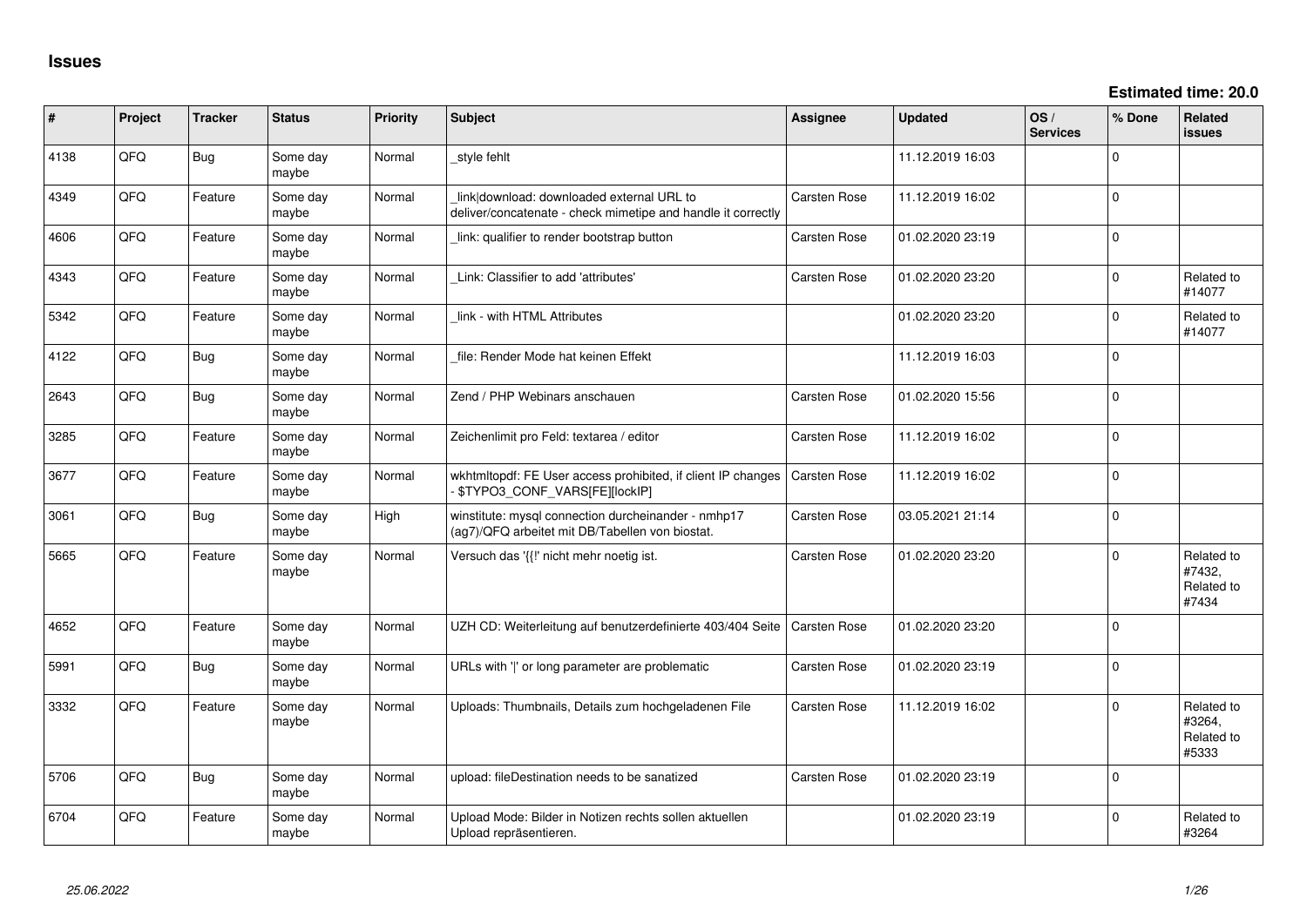| #     | Project | <b>Tracker</b> | <b>Status</b>     | <b>Priority</b> | <b>Subject</b>                                                                                                                                           | Assignee            | <b>Updated</b>   | OS/<br><b>Services</b> | % Done      | <b>Related</b><br><b>issues</b>             |
|-------|---------|----------------|-------------------|-----------------|----------------------------------------------------------------------------------------------------------------------------------------------------------|---------------------|------------------|------------------------|-------------|---------------------------------------------|
| 4197  | QFQ     | Feature        | Some day<br>maybe | Normal          | Unit Test fuer JSON Stream von QuickFormQuery.php ><br>doForm()                                                                                          | <b>Carsten Rose</b> | 11.12.2019 16:03 |                        | $\mathbf 0$ |                                             |
| 10116 | QFQ     | Feature        | Some day<br>maybe | Normal          | TypeAhead: Tag - show inside 'input' element                                                                                                             | Carsten Rose        | 16.09.2021 15:09 |                        | $\mathbf 0$ |                                             |
| 4018  | QFQ     | Feature        | Some day<br>maybe | Normal          | typeahead: solve problem with potential long query<br>parameter                                                                                          | Carsten Rose        | 11.12.2019 16:03 |                        | $\mathbf 0$ |                                             |
| 4398  | QFQ     | <b>Bug</b>     | Some day<br>maybe | Normal          | Typeahead: mouse click in a prefilled input opens a single<br>item dropdown with the current value - click on it seems to<br>set the value, not the key. | Benjamin Baer       | 01.02.2020 23:20 |                        | $\Omega$    | Related to<br>#4457                         |
| 5805  | QFQ     | Feature        | Some day<br>maybe | Normal          | TypeAHead SQL value instead of key stored                                                                                                                |                     | 01.02.2020 23:19 |                        | $\Omega$    | Related to<br>#5444                         |
| 3895  | QFQ     | <b>Bug</b>     | Some day<br>maybe | Normal          | typeahead pedantic: on lehrkredit Idap webpass - if only one<br>person is in dropdown, such person can't be selected                                     | Carsten Rose        | 11.12.2019 16:03 |                        | $\Omega$    |                                             |
| 5895  | QFQ     | Feature        | Some day<br>maybe | Normal          | Tutorial: List of all QFQ Features                                                                                                                       |                     | 01.02.2020 23:19 |                        | $\Omega$    |                                             |
| 7456  | QFQ     | <b>Bug</b>     | Some day<br>maybe | Low             | Todos in Code: solve or make ticket                                                                                                                      | Carsten Rose        | 16.09.2021 15:10 |                        | $\mathbf 0$ |                                             |
| 9704  | QFQ     | Feature        | Some day<br>maybe | Normal          | Thumbnails Generieren beim Splitten von PDF Files                                                                                                        | Carsten Rose        | 11.12.2019 16:01 |                        | $\mathbf 0$ |                                             |
| 5452  | QFQ     | Feature        | Some day<br>maybe | Normal          | Thumbnails from PDF: bad quality                                                                                                                         |                     | 01.02.2020 23:20 |                        | $\pmb{0}$   |                                             |
| 7402  | QFQ     | <b>Bug</b>     | Some day<br>maybe | Normal          | thumbnail cache: outdated picture when permission denied<br>and permission resolved.                                                                     |                     | 01.02.2020 23:20 |                        | $\mathbf 0$ |                                             |
| 4757  | QFQ     | Feature        | Some day<br>maybe | Normal          | Test subrecord: download links ok? Links ok?                                                                                                             | Carsten Rose        | 01.02.2020 23:20 |                        | $\Omega$    |                                             |
| 8056  | QFQ     | Feature        | Some day<br>maybe | Normal          | Termin Organisation (Reservation)                                                                                                                        |                     | 01.02.2020 23:19 |                        | $\Omega$    | Related to<br>#8658                         |
| 4816  | QFQ     | Feature        | Some day<br>maybe | Normal          | Templates for QFQ Reports (Tables, Radios, )                                                                                                             |                     | 01.02.2020 23:20 |                        | $\Omega$    |                                             |
| 4549  | QFQ     | <b>Bug</b>     | Some day<br>maybe | Normal          | TemplateGroups: FE.type SELECT loose selected value<br>after save                                                                                        | Carsten Rose        | 01.02.2020 23:20 |                        | $\mathbf 0$ | Related to<br>#4548.<br>Related to<br>#4771 |
| 3588  | QFQ     | <b>Bug</b>     | Some day<br>maybe | Normal          | templateGroup: versteckte Elemente werden weiterhin<br>gespeichert.                                                                                      | Carsten Rose        | 11.12.2019 16:02 |                        | $\mathbf 0$ |                                             |
| 3385  | QFQ     | Feature        | Some day<br>maybe | Normal          | templateGroup: insert/update/delete non primary records                                                                                                  | Carsten Rose        | 11.12.2019 16:02 |                        | $\mathsf 0$ |                                             |
| 3882  | QFQ     | <b>Bug</b>     | Some day<br>maybe | Normal          | templateGroup: disable 'add' if limit is reached - funktioniert<br>nicht wenn bereits records existierten                                                | Carsten Rose        | 11.12.2019 16:03 |                        | $\mathbf 0$ |                                             |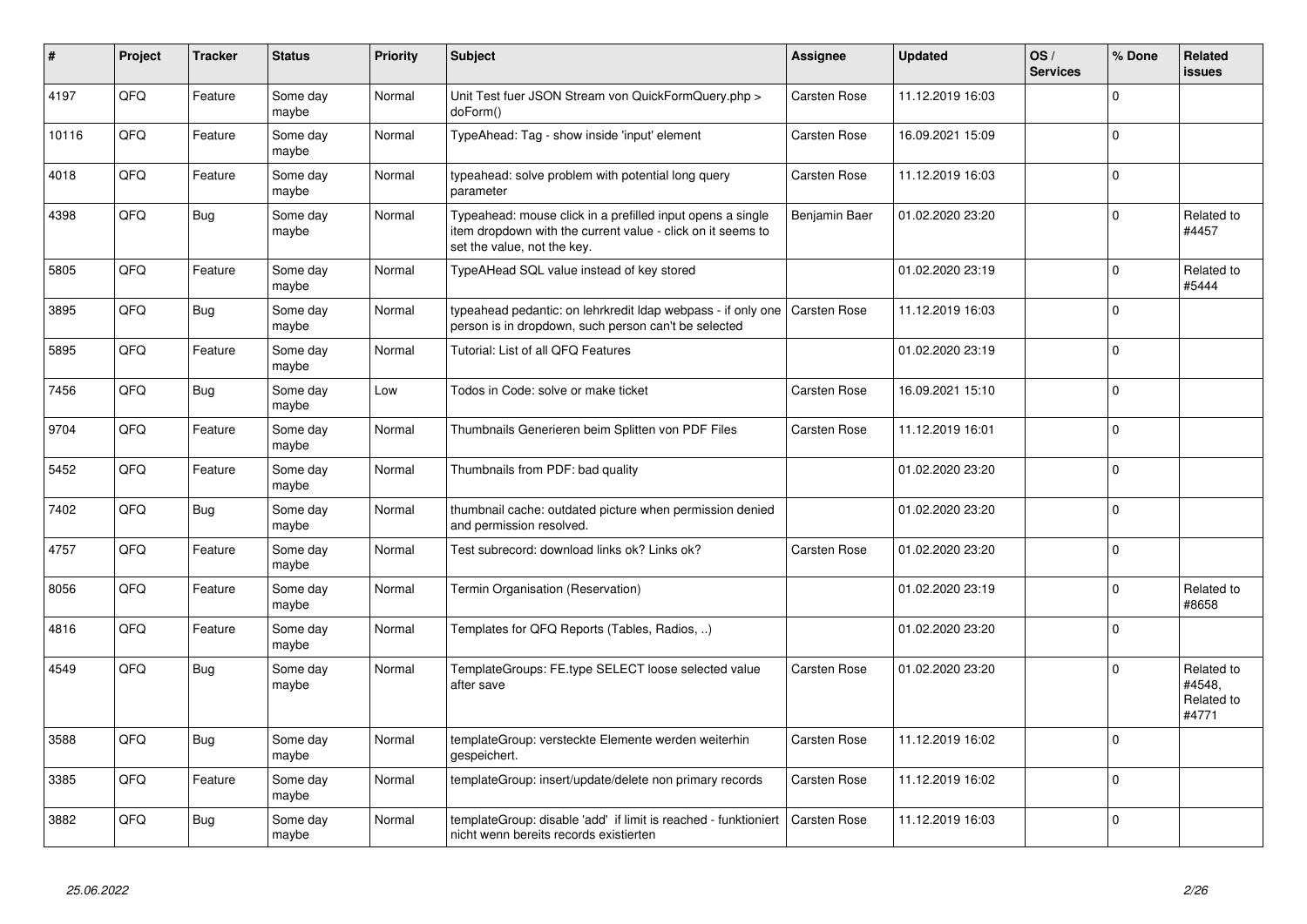| $\pmb{\#}$ | Project | <b>Tracker</b> | <b>Status</b>     | <b>Priority</b> | <b>Subject</b>                                                                                  | <b>Assignee</b> | <b>Updated</b>   | OS/<br><b>Services</b> | % Done      | Related<br><b>issues</b> |
|------------|---------|----------------|-------------------|-----------------|-------------------------------------------------------------------------------------------------|-----------------|------------------|------------------------|-------------|--------------------------|
| 4445       | QFQ     | Feature        | Some day<br>maybe | Normal          | template group: Option to simulate fieldset                                                     |                 | 28.06.2021 14:11 |                        | $\Omega$    |                          |
| 6970       | QFQ     | Feature        | Some day<br>maybe | Normal          | tablesorter: default fuer 'sortReset' aendern von 'Ctrl' zu 'Alt'                               | Benjamin Baer   | 01.02.2020 23:21 |                        | $\Omega$    |                          |
| 9130       | QFQ     | Feature        | Some day<br>maybe | Normal          | tablesorter: Automatic Row numbering / Zeilenummer                                              | Benjamin Baer   | 01.02.2020 23:22 |                        | $\mathbf 0$ |                          |
| 10745      | QFQ     | Feature        | Some day<br>maybe | Normal          | <b>Tablesorter Excel Export</b>                                                                 | Carsten Rose    | 16.09.2021 15:09 |                        | $\Omega$    |                          |
| 4258       | QFQ     | Feature        | Some day<br>maybe | High            | <b>System Defaults: Forms</b>                                                                   | Carsten Rose    | 03.05.2021 21:14 |                        | $\mathbf 0$ |                          |
| 3402       | QFQ     | Feature        | Some day<br>maybe | Normal          | Syntax Highlighting via CodeMirror                                                              | Carsten Rose    | 11.12.2019 16:02 |                        | 100         | Related to<br>#3207      |
| 7281       | QFQ     | <b>Bug</b>     | Some day<br>maybe | Normal          | Subrecords: on large screen separator line too short                                            |                 | 01.02.2020 23:19 |                        | $\mathbf 0$ |                          |
| 4026       | QFQ     | Feature        | Some day<br>maybe | Normal          | sqlLog.sql: log number of FE.id                                                                 | Carsten Rose    | 11.12.2019 16:03 |                        | $\Omega$    | Related to<br>#5458      |
| 3941       | QFQ     | Feature        | Some day<br>maybe | Normal          | sglAfter: es sollten mehrere moeglich sein                                                      | Carsten Rose    | 11.12.2019 16:03 |                        | $\mathbf 0$ | Related to<br>#3942      |
| 4442       | QFQ     | Feature        | Some day<br>maybe | Normal          | Special Column Name: _link - new symbol G (Glyph) to<br>choose any available symbol             |                 | 11.12.2019 16:02 |                        | $\mathbf 0$ |                          |
| 7107       | QFQ     | Feature        | Some day<br>maybe | Normal          | Showcase Registration Tool: Anmeldung / Administration :<br>Liste Anmeldungen / Emaileinaldung  | Carsten Rose    | 11.12.2019 16:01 |                        | $\pmb{0}$   |                          |
| 3537       | QFQ     | Feature        | Some day<br>maybe | Low             | SHOW COLUMNS FROM tableName - Extend '{{!'<br>definition                                        | Carsten Rose    | 11.12.2019 16:02 |                        | $\Omega$    |                          |
| 4551       | QFQ     | Feature        | Some day<br>maybe | Normal          | Set 'pills' via dynamicUpdate to show/hide/disabled                                             |                 | 01.02.2020 23:20 |                        | $\mathbf 0$ | Related to<br>#3752      |
| 4956       | QFQ     | Feature        | Some day<br>maybe | Normal          | Sendmail: Benutzerdefinierte Headers                                                            | Carsten Rose    | 11.12.2019 16:02 |                        | $\mathbf 0$ |                          |
| 880        | QFQ     | Feature        | Some day<br>maybe | Urgent          | Security: PHP, SQL Injection, XSS                                                               |                 | 03.05.2021 21:14 |                        | $\Omega$    | Related to<br>#14320     |
| 5428       | QFQ     | Feature        | Some day<br>maybe | Normal          | secure thumbnail: late render on access.                                                        | Carsten Rose    | 01.02.2020 23:20 |                        | $\Omega$    |                          |
| 7921       | QFQ     | Feature        | Some day<br>maybe | Normal          | Rest API Export: URL kuerzer machen                                                             |                 | 01.02.2020 23:19 |                        | $\mathbf 0$ |                          |
| 4454       | QFQ     | <b>Bug</b>     | Some day<br>maybe | Normal          | Required Elements: multiple elements in a row - whole row<br>marked if only one input is empty. | Benjamin Baer   | 01.02.2020 23:20 |                        | $\mathbf 0$ |                          |
| 5129       | QFQ     | Feature        | Some day<br>maybe | Normal          | Reports: SQL fuer x Achse und y Achse                                                           |                 | 11.12.2019 16:02 |                        | $\Omega$    |                          |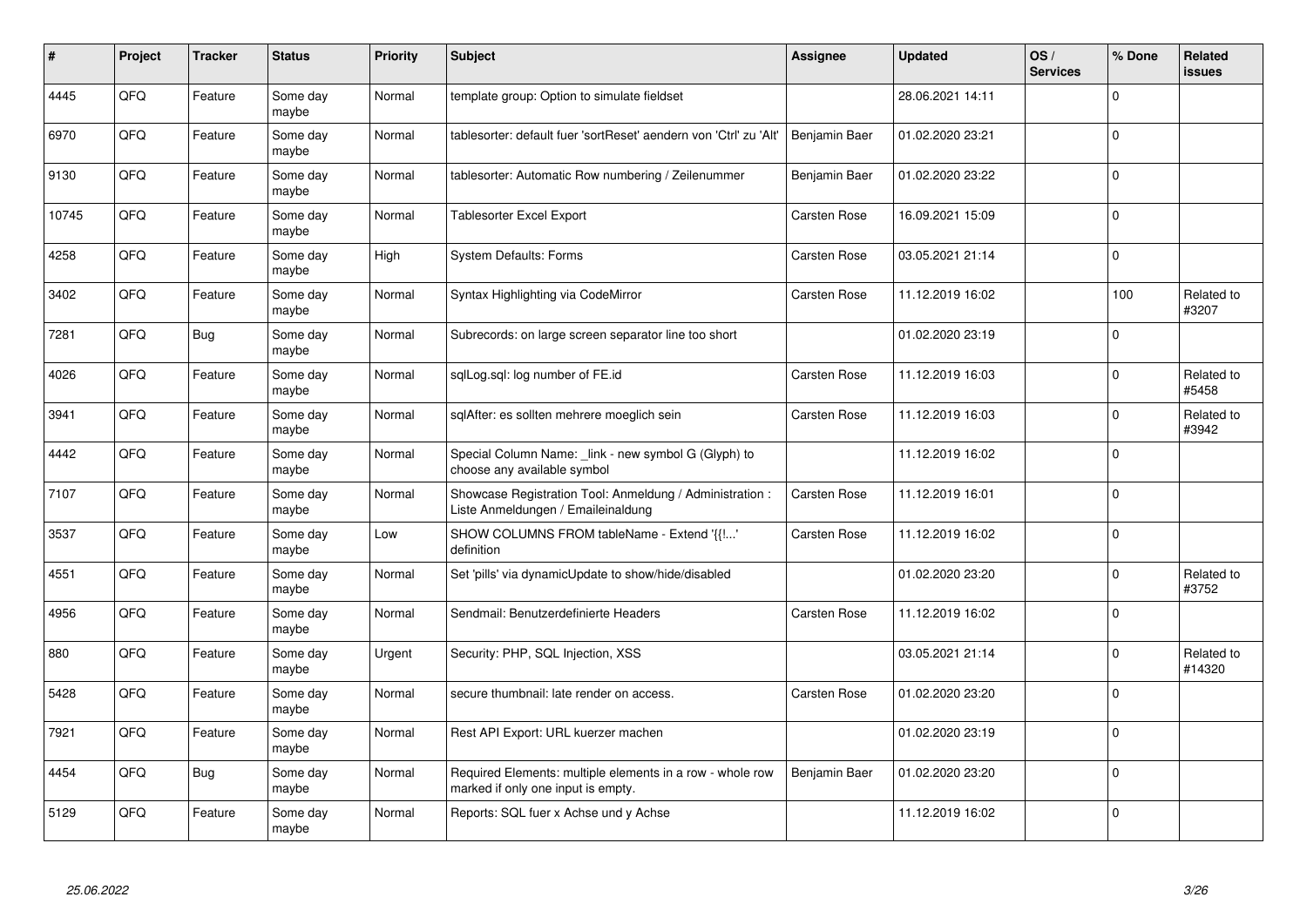| $\vert$ # | Project | <b>Tracker</b> | <b>Status</b>     | <b>Priority</b> | <b>Subject</b>                                                                               | <b>Assignee</b> | <b>Updated</b>   | OS/<br><b>Services</b> | % Done      | Related<br><b>issues</b>                                              |
|-----------|---------|----------------|-------------------|-----------------|----------------------------------------------------------------------------------------------|-----------------|------------------|------------------------|-------------|-----------------------------------------------------------------------|
| 4435      | QFQ     | Feature        | Some day<br>maybe | Normal          | Report: striptags - specify allowed tags                                                     |                 | 01.02.2020 23:20 |                        | $\mathbf 0$ |                                                                       |
| 3991      | QFQ     | Feature        | Some day<br>maybe | Normal          | report: Columnname '_skipWrap' skips 'fbeg', 'fend'                                          | Carsten Rose    | 11.12.2019 16:03 |                        | $\pmb{0}$   |                                                                       |
| 3967      | QFQ     | Feature        | Some day<br>maybe | High            | Report: Checkbox, Radio, Dropdown, Input welches ohne<br>Submit funktioniert - 'Inline-Form' | Carsten Rose    | 03.05.2021 21:14 |                        | $\Omega$    |                                                                       |
| 11323     | QFQ     | Feature        | Some day<br>maybe | Normal          | Report Frontend Editor Modal + Codemirror                                                    | Carsten Rose    | 16.09.2021 15:10 |                        | $\mathbf 0$ | Related to<br>#11036                                                  |
| 4640      | QFQ     | Feature        | Some day<br>maybe | Normal          | Rename System Forms                                                                          |                 | 01.02.2020 23:20 |                        | $\pmb{0}$   |                                                                       |
| 12611     | QFQ     | Feature        | Some day<br>maybe | Normal          | Refactoring: Bootstrap with Lazy Loading                                                     | Carsten Rose    | 08.06.2022 10:37 |                        | $\Omega$    | Related to<br>#12490,<br>Related to<br>#10013,<br>Related to<br>#7732 |
| 3109      | QFQ     | <b>Bug</b>     | Some day<br>maybe | High            | RealUrl: Links werden nicht korrekt gerendert                                                | Carsten Rose    | 03.05.2021 21:14 |                        | $\mathbf 0$ |                                                                       |
| 1623      | QFQ     | Feature        | Some day<br>maybe | Normal          | RealURL                                                                                      |                 | 11.12.2019 16:03 |                        | 30          |                                                                       |
| 9020      | QFQ     | <b>Bug</b>     | Some day<br>maybe | Normal          | radio mit buttonClass und dynamicUpdate lassen sich nicht<br>kombinieren                     |                 | 11.12.2019 16:01 |                        | $\pmb{0}$   |                                                                       |
| 5851      | QFQ     | Feature        | Some day<br>maybe | Normal          | Queue System implementieren: MQTT, RabbitMQ                                                  |                 | 01.02.2020 23:20 |                        | $\mathbf 0$ | Related to<br>#5715                                                   |
| 4771      | QFQ     | Bug            | Some day<br>maybe | Normal          | qfq: select-down-values empty after save (edit-form for<br>program administrators)           | Carsten Rose    | 01.02.2020 23:20 |                        | $\mathbf 0$ | Related to<br>#4549, Has<br>duplicate<br>#4282                        |
| 8586      | QFQ     | Feature        | Some day<br>maybe | Normal          | QFQ: Enhance Error message for 'record not found'                                            | Carsten Rose    | 16.09.2021 15:10 |                        | $\mathbf 0$ |                                                                       |
| 5480      | QFQ     | Feature        | Some day<br>maybe | Normal          | QFQ: Dokumentation mit Screenshots versehen                                                  | Carsten Rose    | 01.02.2020 23:20 |                        | $\mathbf 0$ | Related to<br>#9879                                                   |
| 4839      | QFQ     | Feature        | Some day<br>maybe | Normal          | qfq-handle in <head> Abschnitt</head>                                                        | Carsten Rose    | 11.12.2019 16:02 |                        | $\mathbf 0$ |                                                                       |
| 7108      | QFQ     | Feature        | Some day<br>maybe | Normal          | <b>QFQ Wrap Elements</b>                                                                     |                 | 11.12.2019 16:01 |                        | $\mathbf 0$ |                                                                       |
| 3692      | QFQ     | Feature        | Some day<br>maybe | Normal          | QFQ Webseite                                                                                 | Benjamin Baer   | 11.12.2019 16:02 |                        | $\mathbf 0$ | Related to<br>#5033                                                   |
| 5892      | QFQ     | Feature        | Some day<br>maybe | Normal          | QFQ should use T3 API to manipulate FE GROUP<br>membership                                   |                 | 01.02.2020 23:20 |                        | $\mathbf 0$ |                                                                       |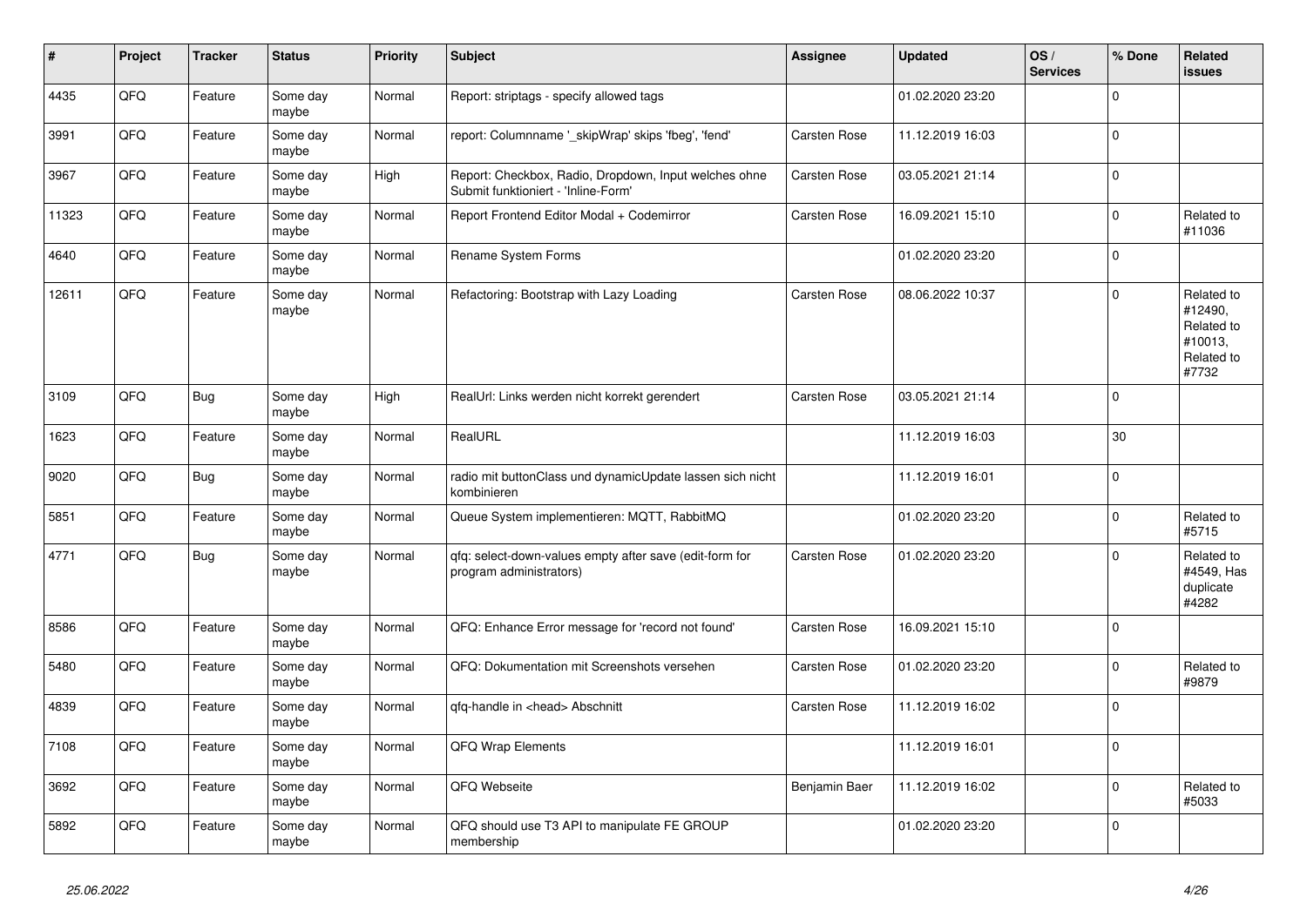| #    | Project | <b>Tracker</b> | <b>Status</b>     | <b>Priority</b> | <b>Subject</b>                                                                                              | Assignee            | <b>Updated</b>   | OS/<br><b>Services</b> | % Done      | Related<br><b>issues</b> |
|------|---------|----------------|-------------------|-----------------|-------------------------------------------------------------------------------------------------------------|---------------------|------------------|------------------------|-------------|--------------------------|
| 1635 | QFQ     | Feature        | Some day<br>maybe | Normal          | QFQ Extension content record: weitere Optionen<br>einblenden.                                               | Carsten Rose        | 11.12.2019 16:03 |                        | $\Omega$    |                          |
| 9024 | QFQ     | <b>Bug</b>     | Some day<br>maybe | Normal          | QFQ Einarbeitung                                                                                            |                     | 01.02.2020 15:56 |                        | $\Omega$    |                          |
| 5389 | QFQ     | Feature        | Some day<br>maybe | Normal          | QFQ Design: Multline label / note                                                                           | Benjamin Baer       | 01.02.2020 23:19 |                        | $\mathbf 0$ |                          |
| 5160 | QFQ     | Feature        | Some day<br>maybe | Normal          | QFQ collaborative / together.js, ShareJS, y-js, collaborative,                                              |                     | 11.12.2019 16:02 |                        | $\mathbf 0$ |                          |
| 1234 | QFQ     | Feature        | Some day<br>maybe | Normal          | QF: Record numbering: Im Grid soll in Spalte 1optional die<br>laufende Nummer der Records angezeigt werden. |                     | 01.02.2020 23:20 |                        | $\mathbf 0$ |                          |
| 955  | QFQ     | Feature        | Some day<br>maybe | Normal          | QF: Notizen vor/nach dem Form                                                                               |                     | 01.02.2020 23:20 |                        | $\mathbf 0$ |                          |
| 1251 | QFQ     | Feature        | Some day<br>maybe | Normal          | QF: Combo                                                                                                   |                     | 11.12.2019 16:03 |                        | $\mathbf 0$ |                          |
| 1253 | QFQ     | Feature        | Some day<br>maybe | Normal          | QF: Colorpicker                                                                                             |                     | 11.12.2019 16:03 |                        | $\Omega$    |                          |
| 3495 | QFQ     | Feature        | Some day<br>maybe | Normal          | Predifined Parameter werden nicht in '+' (add new record)<br>SIP gerendert.                                 |                     | 11.12.2019 16:02 |                        | $\Omega$    |                          |
| 2063 | QFQ     | Bug            | Some day<br>maybe | Normal          | Pills auf 'inaktiv' setzen falls keine Element auf dem Pill<br>sichtbar sind.                               | Benjamin Baer       | 11.12.2019 16:03 |                        | $\mathbf 0$ | Related to<br>#3752      |
| 7336 | QFQ     | Feature        | Some day<br>maybe | Normal          | PDF Upload: disallow PDFs with specific Meta information                                                    | <b>Carsten Rose</b> | 11.12.2019 16:01 |                        | $\mathbf 0$ |                          |
| 8101 | QFQ     | Feature        | Some day<br>maybe | Normal          | Password hash: support further hashing methods                                                              | <b>Carsten Rose</b> | 16.09.2021 15:10 |                        | $\mathbf 0$ |                          |
| 3613 | QFQ     | <b>Bug</b>     | Some day<br>maybe | Normal          | note /note unchecked -> note div (col-md) wird weiterhin<br>gerendert                                       | Elias Villiger      | 01.02.2020 23:19 |                        | 100         |                          |
| 4546 | QFQ     | <b>Bug</b>     | Some day<br>maybe | Normal          | NH: SIP storage is destroyed                                                                                |                     | 01.02.2020 23:20 |                        | $\mathbf 0$ |                          |
| 7229 | QFQ     | Feature        | Some day<br>maybe | Normal          | New FormElement.type: Button                                                                                |                     | 01.02.2021 12:32 |                        | $\Omega$    |                          |
| 4446 | QFQ     | Feature        | Some day<br>maybe | Normal          | New FE get same feldContainerId as last modifed FE                                                          |                     | 01.02.2020 23:20 |                        | $\mathbf 0$ |                          |
| 6084 | QFQ     | Feature        | Some day<br>maybe | Normal          | New escape type: 'D' - convert date                                                                         |                     | 01.02.2020 23:19 |                        | $\Omega$    |                          |
| 9579 | QFQ     | Feature        | Some day<br>maybe | Normal          | Multiform with Process Row                                                                                  | Carsten Rose        | 11.12.2019 16:01 |                        | $\mathbf 0$ |                          |
| 4365 | QFQ     | Feature        | Some day<br>maybe | Normal          | Multi Language: new way of config                                                                           | <b>Carsten Rose</b> | 01.02.2020 23:20 |                        | $\Omega$    |                          |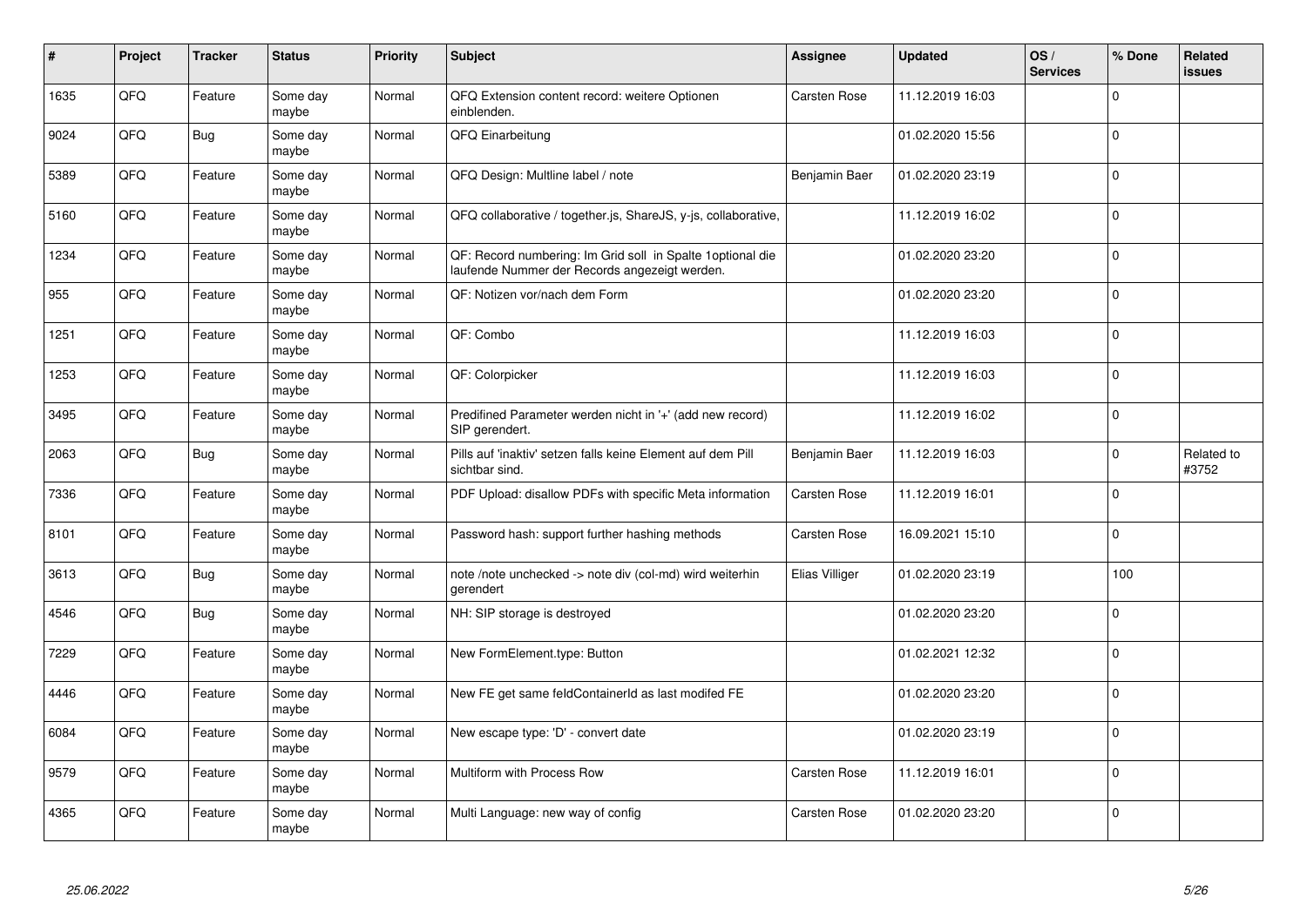| $\vert$ # | Project | <b>Tracker</b> | <b>Status</b>     | Priority | Subject                                                                                                | Assignee      | <b>Updated</b>   | OS/<br><b>Services</b> | % Done      | Related<br><b>issues</b>                                               |
|-----------|---------|----------------|-------------------|----------|--------------------------------------------------------------------------------------------------------|---------------|------------------|------------------------|-------------|------------------------------------------------------------------------|
| 3646      | QFQ     | Feature        | Some day<br>maybe | Normal   | Moeglichkeit HTML Tags in Reports auszugeben (zu<br>enkodieren: htmlspecialchars)                      |               | 11.12.2019 16:02 |                        | $\Omega$    | Related to<br>#14320                                                   |
| 4626      | QFQ     | Feature        | Some day<br>maybe | Normal   | Mobile View: 'classBody=qfq-form-right' makes no sense                                                 |               | 01.02.2020 23:20 |                        | $\Omega$    |                                                                        |
| 4027      | QFQ     | Feature        | Some day<br>maybe | Normal   | Missing: orange 'check' / 'bullet'                                                                     |               | 11.12.2019 16:03 |                        | $\mathbf 0$ |                                                                        |
| 7104      | QFQ     | Feature        | Some day<br>maybe | Normal   | Manual: hint about escaping if '\r' appears in mail body                                               |               | 11.12.2019 16:01 |                        | $\Omega$    |                                                                        |
| 4440      | QFQ     | Feature        | Some day<br>maybe | Normal   | Manual.rst: explain how to. expand PHP Session to 4h                                                   |               | 11.12.2019 16:02 |                        | $\mathbf 0$ |                                                                        |
| 2084      | QFQ     | Feature        | Some day<br>maybe | Normal   | Mailto mit encryption: Subrecord                                                                       | Carsten Rose  | 11.12.2019 16:03 |                        | $\mathbf 0$ | Related to<br>#2082                                                    |
| 5455      | QFQ     | Feature        | Some day<br>maybe | Normal   | Mail Redirects grld abhaengig                                                                          |               | 01.02.2020 23:20 |                        | $\mathbf 0$ |                                                                        |
| 4974      | QFQ     | Feature        | Some day<br>maybe | Normal   | Long polling - inform all listening clients of changes                                                 |               | 11.12.2019 16:02 |                        | $\mathbf 0$ |                                                                        |
| 5852      | QFQ     | Feature        | Some day<br>maybe | Normal   | Logging: mail.log / sql.log - im FE anzeigen und via AJAX<br>aktualisieren                             | Carsten Rose  | 01.02.2020 23:19 |                        | $\Omega$    | Related to<br>#5885                                                    |
| 4439      | QFQ     | Feature        | Some day<br>maybe | Normal   | Log: report all actions fired by an FE Element, incl. the<br>original directive (slaveld, sqllnsert, ) |               | 01.02.2020 23:20 |                        | $\mathbf 0$ | Related to<br>#4432,<br>Related to<br>#5458                            |
| 4433      | QFQ     | Feature        | Some day<br>maybe | Normal   | Log when SIP will be destroyed by QFQ for any (security)<br>reason                                     |               | 01.02.2020 23:20 |                        | $\Omega$    | Related to<br>#4432,<br>Related to<br>#5458                            |
| 3617      | QFQ     | Feature        | Some day<br>maybe | Normal   | Load javascripts at bottom                                                                             |               | 11.12.2019 16:02 |                        | $\mathbf 0$ |                                                                        |
| 3457      | QFQ     | Feature        | Some day<br>maybe | Normal   | LDAP: concat multi values to one single entry                                                          | Carsten Rose  | 11.12.2019 16:02 |                        | $\mathbf 0$ |                                                                        |
| 1946      | QFQ     | Feature        | Some day<br>maybe | Normal   | Kontrolle ob der ReadOnly Modus bei den<br>Formularelementen korrekt implementiert ist                 | Carsten Rose  | 11.12.2019 16:03 |                        | $\Omega$    |                                                                        |
| 1510      | QFQ     | Feature        | Some day<br>maybe | Normal   | jquery von google laden, falls das nicht geht lokal                                                    |               | 11.12.2019 16:03 |                        | $\mathbf 0$ |                                                                        |
| 7732      | QFQ     | Feature        | Some day<br>maybe | Normal   | Javascript: Lazy Loading der add on libs                                                               | Benjamin Baer | 08.06.2022 10:38 |                        | $\Omega$    | Related to<br>#12611,<br>Related to<br>#12490,<br>Related to<br>#10013 |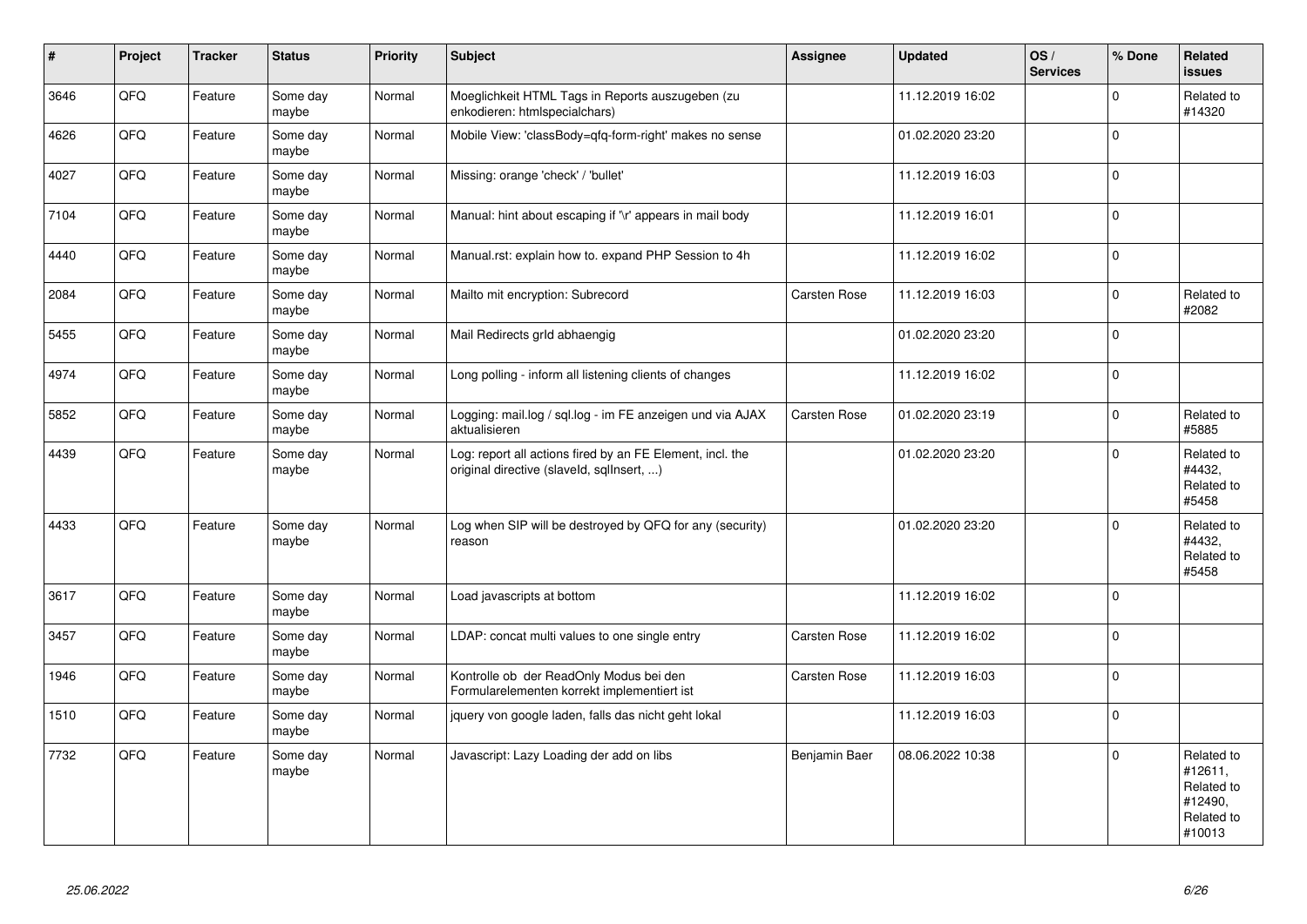| #     | Project | <b>Tracker</b> | <b>Status</b>     | <b>Priority</b> | <b>Subject</b>                                                                                                                      | Assignee     | <b>Updated</b>   | OS/<br><b>Services</b> | % Done      | <b>Related</b><br>issues |
|-------|---------|----------------|-------------------|-----------------|-------------------------------------------------------------------------------------------------------------------------------------|--------------|------------------|------------------------|-------------|--------------------------|
| 4259  | QFQ     | Feature        | Some day<br>maybe | Normal          | Instant trigger a cron job                                                                                                          | Carsten Rose | 11.12.2019 16:03 |                        | $\Omega$    |                          |
| 11036 | QFQ     | Feature        | Some day<br>maybe | Normal          | inline report editor permissions                                                                                                    | Carsten Rose | 16.09.2021 15:09 |                        | $\mathbf 0$ | Related to<br>#11323     |
| 2950  | QFQ     | Feature        | Some day<br>maybe | Normal          | Inhalt QFQ Records als File                                                                                                         |              | 11.12.2019 16:03 |                        | $\Omega$    |                          |
| 4659  | QFQ     | <b>Bug</b>     | Some day<br>maybe | Normal          | infoButtonExtra                                                                                                                     | Carsten Rose | 01.02.2020 23:20 |                        | $\mathbf 0$ |                          |
| 7453  | QFQ     | Feature        | Some day<br>maybe | Normal          | import / export forms QFQ                                                                                                           | Carsten Rose | 16.09.2021 15:10 |                        | $\mathbf 0$ |                          |
| 9126  | QFQ     | <b>Bug</b>     | Some day<br>maybe | Normal          | hidden Form elements are present in page source                                                                                     |              | 02.01.2021 18:41 |                        | $\mathbf 0$ |                          |
| 10095 | QFQ     | Feature        | Some day<br>maybe | Normal          | Generic Gitlab Integration into QFQ                                                                                                 | Carsten Rose | 16.09.2021 15:10 |                        | $\mathbf 0$ |                          |
| 6515  | QFQ     | Feature        | Some day<br>maybe | Normal          | Formular: Felder dynamisch ein/ausblenden                                                                                           |              | 11.12.2019 16:02 |                        | $\Omega$    |                          |
| 3570  | QFQ     | <b>Bug</b>     | Some day<br>maybe | High            | Formular mit prmitnew permitEdit=Always wird nicht<br>aufgerufen (ist leer)                                                         | Carsten Rose | 03.05.2021 21:14 |                        | $\mathbf 0$ |                          |
| 4008  | QFQ     | <b>Bug</b>     | Some day<br>maybe | Normal          | FormElemen.type=sendmail: wrong 'TO' if 'real<br>name <rea@mail.to>' is used</rea@mail.to>                                          | Carsten Rose | 11.12.2019 16:03 |                        | $\mathbf 0$ |                          |
| 3350  | QFQ     | Feature        | Some day<br>maybe | Normal          | FormEditor: Hilfetext hinter 'checktype'                                                                                            | Carsten Rose | 11.12.2019 16:02 |                        | $\mathbf 0$ |                          |
| 3877  | QFQ     | Feature        | Some day<br>maybe | Normal          | FormEditor: die Felder die aktuell nicht gebraucht werden<br>nur auf readonly/disabled setzen (nicht ausblenden > das<br>irritiert. | Carsten Rose | 11.12.2019 16:03 |                        | $\mathbf 0$ |                          |
| 7278  | QFQ     | Feature        | Some day<br>maybe | Normal          | Form: Wert vordefinieren der immer gesetzt wird                                                                                     |              | 02.05.2021 09:27 |                        | $\Omega$    |                          |
| 4443  | QFQ     | Feature        | Some day<br>maybe | Normal          | Form: multiple secondary tables                                                                                                     |              | 01.02.2020 23:20 |                        | $\mathbf 0$ |                          |
| 3708  | QFQ     | Feature        | Some day<br>maybe | Normal          | Form: input - 'specialchars', 'none'  gewisse tags<br>erlauben, andere verbieten                                                    | Carsten Rose | 11.12.2019 16:02 |                        | $\mathbf 0$ | Related to<br>#14320     |
| 5983  | QFQ     | Feature        | Some day<br>maybe | Normal          | Form Submit (save & update): normalize date/-time FE                                                                                | Carsten Rose | 01.02.2020 23:19 |                        | $\mathbf 0$ |                          |
| 5557  | QFQ     | Bug            | Some day<br>maybe | Normal          | Form load: STORE RECORD filled, but should be empty                                                                                 | Carsten Rose | 01.02.2020 23:19 |                        | $\Omega$    |                          |
| 12315 | QFQ     | Feature        | Some day<br>maybe | Normal          | Form History (Diffs) / Backups                                                                                                      | Carsten Rose | 16.09.2021 15:10 |                        | $\mathbf 0$ |                          |
| 11322 | QFQ     | Feature        | Some day<br>maybe | Normal          | Form Element JSON - (multiline parameter field)                                                                                     | Carsten Rose | 16.09.2021 15:10 |                        | $\mathbf 0$ |                          |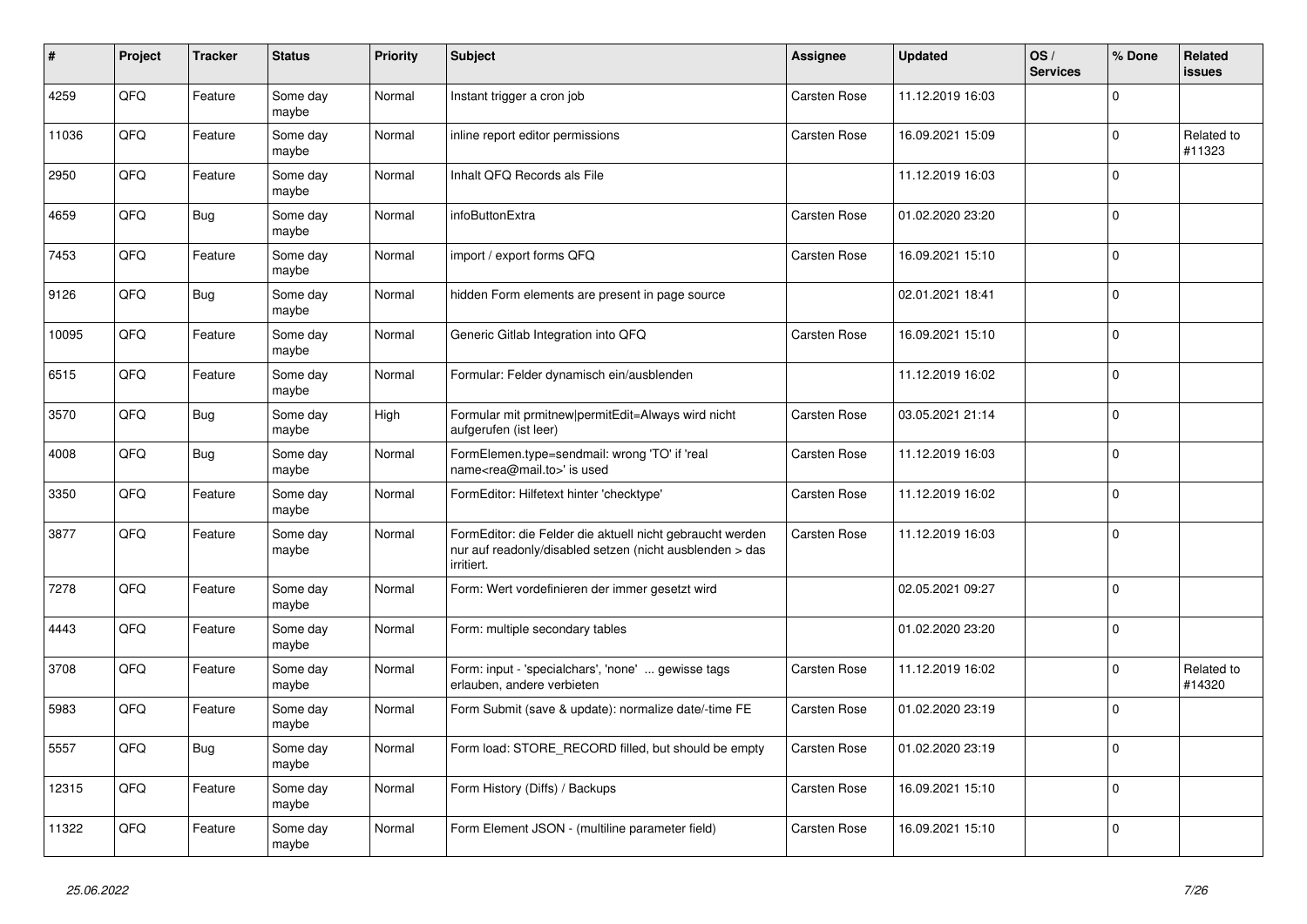| ∦     | Project | <b>Tracker</b> | <b>Status</b>     | <b>Priority</b> | Subject                                                                                                                                                  | Assignee            | <b>Updated</b>   | OS/<br><b>Services</b> | % Done      | Related<br><b>issues</b>                                              |
|-------|---------|----------------|-------------------|-----------------|----------------------------------------------------------------------------------------------------------------------------------------------------------|---------------------|------------------|------------------------|-------------|-----------------------------------------------------------------------|
| 3878  | QFQ     | Feature        | Some day<br>maybe | Normal          | Form 'FormElement': Spalte 'name' typeAhead mit<br>Spaltennamen der Primarytable.                                                                        |                     | 11.12.2019 16:03 |                        | $\mathbf 0$ |                                                                       |
| 3879  | QFQ     | Feature        | Some day<br>maybe | Normal          | Form 'FormElement': Beim Feld 'name' rechts in der Notiz<br>einen Link einblenden - a) aktuelle Definition anzeigen, b)<br>Spalte in der Tabelle anlegen |                     | 11.12.2019 16:03 |                        | $\mathbf 0$ |                                                                       |
| 3880  | QFQ     | Feature        | Some day<br>maybe | Normal          | Form 'Form': anlegen einer Tabelle                                                                                                                       |                     | 14.01.2021 10:12 |                        | $\mathbf 0$ |                                                                       |
| 5923  | QFQ     | Feature        | Some day<br>maybe | Normal          | fillStoreSystemBySqlLate                                                                                                                                 |                     | 01.02.2020 23:19 |                        | $\mathbf 0$ |                                                                       |
| 4872  | QFQ     | Feature        | Some day<br>maybe | Normal          | Fields of Typo3 page available in STORE_TYPO3                                                                                                            | Carsten Rose        | 01.02.2020 23:19 |                        | $\mathbf 0$ |                                                                       |
| 4444  | QFQ     | Feature        | Some day<br>maybe | Normal          | FE.type=upload: detect mime type                                                                                                                         |                     | 11.12.2019 16:02 |                        | $\mathbf 0$ | Related to<br>#4303                                                   |
| 5877  | QFQ     | <b>Bug</b>     | Some day<br>maybe | Normal          | FE.type=note:bsColumn strange behaviour                                                                                                                  |                     | 01.02.2020 23:19 |                        | $\mathbf 0$ |                                                                       |
| 5021  | QFQ     | <b>Bug</b>     | Some day<br>maybe | Normal          | FE.typ=extra - during save displays error 'datum2' already<br>filled in STORE_SIP - the value is stored nevertheless                                     | Carsten Rose        | 01.02.2020 23:19 |                        | $\mathbf 0$ | Related to<br>#3875                                                   |
| 10013 | QFQ     | Feature        | Some day<br>maybe | Normal          | FE.typ=editor: CodeMirror                                                                                                                                | <b>Carsten Rose</b> | 08.06.2022 10:37 |                        | $\mathbf 0$ | Related to<br>#12611,<br>Related to<br>#12490,<br>Related to<br>#7732 |
| 4536  | QFQ     | Feature        | Some day<br>maybe | Normal          | FE upload: problem with delete if mutliple uploads an<br>FE.name="                                                                                       |                     | 01.02.2020 23:20 |                        | $\mathbf 0$ |                                                                       |
| 3415  | QFQ     | Feature        | Some day<br>maybe | Normal          | FE Login Box Templatefile                                                                                                                                | Benjamin Baer       | 11.12.2019 16:02 |                        | $\mathbf 0$ |                                                                       |
| 3750  | QFQ     | <b>Bug</b>     | Some day<br>maybe | Normal          | FE in a row: if one violates check, all are red                                                                                                          | Carsten Rose        | 11.12.2019 16:03 |                        | $\mathbf 0$ |                                                                       |
| 5024  | QFQ     | Feature        | Some day<br>maybe | Normal          | Fabric: Generate PDF with edits                                                                                                                          | Benjamin Baer       | 01.02.2020 23:20 |                        | $\mathbf 0$ | Related to<br>#10704                                                  |
| 6972  | QFQ     | Feature        | Some day<br>maybe | Normal          | Fabric Clipboard / cross browser tab                                                                                                                     | Benjamin Baer       | 01.02.2020 23:21 |                        | $\mathbf 0$ |                                                                       |
| 4528  | QFQ     | Bug            | Some day<br>maybe | Normal          | extraButtonLock mit SQLAhead Bug                                                                                                                         | Carsten Rose        | 01.02.2020 23:19 |                        | $\mathbf 0$ |                                                                       |
| 11217 | QFQ     | Feature        | Some day<br>maybe | Normal          | <b>Extend Script Functionality</b>                                                                                                                       | Carsten Rose        | 16.09.2021 15:10 |                        | $\mathbf 0$ |                                                                       |
| 3900  | QFG     | Feature        | Some day<br>maybe | Normal          | Extend documentation of 'Copy / Paste'                                                                                                                   | Carsten Rose        | 11.12.2019 16:03 |                        | $\mathbf 0$ | Related to<br>#3899                                                   |
| 4328  | QFQ     | <b>Bug</b>     | Some day<br>maybe | Normal          | Error Message: Show FE name/number on problems in FE                                                                                                     | Carsten Rose        | 01.02.2020 23:20 |                        | 0           |                                                                       |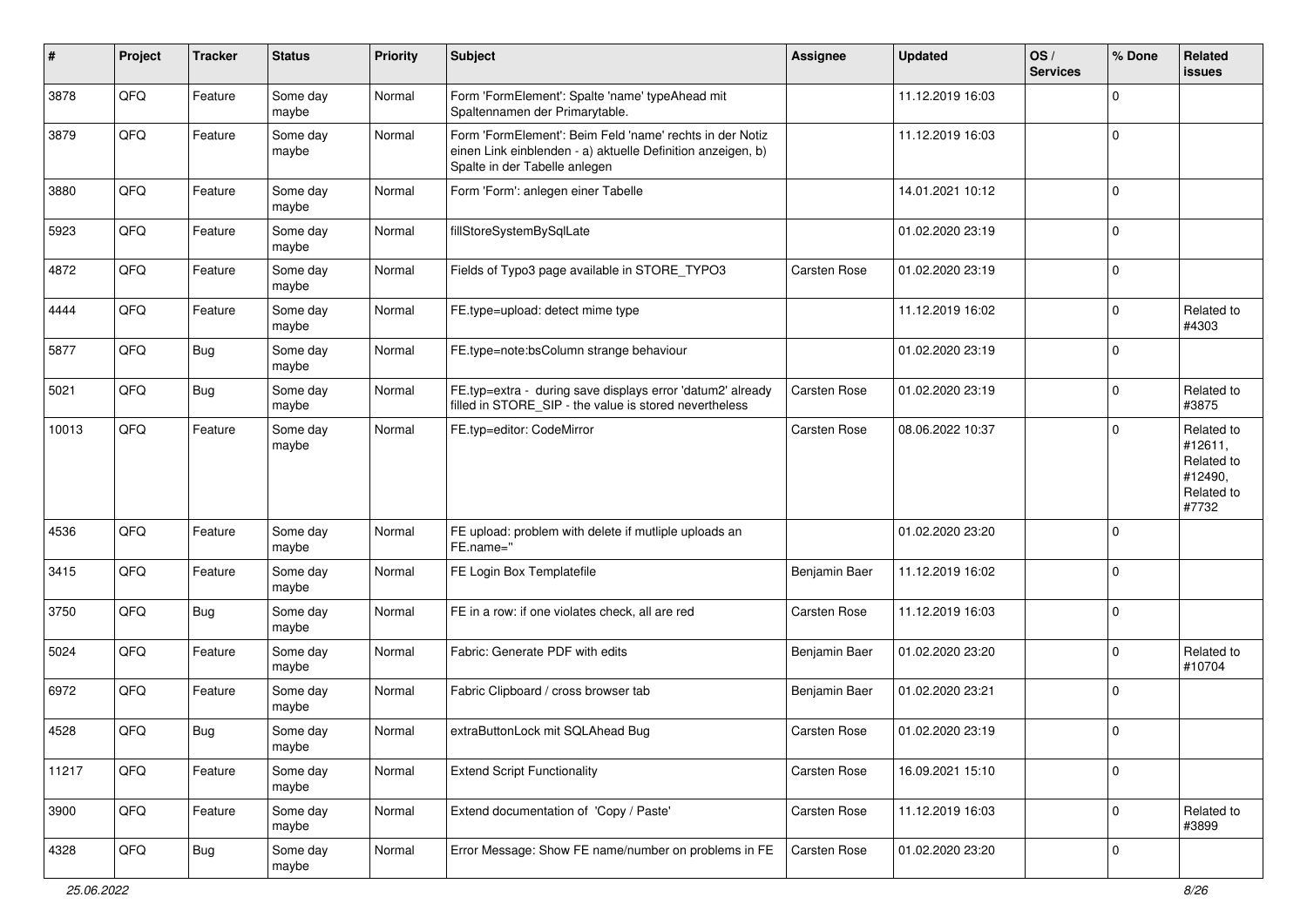| #    | Project | <b>Tracker</b> | <b>Status</b>     | <b>Priority</b> | <b>Subject</b>                                                                                                          | <b>Assignee</b> | <b>Updated</b>   | OS/<br><b>Services</b> | % Done      | <b>Related</b><br><b>issues</b> |
|------|---------|----------------|-------------------|-----------------|-------------------------------------------------------------------------------------------------------------------------|-----------------|------------------|------------------------|-------------|---------------------------------|
| 4330 | QFQ     | Feature        | Some day<br>maybe | Normal          | Error Message: report missing {{ / }} in sqlUpdate, sqlInsert,<br>sqlDelete, sqlAfter, sqlBefore in FE action elements. | Carsten Rose    | 01.02.2020 23:20 |                        | $\Omega$    |                                 |
| 5132 | QFQ     | Feature        | Some day<br>maybe | Normal          | Error Message sendmail missing attachment: more details                                                                 | Carsten Rose    | 01.02.2020 23:19 |                        | $\Omega$    |                                 |
| 5579 | QFQ     | Feature        | Some day<br>maybe | Normal          | Enhance Doc / Presentation: variable type 'link column type'                                                            | Carsten Rose    | 01.02.2020 23:19 |                        | $\pmb{0}$   |                                 |
| 5893 | QFQ     | Feature        | Some day<br>maybe | Normal          | Edit on double-click                                                                                                    |                 | 01.02.2020 23:19 |                        | $\Omega$    | Related to<br>#5894             |
| 6083 | QFQ     | Feature        | Some day<br>maybe | Normal          | Dynamic Update: Value Check via SQL                                                                                     |                 | 11.12.2019 16:02 |                        | $\mathbf 0$ |                                 |
| 3682 | QFQ     | Bug            | Some day<br>maybe | Normal          | Dynamic update: Radio buttons                                                                                           | Carsten Rose    | 11.12.2019 16:02 |                        | $\mathbf 0$ |                                 |
| 8106 | QFQ     | <b>Bug</b>     | Some day<br>maybe | Normal          | Dynamic Update: Feld kann nicht auf empty zurückgesetzt<br>werden                                                       | Carsten Rose    | 11.12.2019 16:01 |                        | $\mathbf 0$ |                                 |
| 3811 | QFQ     | Bug            | Some day<br>maybe | Normal          | Dynamic Update: extraButtonInfo - Text aktualisieren                                                                    | Carsten Rose    | 11.12.2019 16:03 |                        | $\Omega$    | Related to<br>#11517            |
| 3216 | QFQ     | Feature        | Some day<br>maybe | Normal          | dynamic update für checkbox label2                                                                                      | Carsten Rose    | 11.12.2019 16:03 |                        | $\mathbf 0$ | Related to<br>#2081             |
| 4583 | QFQ     | <b>Bug</b>     | Some day<br>maybe | Normal          | Dynamic Update bei TypeAhead Feldern                                                                                    | Carsten Rose    | 01.02.2020 23:19 |                        | $\Omega$    |                                 |
| 4869 | QFQ     | Feature        | Some day<br>maybe | Normal          | Dynamic Update (show, hide, readonly?, required?) for<br><b>Template Group Elements</b>                                 | Carsten Rose    | 01.02.2020 23:19 |                        | $\mathbf 0$ | Related to<br>#4865             |
| 2995 | QFQ     | Feature        | Some day<br>maybe | Normal          | Dropdown JQuery Plugin: 'chosen' - Moeglichkeit um Select<br>Listen mehr Funktion zu geben. Kein Bootstrap noetig.      | Carsten Rose    | 11.12.2019 16:03 |                        | $\mathbf 0$ |                                 |
| 7100 | QFQ     | Feature        | Some day<br>maybe | Normal          | Download: log access, max downloads, time limit                                                                         |                 | 01.02.2020 23:19 |                        | $\mathbf 0$ |                                 |
| 4293 | QFQ     | Bug            | Some day<br>maybe | Normal          | Download broken if token 'd:' is missing - but no error<br>message                                                      | Carsten Rose    | 11.12.2019 16:03 |                        | $\mathbf 0$ | Related to<br>#7514             |
| 3905 | QFQ     | Feature        | Some day<br>maybe | Normal          | Documentation: Best Practice anhand eines Online<br>Bewerbungstools                                                     | Carsten Rose    | 11.12.2019 16:03 |                        | $\mathbf 0$ |                                 |
| 8894 | QFQ     | Feature        | Some day<br>maybe | Normal          | Documentation Tags Usable in QFQ Application                                                                            | Carsten Rose    | 11.12.2019 16:01 |                        | $\Omega$    |                                 |
| 8892 | QFQ     | Feature        | Some day<br>maybe | Normal          | Display and Edit SQL Comments in Form Editor                                                                            | Carsten Rose    | 11.12.2019 16:01 |                        | $\mathbf 0$ |                                 |
| 3458 | QFQ     | Feature        | Some day<br>maybe | Normal          | Display 'Edit Form Element'-Checkbox on form: should<br>depend on FE Group                                              | Carsten Rose    | 11.12.2019 16:02 |                        | $\mathbf 0$ | Related to<br>#3447             |
| 3273 | QFQ     | Feature        | Some day<br>maybe | Low             | Dirty Flag in Form                                                                                                      | Carsten Rose    | 11.12.2019 16:02 |                        | $\Omega$    |                                 |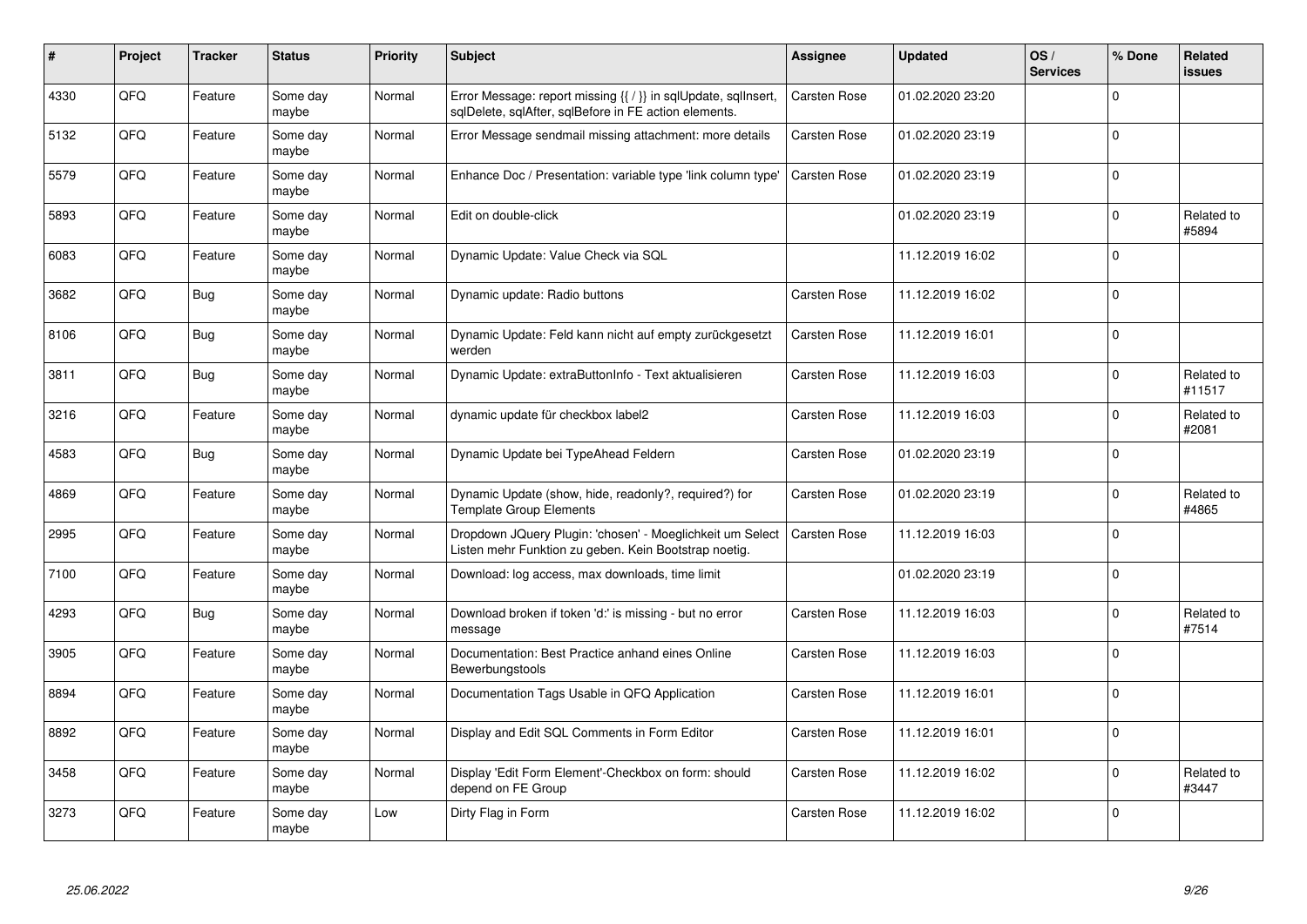| #     | Project | <b>Tracker</b> | <b>Status</b>     | <b>Priority</b> | <b>Subject</b>                                                                                                                                                | <b>Assignee</b> | <b>Updated</b>   | OS/<br><b>Services</b> | % Done      | Related<br><b>issues</b>                     |
|-------|---------|----------------|-------------------|-----------------|---------------------------------------------------------------------------------------------------------------------------------------------------------------|-----------------|------------------|------------------------|-------------|----------------------------------------------|
| 5850  | QFQ     | Feature        | Some day<br>maybe | Normal          | Deployment: In QFQ Doc best practice fuer zeitgemaesses<br>Deployment beschreiben                                                                             |                 | 01.02.2020 23:20 |                        | $\Omega$    |                                              |
| 3331  | QFQ     | Feature        | Some day<br>maybe | Normal          | Default Tooltip fuer _page? Links: mit Form und Record ID                                                                                                     | Carsten Rose    | 11.12.2019 16:02 |                        | $\Omega$    |                                              |
| 3130  | QFQ     | <b>Bug</b>     | Some day<br>maybe | Normal          | Debug Info's nicht korrekt nach 'New > Save'.                                                                                                                 | Carsten Rose    | 11.12.2019 16:03 |                        | $\mathbf 0$ | Related to<br>#3253                          |
| 4627  | QFQ     | Feature        | Some day<br>mavbe | Normal          | dbupdate: all tables - check 'create', 'modified' if it is<br>possible to change to default 'CURRENT TIMESTAMP' and<br>modified 'ON UPDATE CURRENT_TIMESTAMP' |                 | 01.02.2020 23:20 |                        | $\mathbf 0$ |                                              |
| 6992  | QFQ     | Feature        | Some day<br>maybe | Normal          | DB exception: Syntax Highlight                                                                                                                                |                 | 11.12.2019 16:01 |                        | $\Omega$    | Related to<br>#5450                          |
| 12337 | QFQ     | Feature        | Some day<br>maybe | Normal          | Database.php: better caching                                                                                                                                  | Carsten Rose    | 16.09.2021 15:10 |                        | $\mathbf 0$ |                                              |
| 4719  | QFQ     | Feature        | Some day<br>maybe | Normal          | Custom Message in Client in case of 'Browser tab close,<br>modification will be lost'                                                                         |                 | 01.02.2020 23:20 |                        | $\mathbf 0$ |                                              |
| 3990  | QFQ     | Feature        | Some day<br>maybe | High            | custom class definition: add space automatically                                                                                                              | Carsten Rose    | 03.05.2021 21:14 |                        | $\mathbf 0$ |                                              |
| 10738 | QFQ     | Feature        | Some day<br>maybe | Normal          | CORS headers for external API requests                                                                                                                        |                 | 10.06.2020 14:00 |                        | $\mathbf 0$ |                                              |
| 4650  | QFQ     | Feature        | Some day<br>maybe | Normal          | Convert html to doc/rtf                                                                                                                                       | Carsten Rose    | 01.02.2020 23:20 |                        | $\mathbf 0$ | Related to<br>#10704                         |
| 3349  | QFQ     | Bug            | Some day<br>maybe | Normal          | config.qfq.ini: a) vertraegt keine '=' im Value (z.B. Passwort),<br>b) Values sollten in ticks einschliessbar sein (spaces, )                                 | Carsten Rose    | 11.12.2019 16:02 |                        | $\Omega$    |                                              |
| 4279  | QFQ     | Bug            | Some day<br>maybe | High            | config.linkVars lost                                                                                                                                          | Carsten Rose    | 03.05.2021 21:14 |                        | $\mathbf 0$ |                                              |
| 6715  | QFQ     | Feature        | Some day<br>maybe | Normal          | Code-Refactoring: dbArray vereinheitlichen                                                                                                                    | Carsten Rose    | 11.12.2019 16:02 |                        | $\mathbf 0$ |                                              |
| 4420  | QFQ     | Feature        | Some day<br>maybe | Normal          | Client: Local Storage - store the changes of a form, local in<br>the browser.                                                                                 | Benjamin Baer   | 11.12.2019 16:02 |                        | $\mathbf 0$ |                                              |
| 9669  | QFQ     | <b>Bug</b>     | Some day<br>maybe | Normal          | Checkbox / Template Group: radio/checkbox visible broken<br>after 'add'                                                                                       | Carsten Rose    | 16.06.2021 13:47 |                        | $\Omega$    | Related to<br>#8091                          |
| 10716 | QFQ     | Feature        | Some day<br>maybe | Normal          | Business Logic mit Externen Skripten                                                                                                                          | Carsten Rose    | 16.09.2021 15:10 |                        | $\Omega$    | Related to<br>#10713,<br>Related to<br>#8217 |
| 8522  | QFQ     | Feature        | Some day<br>maybe | Normal          | build QFQ - npm warnings                                                                                                                                      | Benjamin Baer   | 01.02.2020 23:19 |                        | 50          |                                              |
| 8520  | QFQ     | Feature        | Some day<br>maybe | Normal          | Bring QFQ to Composer                                                                                                                                         | Carsten Rose    | 16.09.2021 15:10 |                        | $\mathbf 0$ |                                              |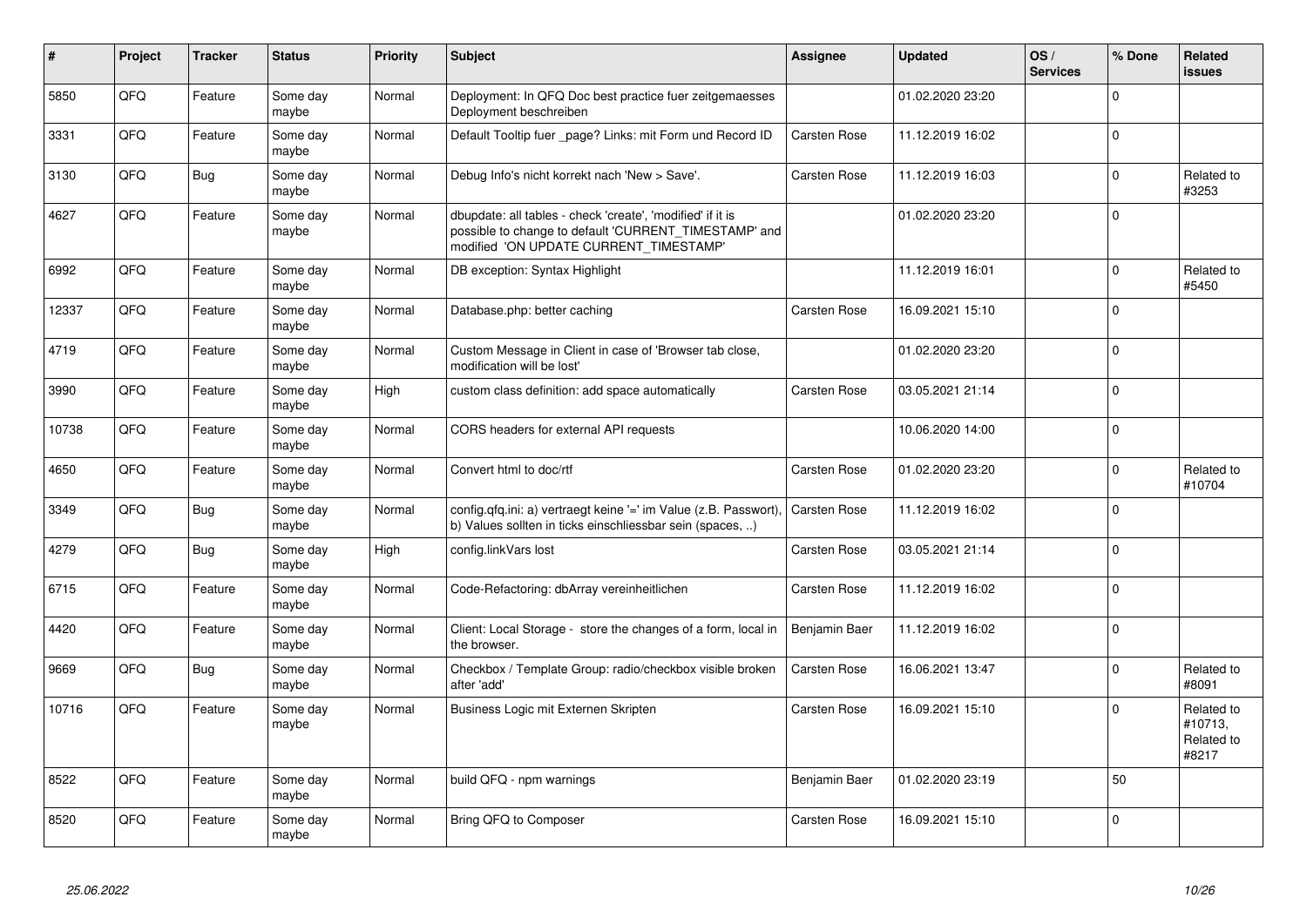| #     | Project | <b>Tracker</b> | <b>Status</b>     | <b>Priority</b> | <b>Subject</b>                                                                                                                               | <b>Assignee</b>     | <b>Updated</b>   | OS/<br><b>Services</b> | % Done      | Related<br><b>issues</b>                    |
|-------|---------|----------------|-------------------|-----------------|----------------------------------------------------------------------------------------------------------------------------------------------|---------------------|------------------|------------------------|-------------|---------------------------------------------|
| 5783  | QFQ     | Feature        | Some day<br>maybe | Normal          | <b>BPMN View/Edit</b>                                                                                                                        |                     | 11.12.2019 16:02 |                        | $\mathbf 0$ |                                             |
| 6288  | QFQ     | Feature        | Some day<br>maybe | Normal          | Best Practice: Erklaeren wie man ein Formular ganz in<br>'weiss' erstellen kann                                                              |                     | 11.12.2019 16:02 |                        | $\mathbf 0$ |                                             |
| 7105  | QFQ     | Feature        | Some day<br>maybe | Normal          | Beispiel wie man in einer zweiten Tabelle speichert.                                                                                         |                     | 11.12.2019 16:01 |                        | $\mathbf 0$ |                                             |
| 7106  | QFQ     | Feature        | Some day<br>maybe | Normal          | Beispiel Nummerierung von Rows in Report                                                                                                     |                     | 11.12.2019 16:01 |                        | $\mathbf 0$ |                                             |
| 13608 | QFQ     | Feature        | Some day<br>maybe | Normal          | Automatic Browser Language Redirect                                                                                                          | Enis Nuredini       | 17.06.2022 08:35 |                        | $\mathbf 0$ |                                             |
| 7452  | QFQ     | Feature        | Some day<br>maybe | Normal          | automate deployment new QFQ version                                                                                                          | Carsten Rose        | 16.09.2021 15:10 |                        | $\Omega$    |                                             |
| 3291  | QFQ     | Feature        | Some day<br>maybe | Normal          | AutoCron websiteToken                                                                                                                        | Carsten Rose        | 11.12.2019 16:02 |                        | $\mathbf 0$ | Related to<br>#4250                         |
| 6299  | QFQ     | Feature        | Some day<br>maybe | Normal          | Attack detection: log table with invalid SIP access                                                                                          |                     | 11.12.2019 16:02 |                        | $\mathbf 0$ | Related to<br>#3947                         |
| 3947  | QFQ     | Feature        | Some day<br>maybe | Normal          | Attack detectect: logout current user                                                                                                        | <b>Carsten Rose</b> | 11.12.2019 16:03 |                        | $\mathbf 0$ | Related to<br>#5458,<br>Related to<br>#6299 |
| 3848  | QFQ     | Feature        | Some day<br>maybe | High            | Antivirus check fuer Upload files in qfq?                                                                                                    | Carsten Rose        | 03.05.2021 21:14 |                        | $\mathbf 0$ | Related to<br>#4131                         |
| 9281  | QFQ     | <b>Bug</b>     | Some day<br>maybe | Normal          | Allow STRICT_TRANS_TABLES                                                                                                                    | Carsten Rose        | 02.01.2021 18:43 |                        | $\mathbf 0$ |                                             |
| 3942  | QFQ     | Feature        | Some day<br>maybe | Normal          | Action Elemente: neu generierte IDs via FE weitergeben                                                                                       | Carsten Rose        | 11.12.2019 16:03 |                        | $\mathbf 0$ | Related to<br>#3941                         |
| 3666  | QFQ     | Feature        | Some day<br>maybe | Normal          | a) Performance Messung: mysql_real_escape_string() im<br>Vergleich zu str_replace(), b) doppeltes Aufrufen von<br>mysql_real_escape_string() | Carsten Rose        | 11.12.2019 16:02 |                        | $\mathbf 0$ |                                             |
| 5548  | QFQ     | Feature        | Some day<br>maybe | Normal          | 801 Textfiles/Scriptfiles als Thumbnail                                                                                                      | Carsten Rose        | 07.03.2022 16:26 |                        | $\mathbf 0$ |                                             |
| 3267  | QFQ     | Feature        | Some day<br>maybe | Normal          | 2 Forms auf einer Seite: real + Read only                                                                                                    | Carsten Rose        | 11.12.2019 16:03 |                        | $\mathbf 0$ |                                             |
| 4092  | QFQ     | Bug            | Some day<br>maybe | Normal          | 1) Logging verbessern wann welches FE warum<br>ausgefuehrt wird, 2) Documentation: Best Practice<br><b>Template Group</b>                    | Carsten Rose        | 01.02.2020 23:19 |                        | $\pmb{0}$   | Related to<br>#3504                         |
| 5768  | QFQ     | Bug            | Some day<br>maybe | Normal          | '{{pageLanguage:T}}' missing if QFQ is called via api                                                                                        | Carsten Rose        | 01.02.2020 23:19 |                        | $\mathbf 0$ |                                             |
| 3567  | QFQ     | Feature        | Some day<br>maybe | Low             | 'Save', 'Close', 'New' als FormElement                                                                                                       |                     | 11.12.2019 16:02 |                        | $\mathbf 0$ |                                             |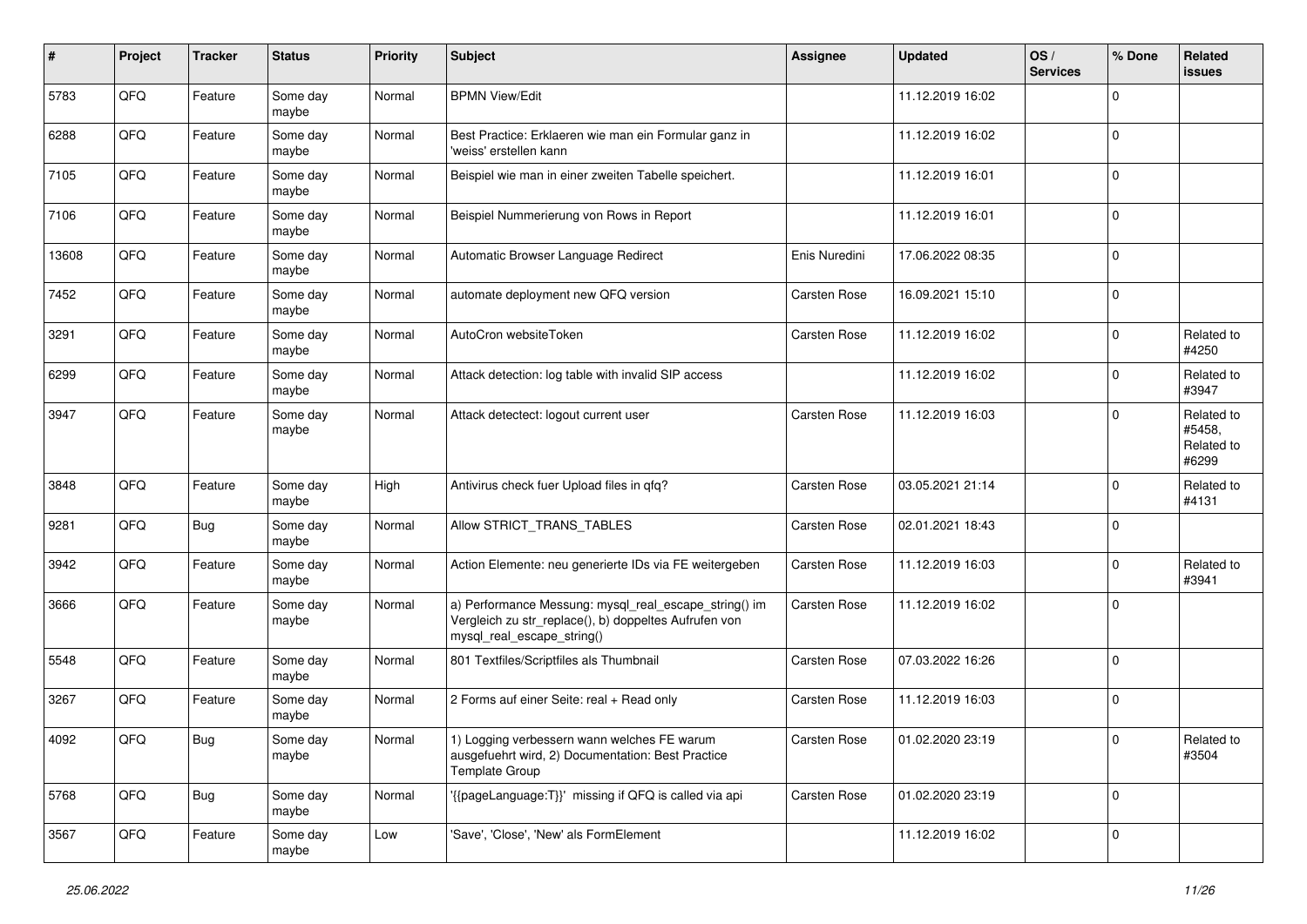| #     | Project | <b>Tracker</b> | <b>Status</b>              | <b>Priority</b> | Subject                                                                                   | Assignee          | <b>Updated</b>   | OS/<br><b>Services</b> | % Done      | Related<br><b>issues</b>                    |
|-------|---------|----------------|----------------------------|-----------------|-------------------------------------------------------------------------------------------|-------------------|------------------|------------------------|-------------|---------------------------------------------|
| 7101  | QFQ     | Bug            | Some day<br>maybe          | Normal          | 'form' in SIP and 'report' - breaks                                                       |                   | 01.02.2020 23:20 |                        | $\Omega$    |                                             |
| 4441  | QFQ     | Bug            | Some day<br>maybe          | Normal          | \$_SERVER Vars sollten nur aus dem Store genommen<br>werden - Code entsprechend anpassen. |                   | 11.12.2019 16:02 |                        | $\Omega$    |                                             |
| 4651  | QFQ     | <b>Bug</b>     | Some day<br>maybe          | Normal          | "Loading document" Modal wird angezeigt bei uzhcd type=2<br>Ansicht                       | Carsten Rose      | 01.02.2020 23:20 |                        | $\Omega$    |                                             |
| 5894  | QFQ     | Feature        | Feedback                   | Normal          | Typeahead in Report: show/hide rows dynamically                                           | Carsten Rose      | 18.02.2022 08:50 |                        | $\Omega$    | Related to<br>#5893,<br>Related to<br>#5885 |
| 10782 | QFQ     | Feature        | Feedback                   | Normal          | Tiny MCE: Image Upload                                                                    | Enis Nuredini     | 16.05.2022 23:16 |                        | $\Omega$    | Related to<br>#12452                        |
| 12584 | QFQ     | Feature        | Feedback                   | Normal          | T3 v10 migration script: replace alias-patterns (v11)                                     | Carsten Rose      | 28.05.2022 11:12 |                        | 100         |                                             |
| 9052  | QFQ     | Feature        | Feedback                   | High            | Report: CodeMirror with SQL Syntax Highlight in FE                                        | Enis Nuredini     | 08.06.2022 10:25 |                        | $\Omega$    |                                             |
| 9535  | QFQ     | Bug            | Feedback                   | Normal          | Report:  AS '_vertical' - column to wide - vertical >> rot45,<br>rot <sub>90</sub>        | Benjamin Baer     | 01.02.2020 15:56 |                        | $\Omega$    |                                             |
| 10124 | QFQ     | Feature        | Feedback                   | Normal          | qfq AAI-Login                                                                             | Karin Niffeler    | 07.05.2020 09:36 |                        | $\mathbf 0$ |                                             |
| 11347 | QFQ     | <b>Bug</b>     | Feedback                   | Normal          | If Bedingungen funktionieren nicht korrekt                                                | Christoph Fuchs   | 21.03.2021 20:37 |                        | $\Omega$    |                                             |
| 9898  | QFQ     | <b>Bug</b>     | Feedback                   | Normal          | Formular trotz Timeout gespeichert                                                        | Benjamin Baer     | 01.02.2020 15:56 |                        | $\mathbf 0$ |                                             |
| 9548  | QFQ     | Feature        | Feedback                   | High            | FormElement: Pattern mismatch - optional report only on<br>focus lost                     | Benjamin Baer     | 03.05.2021 21:14 |                        | $\mathbf 0$ |                                             |
| 13572 | QFQ     | Feature        | Feedback                   | Normal          | Form Load: misleading error message on trying to load non<br>existent primary record      | Enis Nuredini     | 16.05.2022 23:16 |                        | 100         |                                             |
| 8316  | QFQ     | <b>Bug</b>     | Feedback                   | Normal          | Documentation/Behaviour for Nested Queries and<br>Record-Store confusing                  | Nicola Chiapolini | 20.11.2019 09:14 |                        | $\mathbf 0$ |                                             |
| 13767 | QFQ     | Bug            | Feedback                   | Normal          | date/time-picker: required shows up/down button orange                                    | Enis Nuredini     | 16.05.2022 23:16 |                        | $\Omega$    |                                             |
| 12546 | QFQ     | <b>Bug</b>     | Feedback                   | Normal          | Branch 'Development' - Unit Tests mit dirty workaround<br>angepasst                       | Carsten Rose      | 19.03.2022 17:48 |                        | $\mathbf 0$ |                                             |
| 11630 | QFQ     | Bug            | Feedback                   | High            | Bitte check ob CALL() in 20.11.0 noch so funktioniert wie in<br>20.4.1                    | Enis Nuredini     | 28.05.2022 13:45 |                        | $\Omega$    | Related to<br>#11325                        |
| 13566 | QFQ     | Feature        | Ready to sync<br>(develop) | Normal          | Delete config-example.qfq.php file                                                        | Carsten Rose      | 23.12.2021 09:25 |                        | $\mathbf 0$ |                                             |
| 10793 | QFQ     | Feature        | In Progress                | Normal          | <b>Update NPM Packages</b>                                                                | Carsten Rose      | 07.09.2021 13:25 |                        | 30          |                                             |
| 10661 | QFQ     | <b>Bug</b>     | In Progress                | Normal          | Typo3 Warnungen                                                                           | Carsten Rose      | 07.09.2021 13:23 |                        | $\mathbf 0$ | Related to<br>#12440                        |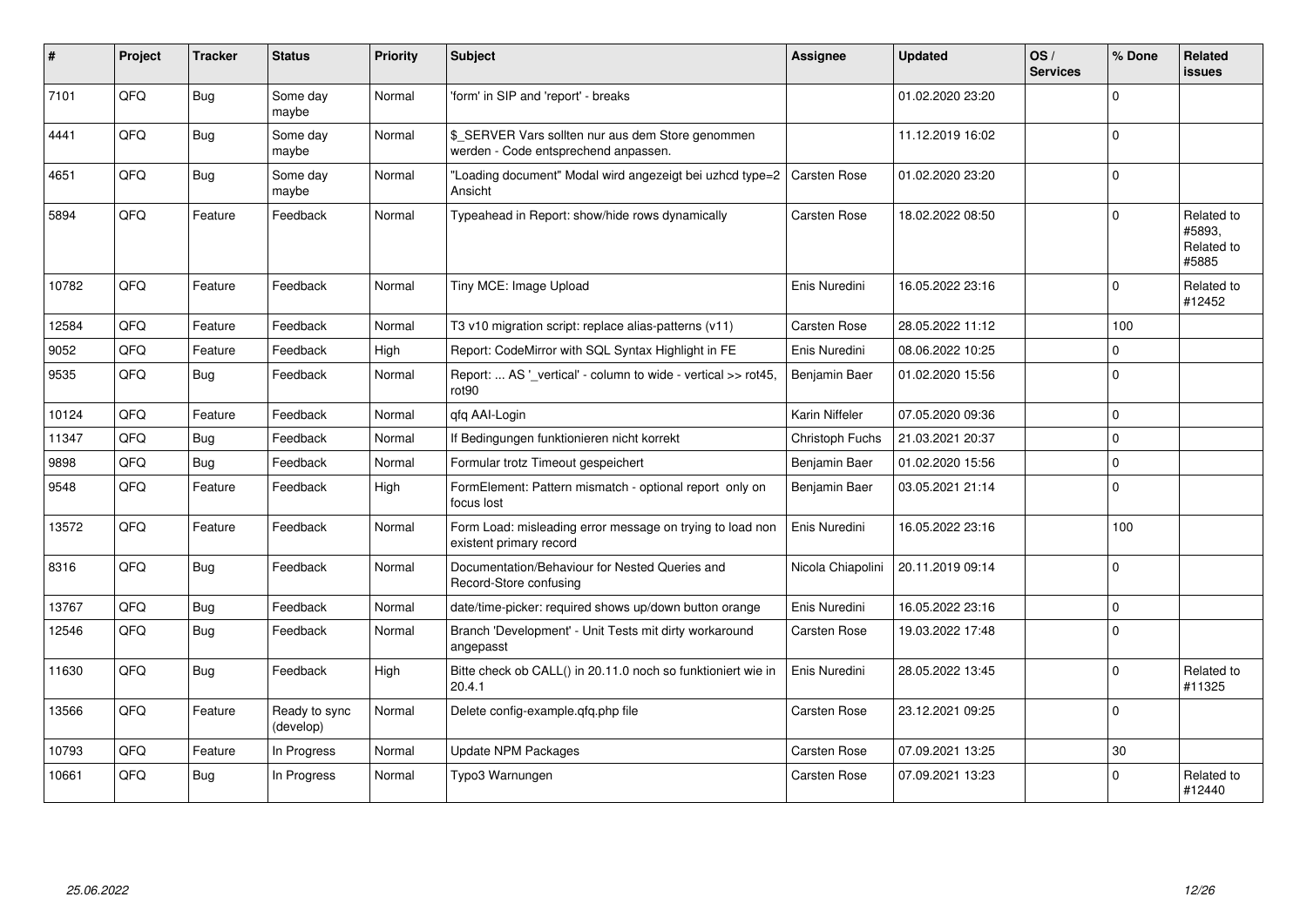| $\sharp$ | Project | <b>Tracker</b> | <b>Status</b> | <b>Priority</b> | <b>Subject</b>                                   | Assignee            | <b>Updated</b>   | OS/<br><b>Services</b> | % Done      | Related<br><b>issues</b>                                                                                                       |
|----------|---------|----------------|---------------|-----------------|--------------------------------------------------|---------------------|------------------|------------------------|-------------|--------------------------------------------------------------------------------------------------------------------------------|
| 12440    | QFQ     | Feature        | In Progress   | Normal          | Typo3 V10 upgrade (durchfuehren und testen)      | <b>Carsten Rose</b> | 21.03.2022 09:53 |                        | 50          | Related to<br>#12357,<br>Related to<br>#12067,<br>Related to<br>#10661                                                         |
| 12439    | QFQ     | Feature        | In Progress   | Normal          | TinyMCE Paste from Word & Character Count/Limit  | Carsten Rose        | 05.05.2021 22:15 |                        | $\mathbf 0$ |                                                                                                                                |
| 11076    | QFQ     | Feature        | In Progress   | Normal          | SELECT  AS _websocket                            | Carsten Rose        | 30.08.2020 17:49 |                        | $\mathbf 0$ |                                                                                                                                |
| 14323    | QFQ     | <b>Bug</b>     | In Progress   | Normal          | Report: render=both single - no impact           | Carsten Rose        | 19.06.2022 18:31 |                        | $\mathsf 0$ |                                                                                                                                |
| 9789     | QFQ     | <b>Bug</b>     | In Progress   | High            | Record Lock: release to early on 'leave page'    | Carsten Rose        | 10.01.2022 09:25 |                        | 100         | Related to<br>#10081,<br>Related to<br>#9173,<br>Related to<br>#8702                                                           |
| 12508    | QFQ     | <b>Bug</b>     | In Progress   | High            | qfq Form: sendMail                               | Karin Niffeler      | 19.03.2022 17:48 |                        | $\mathbf 0$ |                                                                                                                                |
| 11980    | QFQ     | Feature        | In Progress   | Normal          | protected verzeichnis MUSS geschützt werden      | Carsten Rose        | 07.09.2021 13:30 |                        | 0           |                                                                                                                                |
| 14175    | QFQ     | <b>Bug</b>     | In Progress   | Normal          | Opening a form with no QFQ Session cookie fails  | Carsten Rose        | 03.06.2022 10:40 |                        | $\pmb{0}$   |                                                                                                                                |
| 5695     | QFQ     | Feature        | In Progress   | Normal          | Multiform                                        | Carsten Rose        | 02.01.2021 18:38 |                        | $\pmb{0}$   |                                                                                                                                |
| 13330    | QFQ     | Feature        | In Progress   | Normal          | Multi Form: Upload                               | Carsten Rose        | 07.11.2021 12:40 |                        | 50          | Related to<br>#9706                                                                                                            |
| 10443    | QFQ     | Feature        | In Progress   | Normal          | Konzept_api / _live                              | Carsten Rose        | 07.05.2020 09:39 |                        | $\pmb{0}$   |                                                                                                                                |
| 12630    | QFQ     | Feature        | In Progress   | Normal          | Input: date[time]: min / max values              | Enis Nuredini       | 20.06.2022 18:31 |                        | $\pmb{0}$   | Related to<br>#10096,<br>Related to<br>#14302,<br>Related to<br>#14303                                                         |
| 9517     | QFQ     | Feature        | In Progress   | High            | Input multiple tags with typeahead               | Carsten Rose        | 03.05.2021 21:14 |                        | 40          | Related to<br>#10150                                                                                                           |
| 11517    | QFQ     | <b>Bug</b>     | In Progress   | Normal          | extraButtonInfo Broken for multiple FormElements | Carsten Rose        | 12.05.2022 13:12 |                        | $\mathbf 0$ | Related to<br>#7890,<br>Related to<br>#3811, Has<br>duplicate<br>#10905, Has<br>duplicate<br>#10553, Has<br>duplicate<br>#6779 |
| 6250     | QFO     | Feature        | In Progress   | Normal          | Enhance layout: a) Subrecord, b) Subrecord-Title | Carsten Rose        | 01.02.2020 23:22 |                        | 0           | Related to<br>#5391                                                                                                            |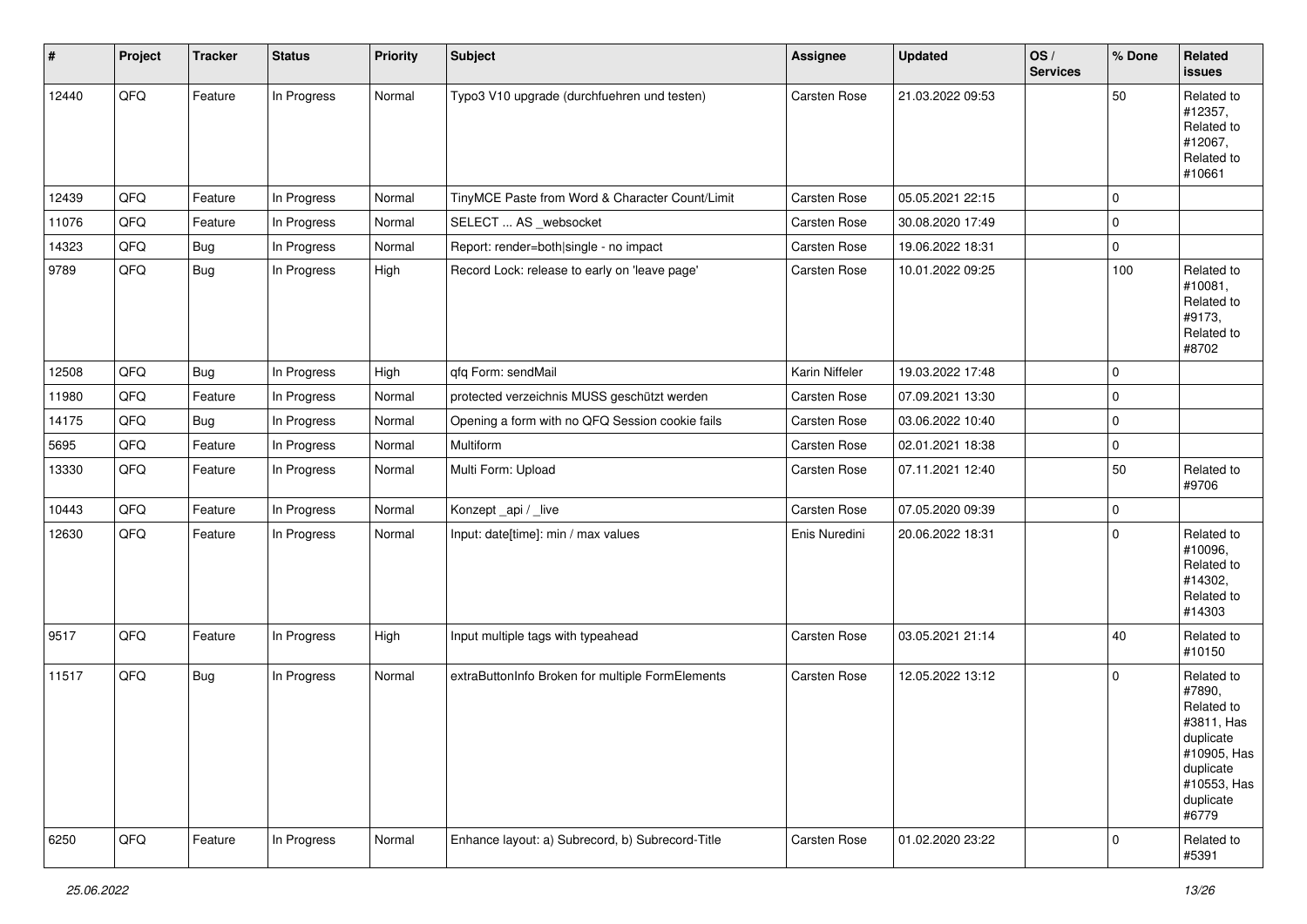| $\vert$ # | Project | <b>Tracker</b> | <b>Status</b> | <b>Priority</b> | Subject                                                                                 | Assignee      | <b>Updated</b>   | OS/<br><b>Services</b> | % Done      | Related<br><b>issues</b>                                                                                                                                              |
|-----------|---------|----------------|---------------|-----------------|-----------------------------------------------------------------------------------------|---------------|------------------|------------------------|-------------|-----------------------------------------------------------------------------------------------------------------------------------------------------------------------|
| 9691      | QFQ     | <b>Bug</b>     | In Progress   | Normal          | Checkbox: dynamic update > readonly                                                     | Carsten Rose  | 01.02.2020 23:22 |                        | 50          | Related to<br>#9834                                                                                                                                                   |
| 4194      | QFQ     | Feature        | In Progress   | Normal          | Bootstrap 4 ist jetzt offiziel                                                          |               | 03.05.2021 20:47 |                        | $\mathbf 0$ | Related to<br>#10114                                                                                                                                                  |
| 13899     | QFQ     | <b>Bug</b>     | ToDo          | Normal          | Selenium: zum laufen bringen                                                            | Enis Nuredini | 25.03.2022 10:24 |                        | $\mathbf 0$ |                                                                                                                                                                       |
| 12395     | QFQ     | <b>Bug</b>     | ToDo          | High            | QFQ Function: Result two times shown                                                    | Carsten Rose  | 18.02.2022 08:59 |                        | $\mathbf 0$ |                                                                                                                                                                       |
| 12463     | QFQ     | Bug            | ToDo          | High            | QFQ Function: 'function' and 'sql' on same level - output of<br>sql is shown two times. | Carsten Rose  | 15.12.2021 16:31 |                        | $\pmb{0}$   |                                                                                                                                                                       |
| 7602      | QFQ     | Feature        | ToDo          | High            | Multi Select: with checkboxes                                                           | Benjamin Baer | 22.03.2022 09:07 |                        | $\mathbf 0$ |                                                                                                                                                                       |
| 12262     | QFQ     | Feature        | ToDo          | Normal          | Form buttons on top: more customable                                                    | Enis Nuredini | 17.06.2022 10:44 |                        | $\Omega$    | Related to<br>#13945, Has<br>duplicate<br>#4046, Has<br>duplicate<br>#10080                                                                                           |
| 14303     | QFQ     | <b>Bug</b>     | ToDo          | Normal          | datetime broken with picker                                                             | Enis Nuredini | 17.06.2022 09:02 |                        | $\mathbf 0$ | Related to<br>#12630                                                                                                                                                  |
| 14320     | QFQ     | Feature        | ToDo          | Normal          | Allow specific HTML Tags and Attributes: general, TinyMCE                               | Enis Nuredini | 17.06.2022 10:44 |                        | $\Omega$    | Related to<br>#12664,<br>Related to<br>#12039,<br>Related to<br>#11702,<br>Related to<br>#7239,<br>Related to<br>#3708,<br>Related to<br>#3646,<br>Related to<br>#880 |
| 6116      | QFQ     | <b>Bug</b>     | Priorize      | High            | value of checkbox not saved                                                             | Carsten Rose  | 07.12.2021 17:19 |                        | $\mathbf 0$ |                                                                                                                                                                       |
| 9947      | QFQ     | <b>Bug</b>     | Priorize      | Normal          | Unwanted error message if missing 'typeAheadSqlPrefetch'                                | Carsten Rose  | 01.02.2020 10:13 |                        | $\Omega$    |                                                                                                                                                                       |
| 13943     | QFQ     | Bug            | Priorize      | Normal          | unable to find formgroup                                                                | Enis Nuredini | 28.05.2022 11:03 |                        | $\mathbf 0$ |                                                                                                                                                                       |
| 11320     | QFQ     | Feature        | Priorize      | Normal          | Typo3 Version 10 support                                                                | Carsten Rose  | 05.05.2021 22:09 |                        | $\Omega$    |                                                                                                                                                                       |
| 4457      | QFQ     | Bug            | Priorize      | Normal          | typeahead: pressing return to select an item, saves the form<br>and closes the form.    | Benjamin Baer | 03.01.2022 08:01 |                        | $\mathbf 0$ | Related to<br>#4398                                                                                                                                                   |
| 8044      | QFQ     | Feature        | Priorize      | Normal          | Transaction: a) Form, b) Report                                                         | Carsten Rose  | 05.05.2021 22:14 |                        | $\mathbf 0$ | Related to<br>#8043                                                                                                                                                   |
| 9968      | QFQ     | Feature        | Priorize      | Normal          | Tooltip in Links for Developer                                                          | Carsten Rose  | 01.02.2020 23:17 |                        | $\mathbf 0$ |                                                                                                                                                                       |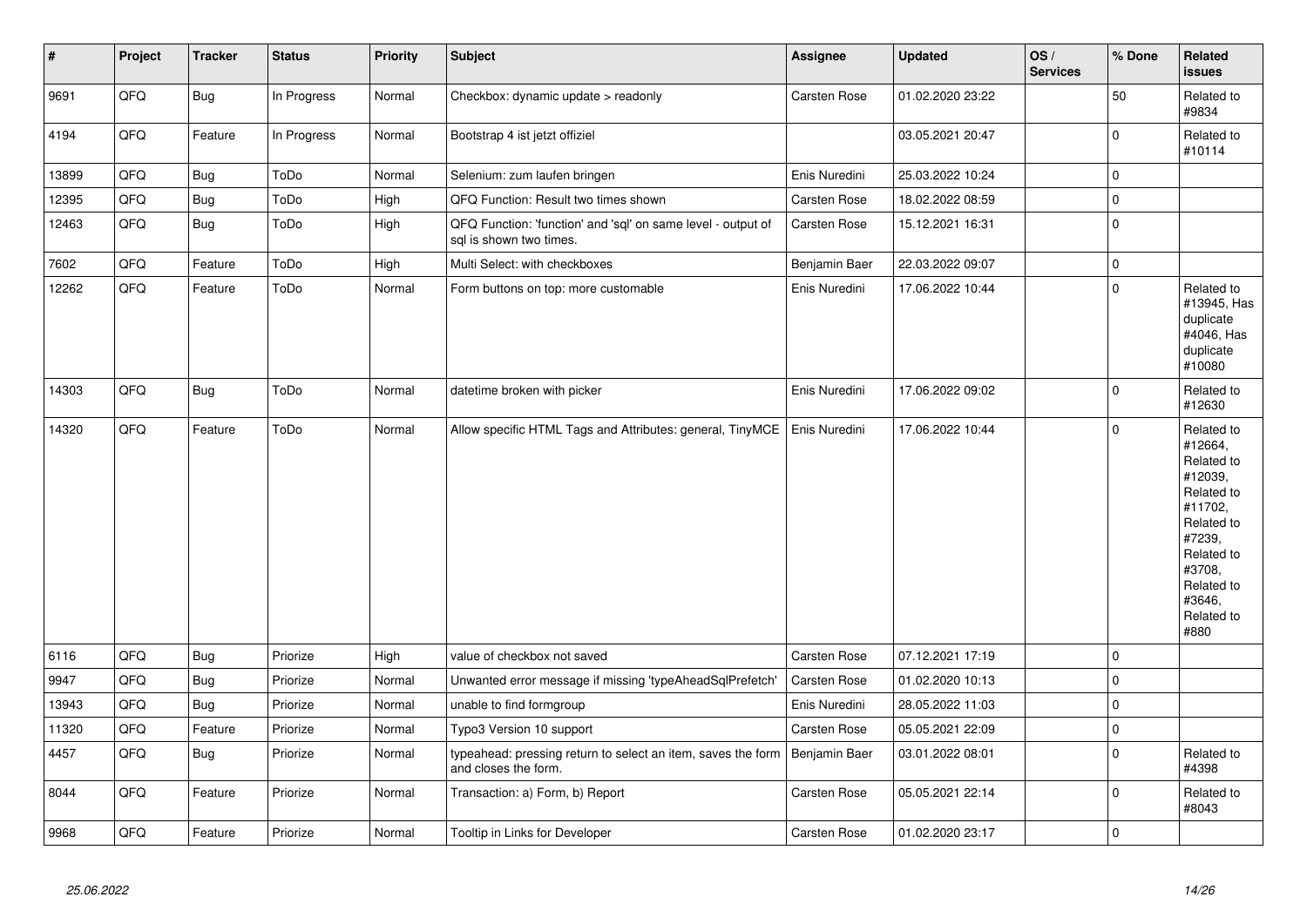| $\vert$ # | Project | <b>Tracker</b> | <b>Status</b> | Priority | <b>Subject</b>                                                                                    | <b>Assignee</b>     | <b>Updated</b>   | OS/<br><b>Services</b> | % Done      | Related<br><b>issues</b>                                               |
|-----------|---------|----------------|---------------|----------|---------------------------------------------------------------------------------------------------|---------------------|------------------|------------------------|-------------|------------------------------------------------------------------------|
| 9173      | QFQ     | <b>Bug</b>     | Priorize      | Urgent   | Stale Record Lock: Firefox                                                                        | Carsten Rose        | 03.05.2021 21:14 |                        | $\mathbf 0$ | Related to<br>#9789                                                    |
| 12504     | QFQ     | Feature        | Priorize      | Normal   | sql.log: report fe.id                                                                             | Carsten Rose        | 05.05.2021 22:09 |                        | $\pmb{0}$   |                                                                        |
| 9928      | QFQ     | Feature        | Priorize      | Normal   | SpecialColumnName: a) Deprecated: ' AS "_+tag " ', b)<br>New: ' AS "_ <tag1><tag2>"</tag2></tag1> | <b>Carsten Rose</b> | 01.02.2020 23:17 |                        | $\mathbf 0$ | Related to<br>#9929                                                    |
| 9121      | QFQ     | <b>Bug</b>     | Priorize      | High     | sip links have r and __dbIndexData set                                                            | Carsten Rose        | 12.06.2021 10:41 |                        | $\pmb{0}$   |                                                                        |
| 8963      | QFQ     | Feature        | Priorize      | Normal   | Setting values in a store: flexible way                                                           | Carsten Rose        | 05.05.2021 22:10 |                        | $\pmb{0}$   | Related to<br>#8975                                                    |
| 13900     | QFQ     | Feature        | Priorize      | Normal   | Selenium: Check das Cookie/PDF funktioniert                                                       | Enis Nuredini       | 25.03.2022 12:45 |                        | $\mathbf 0$ |                                                                        |
| 7616      | QFQ     | <b>Bug</b>     | Priorize      | Normal   | Selectlist with Enum & Dynamic Update                                                             | Carsten Rose        | 01.02.2020 10:13 |                        | $\pmb{0}$   |                                                                        |
| 7730      | QFQ     | Feature        | Priorize      | Normal   | SELECT Box: title in between                                                                      | Benjamin Baer       | 01.02.2020 23:22 |                        | $\mathbf 0$ |                                                                        |
| 5366      | QFQ     | Feature        | Priorize      | Normal   | Saving with keyboard shortcuts                                                                    | Benjamin Baer       | 21.03.2022 09:47 |                        | $\pmb{0}$   |                                                                        |
| 9394      | QFQ     | Feature        | Priorize      | Normal   | REST: allow for non numerical ids in get requests                                                 | Carsten Rose        | 05.05.2021 22:10 |                        | $\mathbf 0$ |                                                                        |
| 10005     | QFQ     | Feature        | Priorize      | Normal   | Report / special column name:  AS _calendar                                                       | Carsten Rose        | 03.06.2020 17:28 |                        | $\pmb{0}$   |                                                                        |
| 10012     | QFQ     | Feature        | Priorize      | Normal   | redirectAllMailTo: {{beEmail:T}}                                                                  | Carsten Rose        | 08.05.2021 09:54 |                        | $\mathbf 0$ | Related to<br>#12412,<br>Related to<br>#12413,<br>Related to<br>#10011 |
| 3867      | QFQ     | Feature        | Priorize      | Normal   | Readonly Formular: Template Groups add/delete<br>ausbeldnen                                       | <b>Carsten Rose</b> | 05.05.2021 22:12 |                        | $\mathbf 0$ |                                                                        |
| 6574      | QFQ     | Bug            | Priorize      | Normal   | gfg.log: Fehlermeldung wurde angezeigt, aber nicht geloggt                                        | <b>Carsten Rose</b> | 01.02.2020 10:13 |                        | $\mathbf 0$ |                                                                        |
| 6140      | QFQ     | <b>Bug</b>     | Priorize      | Normal   | QFQ DnD Sort: Locked fields                                                                       | Benjamin Baer       | 21.03.2022 09:56 |                        | $\mathbf 0$ |                                                                        |
| 9135      | QFQ     | Feature        | Priorize      | Normal   | Progress Bar generic / replace old hourglass download<br>popup                                    | Benjamin Baer       | 03.01.2022 07:43 |                        | $\mathbf 0$ |                                                                        |
| 8204      | QFQ     | Feature        | Priorize      | High     | Position 'required mark'                                                                          | Carsten Rose        | 16.06.2021 13:44 |                        | $\mathbf 0$ |                                                                        |
| 10011     | QFQ     | Feature        | Priorize      | Normal   | Offer new STORE_TYPO3 Variable 'beUser', 'beEmail'                                                | <b>Carsten Rose</b> | 08.05.2021 09:51 |                        | $\Omega$    | Related to<br>#10012,<br>Related to<br>#12511                          |
| 12325     | QFQ     | <b>Bug</b>     | Priorize      | Normal   | MultiDB form.dblndex not working for report syntax                                                | <b>Carsten Rose</b> | 07.09.2021 13:37 |                        | $\Omega$    | Related to<br>#12145,<br>Related to<br>#12314                          |
| 10015     | QFQ     | Feature        | Priorize      | Normal   | Monospace in Textarea                                                                             | Carsten Rose        | 03.02.2020 13:40 |                        | $\mathbf 0$ |                                                                        |
| 10569     | QFQ     | Feature        | Priorize      | Normal   | link blank more safe                                                                              | Enis Nuredini       | 25.03.2022 12:44 |                        | $\mathbf 0$ |                                                                        |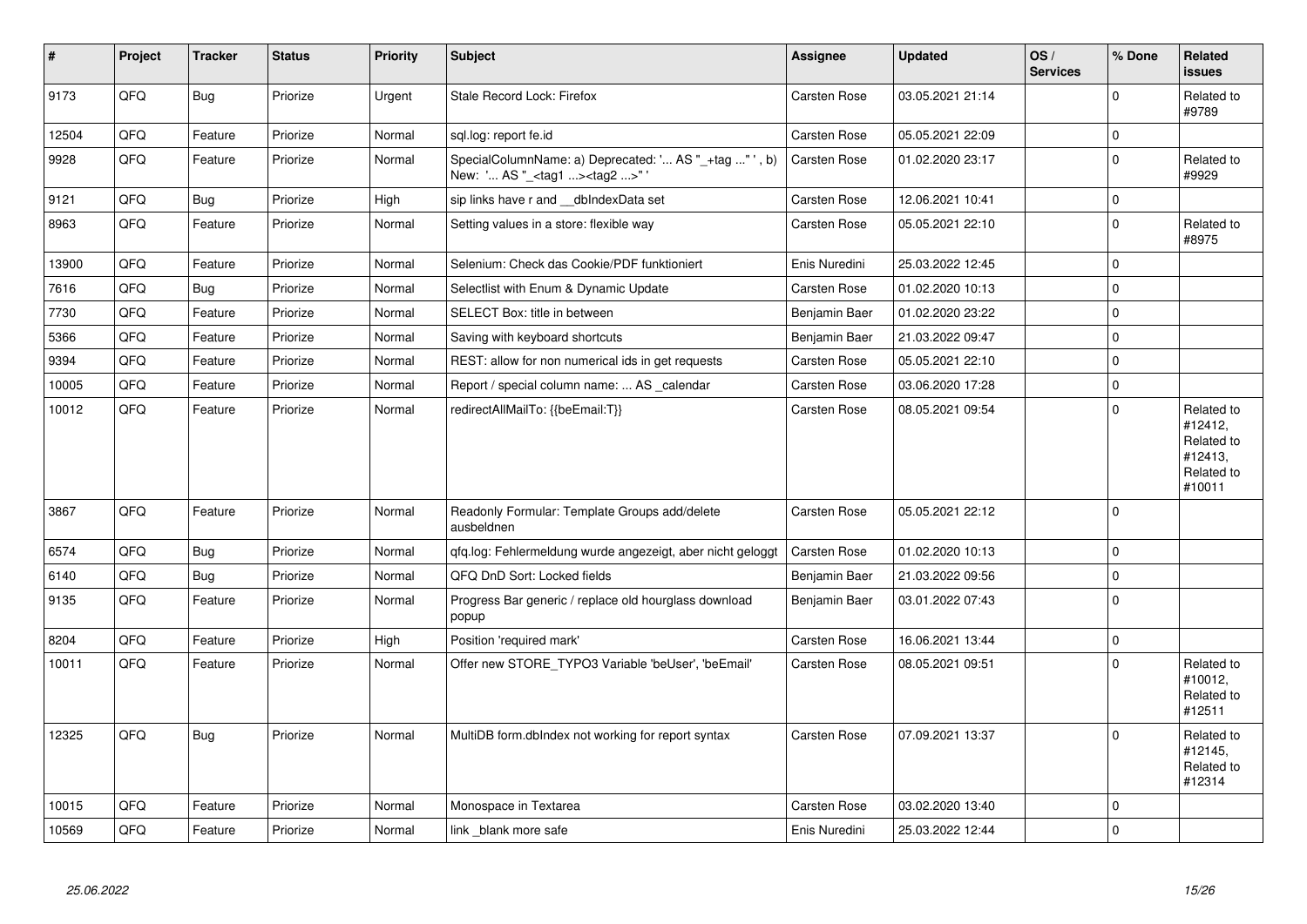| #     | Project | <b>Tracker</b> | <b>Status</b> | <b>Priority</b> | <b>Subject</b>                                                                                           | Assignee            | <b>Updated</b>   | OS/<br><b>Services</b> | % Done      | Related<br>issues                                                       |
|-------|---------|----------------|---------------|-----------------|----------------------------------------------------------------------------------------------------------|---------------------|------------------|------------------------|-------------|-------------------------------------------------------------------------|
| 6566  | QFQ     | <b>Bug</b>     | Priorize      | Normal          | Link Function 'delete': provided parameter missing on page<br>reload                                     | Benjamin Baer       | 03.01.2022 08:08 |                        | $\Omega$    |                                                                         |
| 14371 | QFQ     | Feature        | Priorize      | Normal          | <b>LDAP via REPORT</b>                                                                                   | Carsten Rose        | 19.06.2022 16:37 |                        | $\mathbf 0$ |                                                                         |
| 7522  | QFQ     | Feature        | Priorize      | Normal          | Inserting default index.html to folder (Avoid Apache<br>Indexing)                                        | Carsten Rose        | 01.02.2020 10:13 |                        | $\mathbf 0$ |                                                                         |
| 7965  | QFQ     | Feature        | Priorize      | Normal          | Input type 'text' with visual format - currency                                                          | Benjamin Baer       | 03.01.2022 07:45 |                        | $\mathbf 0$ |                                                                         |
| 9834  | QFQ     | <b>Bug</b>     | Priorize      | Normal          | Input elements with tag 'disabled' are missing on<br>form-submit: server option 'processReadOnly' broken | Carsten Rose        | 07.12.2021 16:43 |                        | $\mathbf 0$ | Related to<br>#9691,<br>Related to<br>#5305, Has<br>duplicate<br>#12331 |
| 14283 | QFQ     | Bug            | Priorize      | Normal          | HEIC / HEIF convert doesn't trigger                                                                      | Carsten Rose        | 19.06.2022 16:37 |                        | $\mathbf 0$ |                                                                         |
| 9900  | QFQ     | Feature        | Priorize      | Normal          | Generic API Call: tt-content record >> JSON                                                              | Carsten Rose        | 01.02.2020 10:13 |                        | $\mathbf 0$ |                                                                         |
| 8034  | QFQ     | Feature        | Priorize      | Normal          | FormElement 'data': 22.22.2222 should not be accepted                                                    | Carsten Rose        | 01.02.2020 10:13 |                        | $\pmb{0}$   |                                                                         |
| 7290  | QFQ     | Feature        | Priorize      | Normal          | FormEditor: title as textarea if LEN(title)>60                                                           | Carsten Rose        | 01.02.2020 10:13 |                        | $\mathbf 0$ | Blocked by<br>#7682                                                     |
| 14290 | QFQ     | Feature        | Priorize      | Normal          | FormEditor: Show Table Definition                                                                        | Carsten Rose        | 19.06.2022 16:37 |                        | $\pmb{0}$   |                                                                         |
| 6998  | QFQ     | Feature        | Priorize      | Normal          | Form: with debug=on show column information as tooltip of<br>column label                                | Carsten Rose        | 01.02.2020 10:13 |                        | $\Omega$    |                                                                         |
| 9668  | QFQ     | Feature        | Priorize      | Normal          | Form.mode: rename 'hidden' to 'hide'                                                                     | Carsten Rose        | 05.05.2021 22:14 |                        | $\mathbf 0$ | Related to<br>#6437                                                     |
| 10003 | QFQ     | Feature        | Priorize      | Normal          | fieldset: stronger visualize group                                                                       | Benjamin Baer       | 12.02.2020 08:13 |                        | $\mathbf 0$ |                                                                         |
| 9534  | QFQ     | <b>Bug</b>     | Priorize      | Urgent          | FE.type=upload: 'Unknown Mode: ID"                                                                       | <b>Carsten Rose</b> | 03.05.2021 21:14 |                        | $\mathbf 0$ | Related to<br>#9532                                                     |
| 8037  | QFQ     | Bug            | Priorize      | Normal          | FE.type=upload (advanced mode): {{slaveld:V}} missing<br>during dynamic update                           | Carsten Rose        | 01.02.2020 10:13 |                        | $\mathbf 0$ |                                                                         |
| 8277  | QFQ     | Feature        | Priorize      | Normal          | fe.parameter.default=                                                                                    | Carsten Rose        | 01.02.2020 23:17 |                        | $\mathbf 0$ | Related to<br>#8113                                                     |
| 7656  | QFQ     | <b>Bug</b>     | Priorize      | Normal          | FE with required, 'pattern' and 'extraButtonLock': always<br>complain about missing value                | Carsten Rose        | 01.02.2020 10:13 |                        | $\Omega$    |                                                                         |
| 8584  | QFQ     | Feature        | Priorize      | Normal          | FE 'Action' - never assign to Container (except Template)<br>Group)                                      | Carsten Rose        | 01.02.2020 10:13 |                        | $\mathbf 0$ |                                                                         |
| 9862  | QFQ     | <b>Bug</b>     | Priorize      | Normal          | Failed writing to sql mail qfq.log should throw an exception                                             | Carsten Rose        | 01.02.2020 10:13 |                        | $\mathbf 0$ |                                                                         |
| 6801  | QFQ     | Feature        | Priorize      | Normal          | Fabric: Maximize / Fulllscreen                                                                           | Benjamin Baer       | 21.03.2022 09:56 |                        | $\mathbf 0$ |                                                                         |
| 8585  | QFQ     | Feature        | Priorize      | Normal          | Enhance Error message for 'unknown form'                                                                 | <b>Carsten Rose</b> | 01.02.2020 10:13 |                        | $\mathbf 0$ |                                                                         |
| 6224  | QFQ     | Feature        | Priorize      | Normal          | Dynamic update: fade in/out fields                                                                       | Benjamin Baer       | 21.03.2022 09:50 |                        | $\mathbf 0$ |                                                                         |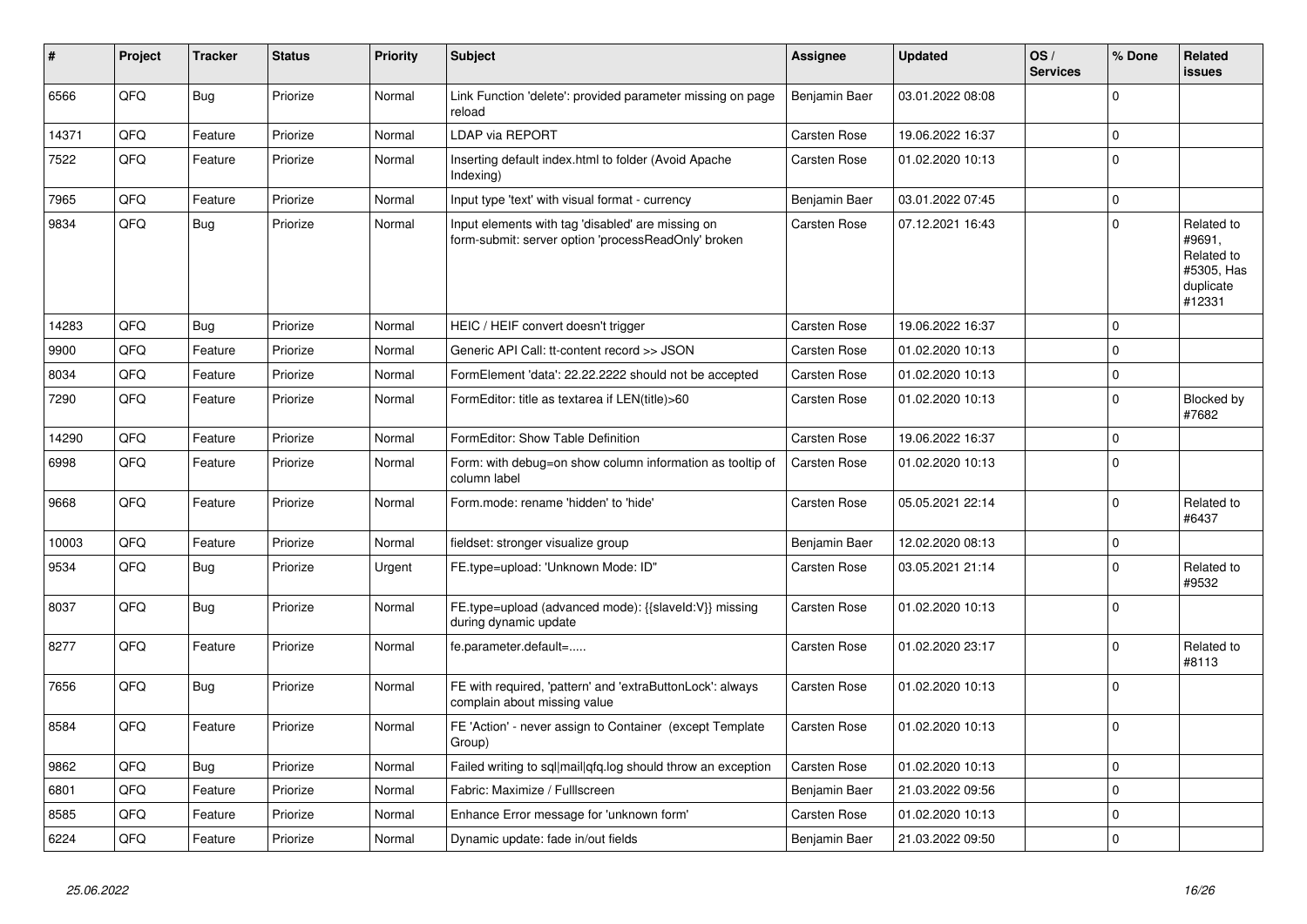| #     | Project | <b>Tracker</b> | <b>Status</b> | <b>Priority</b> | Subject                                                                                                                       | <b>Assignee</b> | <b>Updated</b>   | OS/<br><b>Services</b> | % Done      | Related<br>issues                                                    |
|-------|---------|----------------|---------------|-----------------|-------------------------------------------------------------------------------------------------------------------------------|-----------------|------------------|------------------------|-------------|----------------------------------------------------------------------|
| 2665  | QFQ     | Bug            | Priorize      | Normal          | Dynamic Update funktioniert nicht, wenn beim<br>entsprechenden FormElement eine size angegeben ist.                           | Benjamin Baer   | 03.01.2022 08:12 |                        | 30          |                                                                      |
| 9975  | QFQ     | Bug            | Priorize      | Normal          | Dropdown Menu: 'r:3' broken                                                                                                   | Carsten Rose    | 01.02.2020 10:13 |                        | $\pmb{0}$   |                                                                      |
| 5562  | QFQ     | Feature        | Priorize      | Normal          | Drag'n'Drop fuer Uploads                                                                                                      | Benjamin Baer   | 21.03.2022 09:52 |                        | $\mathbf 0$ | Related to<br>#9706                                                  |
| 7217  | QFQ     | Feature        | Priorize      | Normal          | Download: notice User if `_sip=?` is missing                                                                                  | Carsten Rose    | 01.02.2020 10:13 |                        | $\mathbf 0$ |                                                                      |
| 12503 | QFQ     | Feature        | Priorize      | Normal          | Detect dangerous UPDATE statement with missing WHERE                                                                          | Carsten Rose    | 05.05.2021 22:09 |                        | $\pmb{0}$   |                                                                      |
| 7630  | QFQ     | Feature        | Priorize      | Normal          | detailed error message for simple upload                                                                                      | Carsten Rose    | 01.02.2020 10:13 |                        | $\pmb{0}$   |                                                                      |
| 8082  | QFQ     | Feature        | Priorize      | High            | Contact form without saving record                                                                                            | Carsten Rose    | 07.12.2021 15:20 |                        | $\Omega$    | Related to<br>#8587,<br><b>Blocks</b><br>#11850                      |
| 6870  | QFQ     | Feature        | Priorize      | Normal          | Click on '_link' triggers an API call                                                                                         | Benjamin Baer   | 03.01.2022 08:25 |                        | 0           |                                                                      |
| 9958  | QFQ     | <b>Bug</b>     | Priorize      | Normal          | Broken subrecord query: no error message                                                                                      | Carsten Rose    | 05.02.2021 15:15 |                        | $\pmb{0}$   |                                                                      |
| 3782  | QFQ     | Bug            | Priorize      | Normal          | Bei fehlerhafter Eingabe (z.B. Datum) sollte das erwartete<br>Format angezeigt werden                                         | Carsten Rose    | 01.02.2020 10:13 |                        | $\mathbf 0$ |                                                                      |
| 9346  | QFQ     | Feature        | Priorize      | Normal          | beforeSave: check if an upload is given                                                                                       | Carsten Rose    | 11.06.2021 21:18 |                        | $\pmb{0}$   |                                                                      |
| 12452 | QFQ     | Feature        | Priorize      | Normal          | BaseURL: alsways with '/' at the end                                                                                          | Carsten Rose    | 19.06.2022 13:45 |                        | $\pmb{0}$   | Related to<br>#10782                                                 |
| 5942  | QFQ     | Feature        | Priorize      | Normal          | 'L' and 'type': append to links, generate via '_link' by using<br>'u:' .                                                      | Carsten Rose    | 01.02.2020 10:13 |                        | $\mathbf 0$ |                                                                      |
| 13659 | QFQ     | Bug            | <b>New</b>    | Normal          | wrong sanitize class applied to R-store                                                                                       | Carsten Rose    | 15.01.2022 14:23 |                        | $\mathbf 0$ |                                                                      |
| 13706 | QFQ     | Bug            | New           | Normal          | Wrong CheckType in FieldElement LastStatus of Form Cron                                                                       | Carsten Rose    | 21.01.2022 18:20 |                        | $\mathbf 0$ |                                                                      |
| 10704 | QFQ     | Bug            | New           | Normal          | wkhtml problem rendering fullCalendar.js / fabric.js >><br>successor: puppeteer                                               | Carsten Rose    | 12.11.2020 23:45 |                        | $\mathbf 0$ | Related to<br>#5024,<br>Related to<br>#4650.<br>Related to<br>#10715 |
| 11850 | QFQ     | Feature        | <b>New</b>    | Urgent          | Wizard Form: basierend auf einer Tabelle eine Form<br>anlegen.                                                                |                 | 03.05.2021 21:12 |                        | $\Omega$    | Blocked by<br>#8082                                                  |
| 6855  | QFQ     | Feature        | <b>New</b>    | Normal          | With {{feUser:U}}!={{feUser:T}}: Save / Delete: only<br>possible with {{teUserSave:U}}='yes' and<br>'{{feUserDelete:U}}='yes' | Carsten Rose    | 01.02.2020 23:21 |                        | 0           |                                                                      |
| 13354 | QFQ     | Feature        | New           | Normal          | Using Websocket in QFQ                                                                                                        | Carsten Rose    | 10.11.2021 15:47 |                        | $\mathbf 0$ |                                                                      |
| 7119  | QFQ     | Feature        | New           | Normal          | Upload: scaleDownWidth, scaleDownHeight                                                                                       | Carsten Rose    | 01.02.2020 23:21 |                        | $\pmb{0}$   |                                                                      |
| 7175  | QFQ     | Feature        | New           | Normal          | Upload: md5 hash as filename                                                                                                  | Carsten Rose    | 01.02.2020 23:21 |                        | $\pmb{0}$   |                                                                      |
| 7850  | QFG     | Feature        | New           | High            | Upload records: non 'pathFileName' column                                                                                     | Carsten Rose    | 03.05.2021 21:14 |                        | $\mathsf 0$ |                                                                      |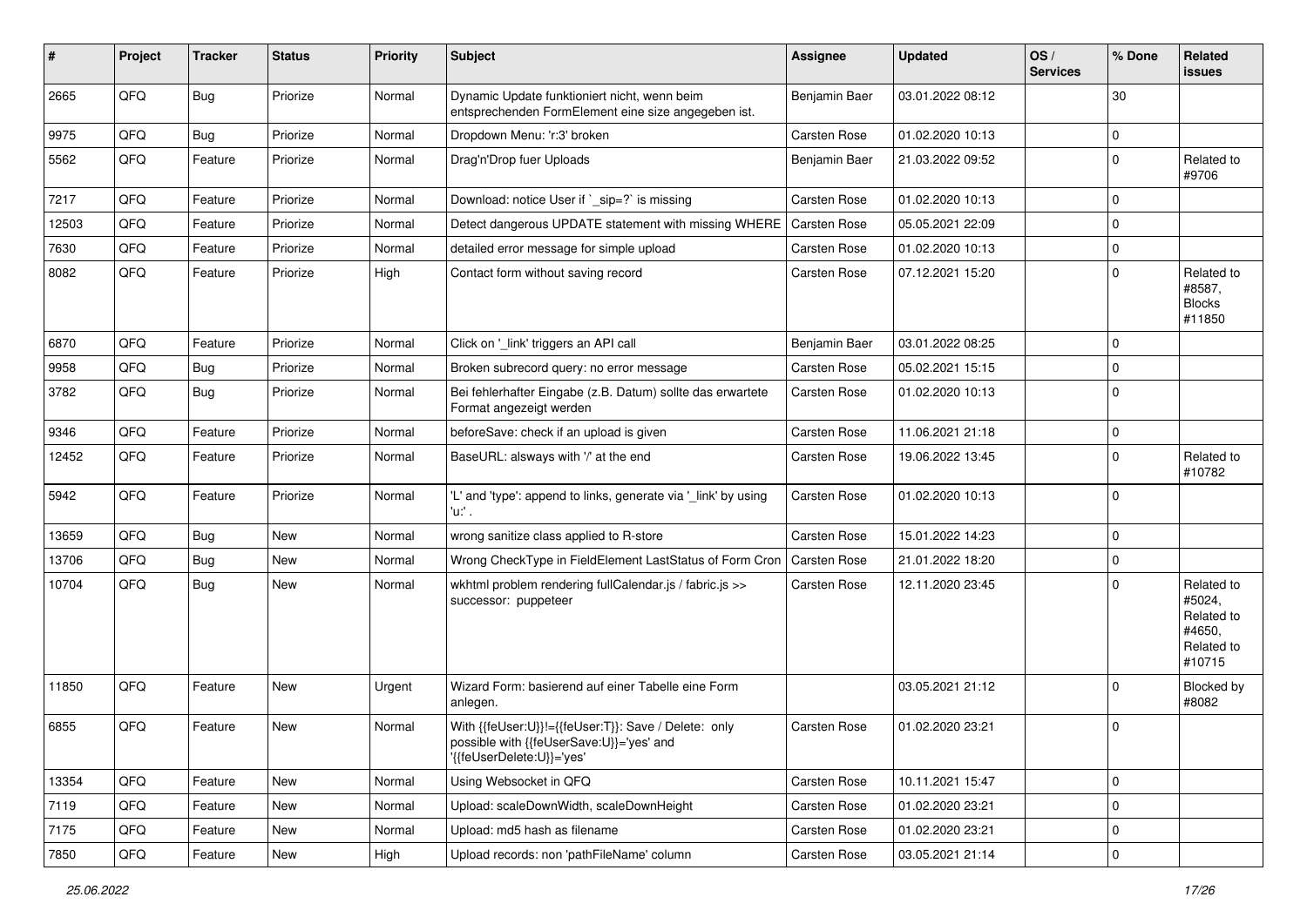| #     | Project | <b>Tracker</b> | <b>Status</b> | <b>Priority</b> | <b>Subject</b>                                                                                             | Assignee            | <b>Updated</b>   | OS/<br><b>Services</b> | % Done       | <b>Related</b><br><b>issues</b>             |
|-------|---------|----------------|---------------|-----------------|------------------------------------------------------------------------------------------------------------|---------------------|------------------|------------------------|--------------|---------------------------------------------|
| 5305  | QFQ     | <b>Bug</b>     | <b>New</b>    | Normal          | Upload FormElement: nicht disabled by readonly Form                                                        | <b>Carsten Rose</b> | 16.06.2021 13:43 |                        | $\Omega$     | Related to<br>#9347,<br>Related to<br>#9834 |
| 7219  | QFQ     | <b>Bug</b>     | <b>New</b>    | Normal          | typeSheadSql / typeAheadSqlPrefetch: change to curly<br>braces                                             | Carsten Rose        | 01.02.2020 23:21 |                        | $\Omega$     |                                             |
| 10588 | QFQ     | Bug            | <b>New</b>    | Normal          | typeahed Tag: Doku anpassen                                                                                | Carsten Rose        | 12.11.2020 23:45 |                        | $\mathbf 0$  |                                             |
| 9077  | QFQ     | Bug            | <b>New</b>    | Normal          | typeAheadSql: report broken SQL                                                                            | Carsten Rose        | 01.02.2020 23:22 |                        | $\mathsf 0$  |                                             |
| 9221  | QFQ     | Feature        | <b>New</b>    | Normal          | typeAhead: Zeichenlimite ausschalten                                                                       | <b>Carsten Rose</b> | 08.05.2021 17:06 |                        | $\mathbf{0}$ |                                             |
| 10115 | QFQ     | Feature        | <b>New</b>    | Normal          | TypeAhead: static list                                                                                     | <b>Carsten Rose</b> | 26.02.2020 16:42 |                        | 100          |                                             |
| 10640 | QFQ     | <b>Bug</b>     | <b>New</b>    | High            | TypeAhead Tag: FE editierbar trotz readOnly                                                                | Carsten Rose        | 03.05.2021 21:12 |                        | $\mathbf 0$  |                                             |
| 12400 | QFQ     | Feature        | <b>New</b>    | Normal          | Tutorial ist in QFQ Doku, Wird in der Suche gefunden, es<br>gibt aber kein Menupunkt - Inhalt ueberpruefen | Carsten Rose        | 03.05.2021 20:45 |                        | $\mathbf 0$  |                                             |
| 12187 | QFQ     | <b>Bug</b>     | <b>New</b>    | Normal          | Trigger FormAsFile() via Report: probably problem with<br>multi DB setup                                   | Carsten Rose        | 20.03.2021 21:20 |                        | $\Omega$     |                                             |
| 12664 | QFQ     | Feature        | New           | Normal          | TinyMCE: report/remove malicous HTML/JS Code                                                               | Carsten Rose        | 19.03.2022 17:47 |                        | $\mathbf 0$  | Related to<br>#14320                        |
| 12632 | QFQ     | Feature        | New           | Normal          | TinyMCE: Prepare CSS classes for images                                                                    | <b>Carsten Rose</b> | 04.06.2021 14:35 |                        | 100          | Blocked by<br>#12186                        |
| 7239  | QFQ     | Feature        | <b>New</b>    | Normal          | TinyMCE: html tag whitelist                                                                                | Carsten Rose        | 01.02.2020 23:21 |                        | $\Omega$     | Related to<br>#14320                        |
| 12186 | QFQ     | Feature        | <b>New</b>    | High            | TinyMCE Config für Objekte                                                                                 | Carsten Rose        | 07.12.2021 17:19 |                        | $\mathbf 0$  | <b>Blocks</b><br>#12632                     |
| 10345 | QFQ     | Feature        | <b>New</b>    | Normal          | Templates - Patterns QFQ Style                                                                             |                     | 03.05.2021 21:01 |                        | $\pmb{0}$    | Related to<br>#10713                        |
| 7521  | QFQ     | Feature        | New           | Normal          | TemplateGroup: fe.type=upload                                                                              | <b>Carsten Rose</b> | 01.02.2020 23:21 |                        | $\Omega$     | Related to<br>#9706                         |
| 12702 | QFQ     | Bug            | <b>New</b>    | High            | templateGroup: broken in multiDb Setup                                                                     | Carsten Rose        | 14.12.2021 16:02 |                        | $\mathsf 0$  |                                             |
| 12045 | QFQ     | Bug            | <b>New</b>    | Normal          | templateGroup afterSave FE: Aufruf ohne<br>salHonorFormElements funktioniert nicht                         | <b>Carsten Rose</b> | 18.02.2021 16:33 |                        | $\Omega$     |                                             |
| 12716 | QFQ     | Bug            | <b>New</b>    | Normal          | template group: Pattern only applied to first instance                                                     | Carsten Rose        | 19.03.2022 17:47 |                        | $\mathsf 0$  |                                             |
| 10506 | QFQ     | Bug            | New           | High            | Template Group broken on MultiDB instance                                                                  | Carsten Rose        | 03.05.2021 21:12 |                        | $\mathbf 0$  | Related to<br>#10505                        |
| 12679 | QFQ     | Feature        | New           | Normal          | tablesorter: custom column width                                                                           | <b>Carsten Rose</b> | 16.06.2021 11:10 |                        | $\mathbf 0$  |                                             |
| 11892 | QFQ     | Feature        | New           | Normal          | tablesorter: columns with links are hard to order - new<br>qualifier 'Y: <ord>'</ord>                      | Enis Nuredini       | 23.03.2022 09:22 |                        | $\mathbf 0$  |                                             |
| 14304 | QFQ     | Bug            | <b>New</b>    | Normal          | table sorter view safer does not work                                                                      | <b>Carsten Rose</b> | 10.06.2022 11:49 |                        | $\pmb{0}$    |                                             |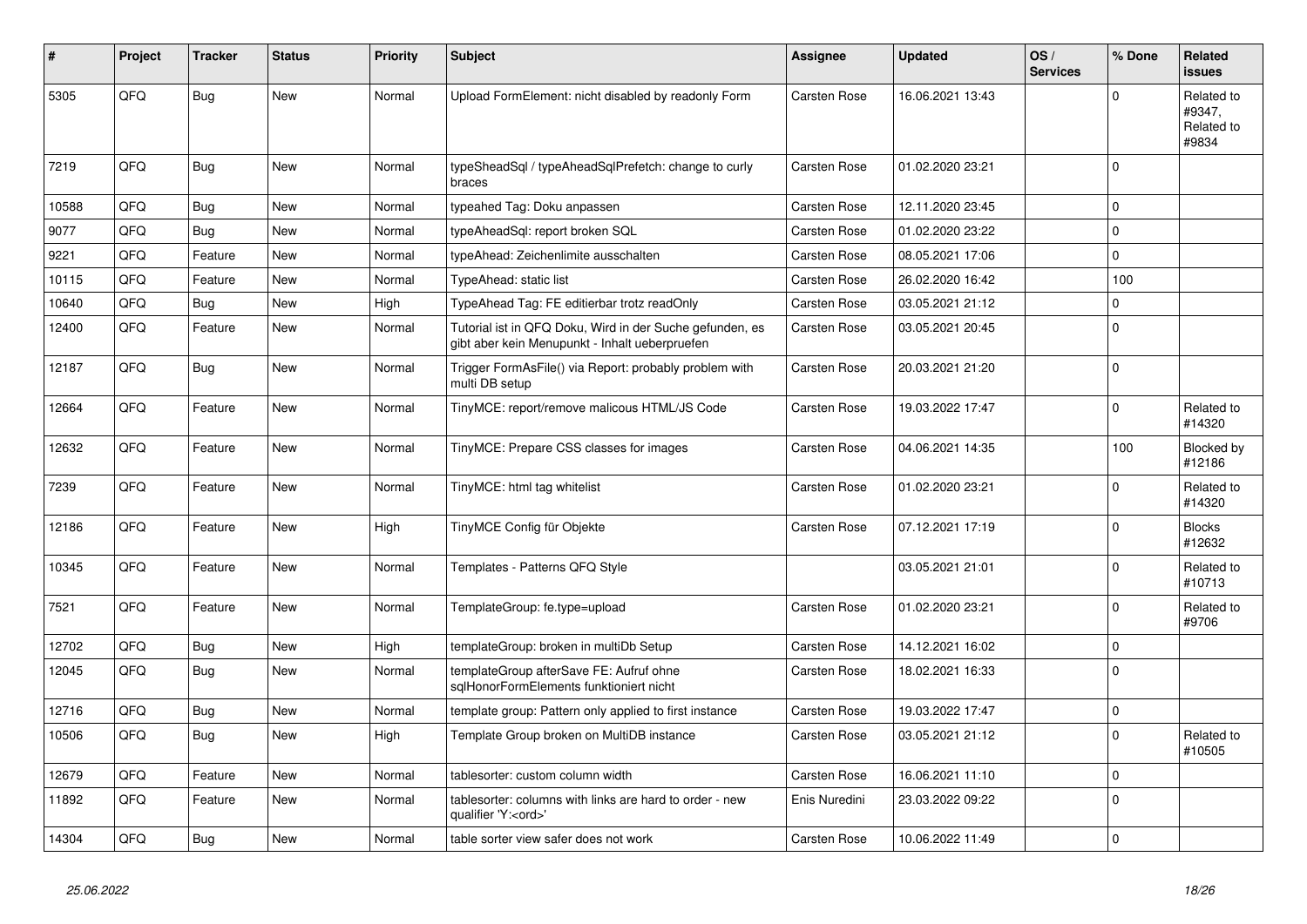| #     | Project | <b>Tracker</b> | <b>Status</b> | <b>Priority</b> | Subject                                                                                              | <b>Assignee</b>                                        | <b>Updated</b>   | OS/<br><b>Services</b> | % Done      | Related<br><b>issues</b>                      |                      |
|-------|---------|----------------|---------------|-----------------|------------------------------------------------------------------------------------------------------|--------------------------------------------------------|------------------|------------------------|-------------|-----------------------------------------------|----------------------|
| 10114 | QFQ     | Feature        | <b>New</b>    | High            | Symbol (Link): 'G:' (Glyphicon) replaced by 'i:' (icon)                                              |                                                        | 07.12.2021 17:19 |                        | $\Omega$    | Related to<br>#3797,<br>Related to<br>#4194   |                      |
| 12520 | QFQ     | Bug            | <b>New</b>    | Normal          | Switch FE User: still active even FE User session expired                                            | Carsten Rose                                           | 19.03.2022 17:48 |                        | $\mathbf 0$ |                                               |                      |
| 12477 | QFQ     | Feature        | <b>New</b>    | Normal          | Support for refactoring: Form, FormElement, diverse<br>Tabellen/Spalten, tt-content Records          | Carsten Rose                                           | 03.05.2021 20:45 |                        | $\Omega$    |                                               |                      |
| 7574  | QFQ     | <b>Bug</b>     | <b>New</b>    | Normal          | Substitute error: form element not reported / dont parse<br>Form.note                                | Carsten Rose                                           | 01.02.2020 23:21 |                        | $\mathbf 0$ |                                               |                      |
| 12135 | QFQ     | Feature        | New           | Normal          | Subrecord: Notiz                                                                                     |                                                        | 24.04.2021 16:58 |                        | $\pmb{0}$   |                                               |                      |
| 11955 | QFQ     | Feature        | <b>New</b>    | Normal          | subrecord: new title option to set <th> attributes - e.g. to<br/>customize tablesorter options.</th> | attributes - e.g. to<br>customize tablesorter options. | Carsten Rose     | 03.05.2021 20:47       |             | $\mathbf 0$                                   | Related to<br>#11775 |
| 8187  | QFQ     | Feature        | <b>New</b>    | Normal          | Subrecord: enable/hide new button - make new/edit/delete<br>customizeable.                           | Carsten Rose                                           | 06.03.2021 18:44 |                        | $\mathbf 0$ | Related to<br>#11326                          |                      |
| 3432  | QFQ     | Feature        | <b>New</b>    | Normal          | subrecord: dynamicUpdate                                                                             | Carsten Rose                                           | 11.06.2020 21:10 |                        | $\mathbf 0$ | Related to<br>#5691                           |                      |
| 11775 | QFQ     | Feature        | New           | Normal          | Subrecord Tooltip pro Feld                                                                           | Carsten Rose                                           | 18.12.2020 15:22 |                        | $\mathbf 0$ | Related to<br>#11955                          |                      |
| 12413 | QFQ     | Feature        | New           | Normal          | STORE_TYPO3: enhance for {{be_users.email:T}},<br>{fe_users.email:T}}                                | Carsten Rose                                           | 03.05.2021 20:45 |                        | $\mathbf 0$ | Related to<br>#12412,<br>Related to<br>#10012 |                      |
| 10081 | QFQ     | Bug            | <b>New</b>    | High            | Stale record lock after 'forbidden' character                                                        | Carsten Rose                                           | 03.05.2021 21:12 |                        | $\mathbf 0$ | Related to<br>#10082,<br>Related to<br>#9789  |                      |
| 9129  | QFQ     | Feature        | New           | Normal          | sqlValidate: Message as notification, not as error                                                   | Carsten Rose                                           | 01.02.2020 23:22 |                        | 0           | Related to<br>#9128                           |                      |
| 4050  | QFQ     | Feature        | New           | Normal          | sql.log: 1) FormElement ID which causes a specific action,<br>2) Result in the same row.             | Carsten Rose                                           | 15.04.2020 11:35 |                        | $\mathbf 0$ | Related to<br>#5458                           |                      |
| 12545 | QFQ     | Bug            | New           | Urgent          | sql.log not created / updated                                                                        | Carsten Rose                                           | 14.12.2021 16:02 |                        | $\mathbf 0$ |                                               |                      |
| 8806  | QFQ     | Feature        | New           | Normal          | SQL Function nl2br                                                                                   | Carsten Rose                                           | 01.02.2020 23:22 |                        | $\mathbf 0$ |                                               |                      |
| 7683  | QFQ     | Feature        | <b>New</b>    | Normal          | Special column names in '{{ SELECT  AS _link }}' should<br>be detected                               | Carsten Rose                                           | 01.02.2020 23:21 |                        | $\mathbf 0$ |                                               |                      |
| 12512 | QFQ     | <b>Bug</b>     | <b>New</b>    | Normal          | Some MySQL Installation can't use 'stored procedures'                                                | Carsten Rose                                           | 19.03.2022 17:48 |                        | $\mathbf 0$ |                                               |                      |
| 12532 | QFQ     | Feature        | New           | High            | SIP-Parameter bei Seitenaufruf in Browser-Console<br>anzeigen                                        | Carsten Rose                                           | 07.12.2021 17:19 |                        | $\mathbf 0$ | Related to<br>#11893,<br>Related to<br>#14187 |                      |
| 9707  | QFQ     | Feature        | New           | Normal          | SIP security: encode pageId and check pageId on decode                                               | Carsten Rose                                           | 01.02.2020 23:22 |                        | $\pmb{0}$   |                                               |                      |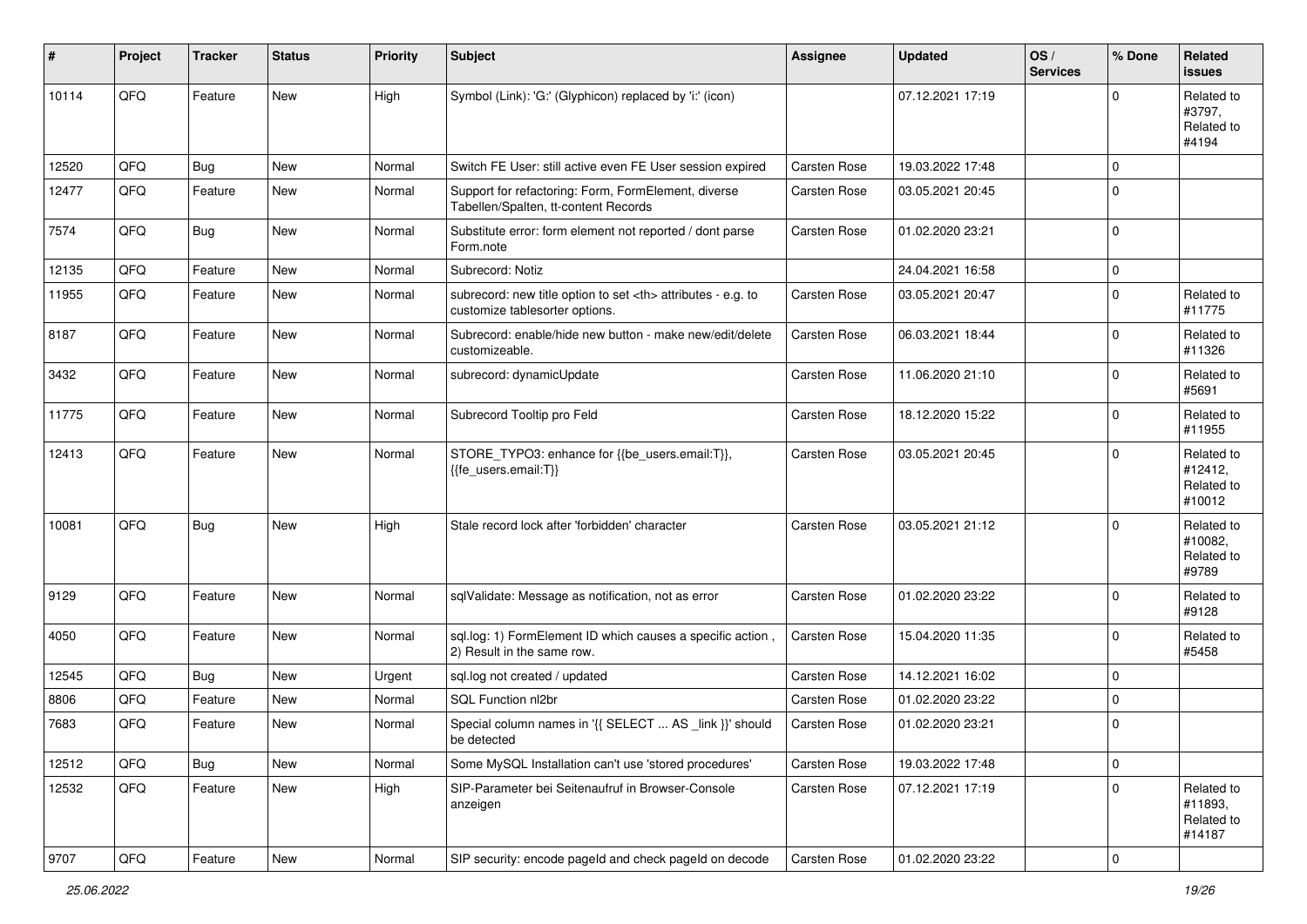| #     | Project | <b>Tracker</b> | <b>Status</b> | <b>Priority</b> | <b>Subject</b>                                                                                     | Assignee      | <b>Updated</b>   | OS/<br><b>Services</b> | % Done         | Related<br>issues    |
|-------|---------|----------------|---------------|-----------------|----------------------------------------------------------------------------------------------------|---------------|------------------|------------------------|----------------|----------------------|
| 7014  | QFQ     | Bug            | <b>New</b>    | Normal          | Sending invalid emails succeeds when<br>debug.redirectAllMailTo is set                             | Carsten Rose  | 01.02.2020 23:21 |                        | $\Omega$       |                      |
| 11080 | QFQ     | Feature        | New           | Normal          | Send MQTT messages                                                                                 | Carsten Rose  | 29.08.2020 19:49 |                        | $\Omega$       |                      |
| 14227 | QFQ     | Feature        | New           | Normal          | Selenium Konkurrenz: cypress.io                                                                    | Enis Nuredini | 28.05.2022 11:02 |                        | $\mathbf 0$    |                      |
| 7519  | QFQ     | Feature        | <b>New</b>    | Normal          | Select: Multi                                                                                      | Carsten Rose  | 01.02.2020 23:22 |                        | $\Omega$       |                      |
| 3727  | QFQ     | Feature        | New           | High            | Security: Session Hijacking erschweren                                                             | Carsten Rose  | 03.05.2021 21:14 |                        | $\Omega$       |                      |
| 12974 | QFQ     | <b>Bug</b>     | New           | High            | Sanitize Queries in Action-Elements                                                                | Carsten Rose  | 07.12.2021 17:19 |                        | $\mathbf 0$    |                      |
| 14028 | QFQ     | Feature        | New           | Normal          | Required notification: visual nicer                                                                | Enis Nuredini | 28.05.2022 11:01 |                        | $\Omega$       |                      |
| 9855  | QFQ     | <b>Bug</b>     | <b>New</b>    | Normal          | <b>Required Check</b>                                                                              |               | 01.02.2020 15:56 |                        | $\mathbf 0$    |                      |
| 5345  | QFQ     | Feature        | New           | Normal          | Report: UPDATE / INSERT / DELETE statements should<br>trigger subqueries, depending on the result. | Carsten Rose  | 27.05.2020 16:11 |                        | $\Omega$       |                      |
| 9811  | QFQ     | Feature        | <b>New</b>    | Normal          | Report: tag every n'th row                                                                         | Carsten Rose  | 01.02.2020 23:22 |                        | $\mathbf 0$    |                      |
| 11534 | QFQ     | Feature        | New           | Normal          | Report: Action on selected rows - Table batchprocessing<br>feature                                 |               | 18.11.2020 08:15 |                        | $\Omega$       |                      |
| 10463 | QFQ     | Feature        | <b>New</b>    | Normal          | Report_link: expliztes setzen von HTML Tags (Bedarf fuer<br>'data-selenium' & 'id')                | Enis Nuredini | 23.03.2022 09:23 |                        | $\Omega$       | Related to<br>#7648  |
| 6723  | QFQ     | Feature        | New           | Normal          | Report QFQ Installation and Version                                                                | Carsten Rose  | 12.06.2021 09:07 |                        | $\Omega$       |                      |
| 7261  | QFQ     | <b>Bug</b>     | <b>New</b>    | Normal          | Report pathFilename for user without path, only the<br>filename                                    | Carsten Rose  | 01.02.2020 23:21 |                        | $\Omega$       |                      |
| 9983  | QFQ     | Feature        | <b>New</b>    | Normal          | Report Notation: new keyword 'range'                                                               | Carsten Rose  | 01.02.2020 15:55 |                        | $\mathbf 0$    |                      |
| 8975  | QFQ     | Feature        | New           | Normal          | Report Notation: 2.0                                                                               | Carsten Rose  | 01.02.2020 23:22 |                        | $\Omega$       | Related to<br>#8963  |
| 13700 | QFQ     | Feature        | <b>New</b>    | Normal          | Redesign qfq.io Seite                                                                              | Carsten Rose  | 19.03.2022 17:43 |                        | $\Omega$       |                      |
| 7099  | QFQ     | Feature        | <b>New</b>    | Normal          | Redesign FormEditor                                                                                | Carsten Rose  | 01.02.2020 23:21 |                        | $\mathbf 0$    |                      |
| 7480  | QFQ     | Feature        | New           | Normal          | Record History (Undo / Redo)                                                                       | Carsten Rose  | 11.12.2019 16:16 |                        | $\Omega$       | Related to<br>#2361  |
| 7280  | QFQ     | Feature        | <b>New</b>    | Normal          | recently used table                                                                                | Carsten Rose  | 01.02.2020 23:21 |                        | $\Omega$       |                      |
| 7795  | QFQ     | Bug            | <b>New</b>    | Normal          | Readonly Form: Typeahead-Felder                                                                    | Carsten Rose  | 01.02.2020 23:22 |                        | $\mathbf 0$    |                      |
| 7513  | QFQ     | <b>Bug</b>     | New           | Normal          | Radios not correct aligned                                                                         | Carsten Rose  | 01.02.2020 23:22 |                        | $\mathbf 0$    |                      |
| 10766 | QFQ     | <b>Bug</b>     | <b>New</b>    | High            | Radiobutton / parameter.buttonClass=btn-default: dynamic<br>update                                 |               | 03.05.2021 21:12 |                        | $\pmb{0}$      | Related to<br>#11237 |
| 11237 | QFQ     | Bug            | New           | High            | Radiobutton / parameter.buttonClass= btn-default - kein<br>dirty Trigger                           | Benjamin Baer | 03.05.2021 21:12 |                        | $\mathbf 0$    | Related to<br>#10766 |
| 11239 | QFQ     | <b>Bug</b>     | New           | Normal          | Radiobutton (plain): horizontales Rendern abhängig vom<br>Datentyp in der Datenbank                | Carsten Rose  | 30.09.2020 18:37 |                        | 0              |                      |
| 7924  | QFQ     | Feature        | New           | Normal          | Radio/Checkbox with Tooltip                                                                        | Carsten Rose  | 01.02.2020 23:22 |                        | $\overline{0}$ |                      |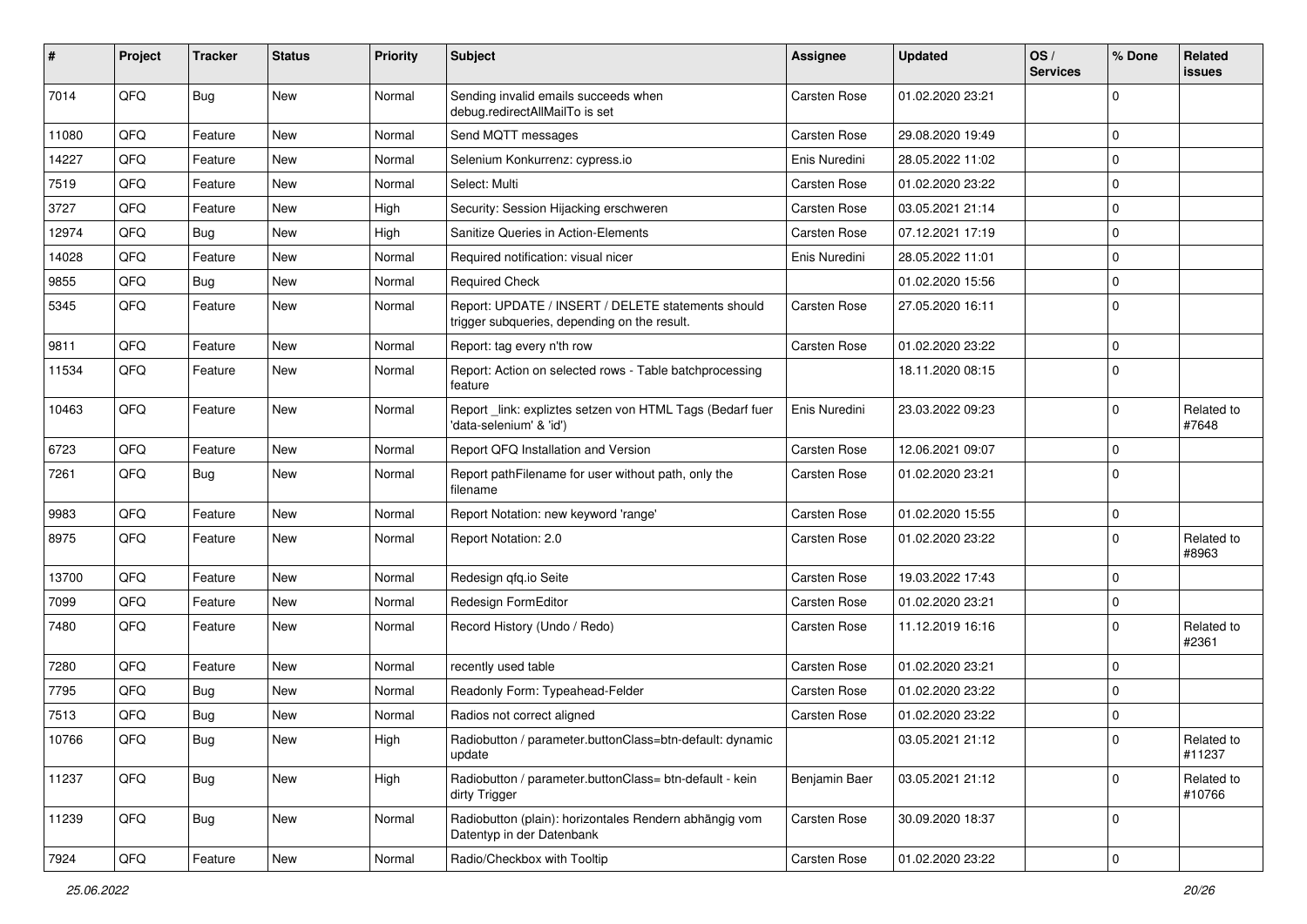| #     | Project        | <b>Tracker</b> | <b>Status</b> | <b>Priority</b> | Subject                                                                                                                               | <b>Assignee</b>        | <b>Updated</b>   | OS/<br><b>Services</b> | % Done      | Related<br><b>issues</b>                                               |
|-------|----------------|----------------|---------------|-----------------|---------------------------------------------------------------------------------------------------------------------------------------|------------------------|------------------|------------------------|-------------|------------------------------------------------------------------------|
| 6483  | QFQ            | Bug            | <b>New</b>    | Normal          | R Store funktioniert nicht bei 'Report Notation' im FE                                                                                | Carsten Rose           | 01.02.2020 23:21 |                        | $\mathbf 0$ |                                                                        |
| 7520  | QFQ            | Feature        | <b>New</b>    | Normal          | QR Code:  AS _qr ( AS _link)                                                                                                          | Carsten Rose           | 01.02.2020 23:22 |                        | $\mathbf 0$ |                                                                        |
| 13757 | QFQ            | Feature        | New           | High            | QR / Bar-Code Plugin                                                                                                                  | Enis Nuredini          | 19.03.2022 17:43 |                        | $\pmb{0}$   |                                                                        |
| 14187 | QFQ            | Feature        | New           | High            | qfq.log: show current URL                                                                                                             | Carsten Rose           | 28.05.2022 11:02 |                        | $\mathbf 0$ | Related to<br>#13933,<br>Related to<br>#12532,<br>Related to<br>#11893 |
| 13528 | QFQ            | Bug            | <b>New</b>    | Normal          | gfg.io > releases: es wird kein neues Release angelegt                                                                                | Benjamin Baer          | 19.03.2022 17:46 |                        | 0           |                                                                        |
| 9927  | QFQ            | Feature        | New           | Normal          | QFQ Update: a) Update nur machen wenn BE User<br>eingeloggt ist., b) Bei Fehler genaue Meldung welcher<br>Updateschritt Probleme hat. | Carsten Rose           | 22.01.2020 12:59 |                        | $\Omega$    |                                                                        |
| 7524  | QFQ            | <b>Bug</b>     | <b>New</b>    | Normal          | QFQ throws a 'General Error' if 'fileadmin/protected/log/' is<br>not writeable                                                        | <b>Carsten Rose</b>    | 01.02.2020 23:22 |                        | $\mathbf 0$ |                                                                        |
| 13609 | QFQ            | Feature        | New           | Normal          | QFQ Introduction: Seite aufloesen                                                                                                     | Philipp<br>Gröbelbauer | 28.05.2022 11:02 |                        | $\mathbf 0$ |                                                                        |
| 12465 | QFQ            | Feature        | <b>New</b>    | Normal          | QFQ Function: use in FE to fill StoreRecord                                                                                           | Carsten Rose           | 05.05.2021 21:58 |                        | $\mathbf 0$ |                                                                        |
| 13592 | QFQ            | Bug            | <b>New</b>    | Normal          | QFQ Build Queue: das vergeben von Tags klappt nicht. Es<br>werden keine Releases gebaut.                                              | Carsten Rose           | 19.03.2022 17:45 |                        | $\mathbf 0$ |                                                                        |
| 14376 | QFQ            | Feature        | New           | Normal          | QFQ Bootstrap: if missing, create stored procedures                                                                                   | Enis Nuredini          | 19.06.2022 16:37 |                        | $\pmb{0}$   |                                                                        |
| 10658 | QFQ            | <b>Bug</b>     | <b>New</b>    | Normal          | processReadOnly broken                                                                                                                | Carsten Rose           | 27.05.2020 17:55 |                        | $\mathbf 0$ |                                                                        |
| 4023  | QFQ            | Feature        | New           | Normal          | prepared statements - FE action: salveld, sqllnsert,<br>sqlUpdate, sqlDelete, sqlBefore, sqlAfter                                     | Carsten Rose           | 11.12.2019 16:15 |                        | $\Omega$    |                                                                        |
| 10080 | QFQ            | Feature        | New           | Normal          | Popup on 'save' / 'close': configure dialog (answer<br>yes/no/cancle/)                                                                | Carsten Rose           | 28.03.2021 20:52 |                        | $\mathbf 0$ | Is duplicate<br>of #12262                                              |
| 11668 | QFQ            | Bug            | New           | Normal          | Play function.sql - problem with mysql                                                                                                | Carsten Rose           | 03.05.2021 20:48 |                        | $\mathbf 0$ |                                                                        |
| 12556 | QFQ            | Feature        | <b>New</b>    | Normal          | Pills Title: colored = static or dynamic on allrequiredgiven                                                                          | Benjamin Baer          | 19.03.2022 17:49 |                        | $\pmb{0}$   |                                                                        |
| 8668  | QFQ            | Bug            | New           | High            | Pill disabled: dyamic mode 'hidden' not respected - FE is<br>still required                                                           | Carsten Rose           | 03.05.2021 21:14 |                        | $\mathbf 0$ |                                                                        |
| 10819 | QFQ            | Feature        | New           | Normal          | Persistent SIP - second try                                                                                                           | Carsten Rose           | 29.06.2020 23:02 |                        | $\mathbf 0$ | Related to<br>#6261                                                    |
| 6261  | QFQ            | Feature        | New           | Normal          | Persistent SIP                                                                                                                        | Carsten Rose           | 12.06.2021 09:07 |                        | $\pmb{0}$   | Related to<br>#10819                                                   |
| 5715  | QFQ            | Feature        | New           | High            | PDF Caching                                                                                                                           | Carsten Rose           | 03.05.2021 21:14 |                        | $\mathbf 0$ | Related to<br>#5851,<br>Related to<br>#6357                            |
| 10384 | $\mathsf{QFQ}$ | Feature        | New           | Normal          | Parameter Exchange QFQ Instances                                                                                                      |                        | 07.05.2020 09:38 |                        | $\mathsf 0$ |                                                                        |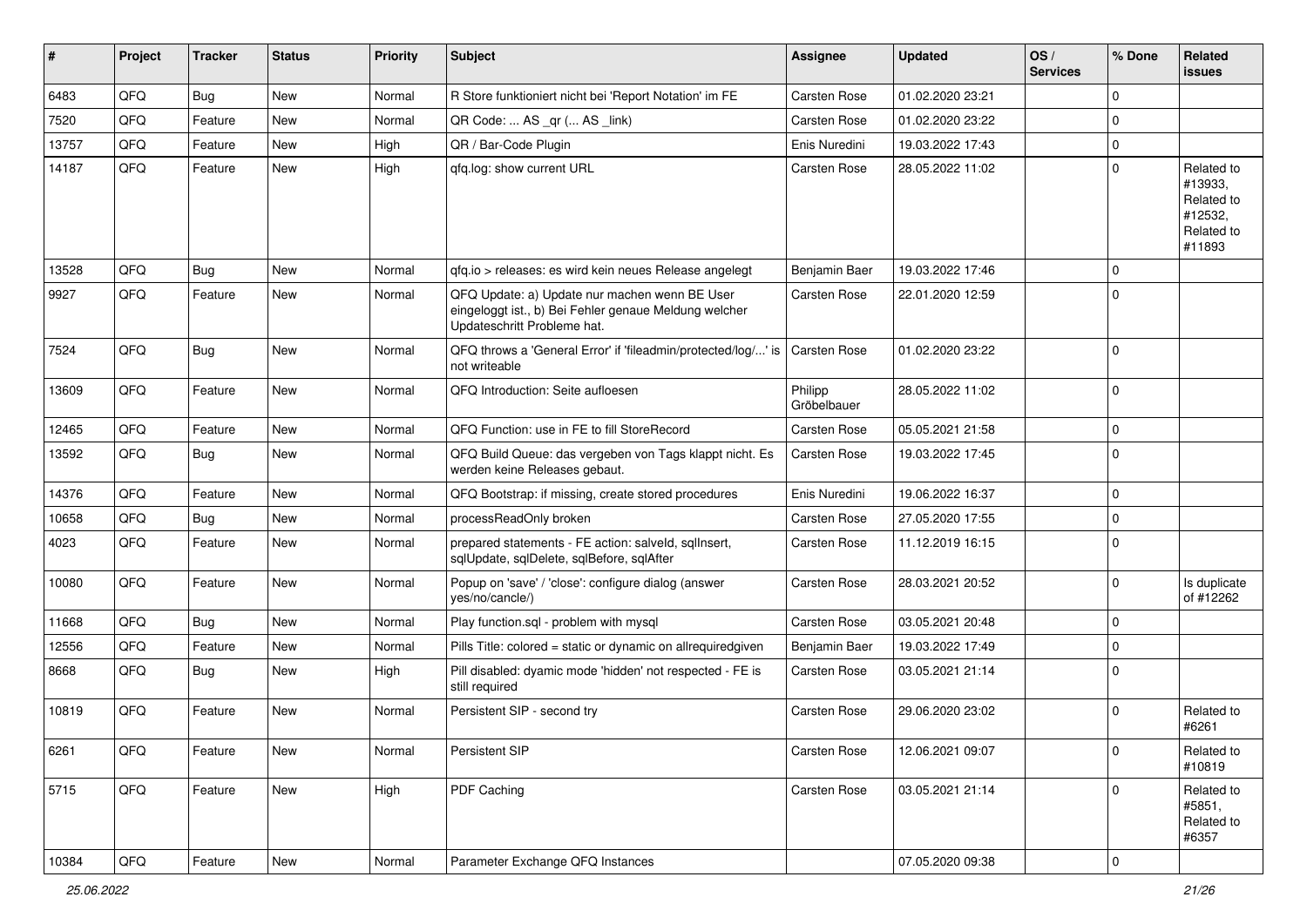| $\sharp$ | Project        | <b>Tracker</b> | <b>Status</b> | <b>Priority</b> | Subject                                                                                               | Assignee     | Updated          | OS/<br><b>Services</b> | % Done      | Related<br><b>issues</b>                                             |
|----------|----------------|----------------|---------------|-----------------|-------------------------------------------------------------------------------------------------------|--------------|------------------|------------------------|-------------|----------------------------------------------------------------------|
| 7681     | QFQ            | Feature        | New           | Normal          | Optional switch off 'check for modified record'                                                       | Carsten Rose | 01.02.2020 23:21 |                        | $\mathbf 0$ |                                                                      |
| 7650     | QFQ            | <b>Bug</b>     | New           | High            | Optional do not show 'required' sign on FormElement                                                   | Carsten Rose | 03.05.2021 21:14 |                        | $\pmb{0}$   |                                                                      |
| 7685     | QFQ            | Bug            | New           | Normal          | Open FormElement from QFQ error message and save<br>modified record: error about missing {{formId:F}} | Carsten Rose | 01.02.2020 23:22 |                        | $\mathbf 0$ |                                                                      |
| 14090    | QFQ            | Feature        | New           | Normal          | Nützliche _script funktionen                                                                          | Carsten Rose | 28.05.2022 11:03 |                        | $\mathbf 0$ |                                                                      |
| 12133    | QFQ            | <b>Bug</b>     | New           | Normal          | NPM, phpSpreadSheet aktualisieren                                                                     | Carsten Rose | 15.03.2021 09:04 |                        | $\mathbf 0$ |                                                                      |
| 5782     | QFQ            | Feature        | <b>New</b>    | Normal          | NextCloud API                                                                                         | Carsten Rose | 01.02.2020 10:02 |                        | $\mathbf 0$ |                                                                      |
| 6437     | QFQ            | Feature        | New           | Normal          | Neuer Mode Button bei FormElementen                                                                   | Carsten Rose | 01.02.2020 23:21 |                        | $\mathbf 0$ | Related to<br>#9668,<br>Blocked by<br>#9678                          |
| 12023    | QFQ            | Feature        | New           | Normal          | MySQL Stored Precdure: QDECODESPECIALCHAR()                                                           | Carsten Rose | 16.02.2021 11:16 |                        | $\mathbf 0$ | Related to<br>#12022                                                 |
| 11667    | QFQ            | Bug            | <b>New</b>    | Normal          | MySQL mariadb-server-10.3: Incorrect datetime value                                                   | Carsten Rose | 03.05.2021 20:48 |                        | $\mathbf 0$ |                                                                      |
| 11695    | QFQ            | <b>Bug</b>     | New           | Normal          | MultiForm required FE Error                                                                           | Carsten Rose | 04.12.2020 13:34 |                        | $\mathbf 0$ |                                                                      |
| 10714    | QFQ            | Feature        | New           | Normal          | multi Table Form                                                                                      | Carsten Rose | 16.03.2021 18:44 |                        | $\pmb{0}$   |                                                                      |
| 11516    | QFQ            | Feature        | New           | Normal          | Multi Page Form (Previous/Next Buttons)                                                               | Carsten Rose | 16.03.2021 17:52 |                        | $\mathbf 0$ |                                                                      |
| 13332    | QFQ            | <b>Bug</b>     | <b>New</b>    | Normal          | Multi Form: Required Felder werden visuell nicht markiert.                                            | Carsten Rose | 19.03.2022 17:47 |                        | $\mathbf 0$ |                                                                      |
| 13331    | QFQ            | Bug            | New           | Normal          | Multi Form: Clear Icon misplaced                                                                      | Carsten Rose | 19.03.2022 17:47 |                        | $\mathbf 0$ |                                                                      |
| 10508    | QFQ            | <b>Bug</b>     | <b>New</b>    | High            | Multi Form broken on Multi DB Instance                                                                | Carsten Rose | 03.05.2021 21:12 |                        | $\mathbf 0$ |                                                                      |
| 9706     | QFQ            | Feature        | New           | Normal          | Multi File Upload (hidden template group)                                                             | Carsten Rose | 01.02.2020 23:22 |                        | $\mathbf 0$ | Related to<br>#7521,<br>Related to<br>#5562,<br>Related to<br>#13330 |
| 5459     | QFQ            | Bug            | New           | High            | Multi DB: spread system tables between 'QFQ' and<br>'Data'-DB                                         | Carsten Rose | 03.05.2021 21:14 |                        | $\Omega$    | Related to<br>#4720                                                  |
| 6765     | QFQ            | Feature        | <b>New</b>    | Normal          | Moeglichkeit via QFQ eigene Logs zu schreiben                                                         | Carsten Rose | 01.02.2020 23:21 |                        | $\pmb{0}$   |                                                                      |
| 11523    | QFQ            | Feature        | New           | Normal          | Mit dynamic Update erkennen, ob Upload gemacht wurde                                                  | Carsten Rose | 13.11.2020 15:07 |                        | 0           | Related to<br>#9533                                                  |
| 12039    | $\mathsf{QFQ}$ | Feature        | <b>New</b>    | Normal          | Missing htmlSpecialChar() in pre processing on form submit                                            |              | 18.02.2021 00:09 |                        | 0           | Related to<br>#14320                                                 |
| 10014    | QFQ            | Feature        | <b>New</b>    | Normal          | Manual.rst: describe behaviour and process order of<br>fillStoreVar, slaveId, sqlBefore,              | Carsten Rose | 01.02.2020 22:31 |                        | $\mathbf 0$ |                                                                      |
| 9208     | QFQ            | Feature        | <b>New</b>    | Normal          | Manage 'recent' records                                                                               | Carsten Rose | 01.02.2020 23:22 |                        | $\pmb{0}$   |                                                                      |
| 11747    | QFQ            | Feature        | New           | Normal          | Maintenance Page with Redirect                                                                        | Carsten Rose | 03.05.2021 20:47 |                        | 0           | Related to<br>#11741                                                 |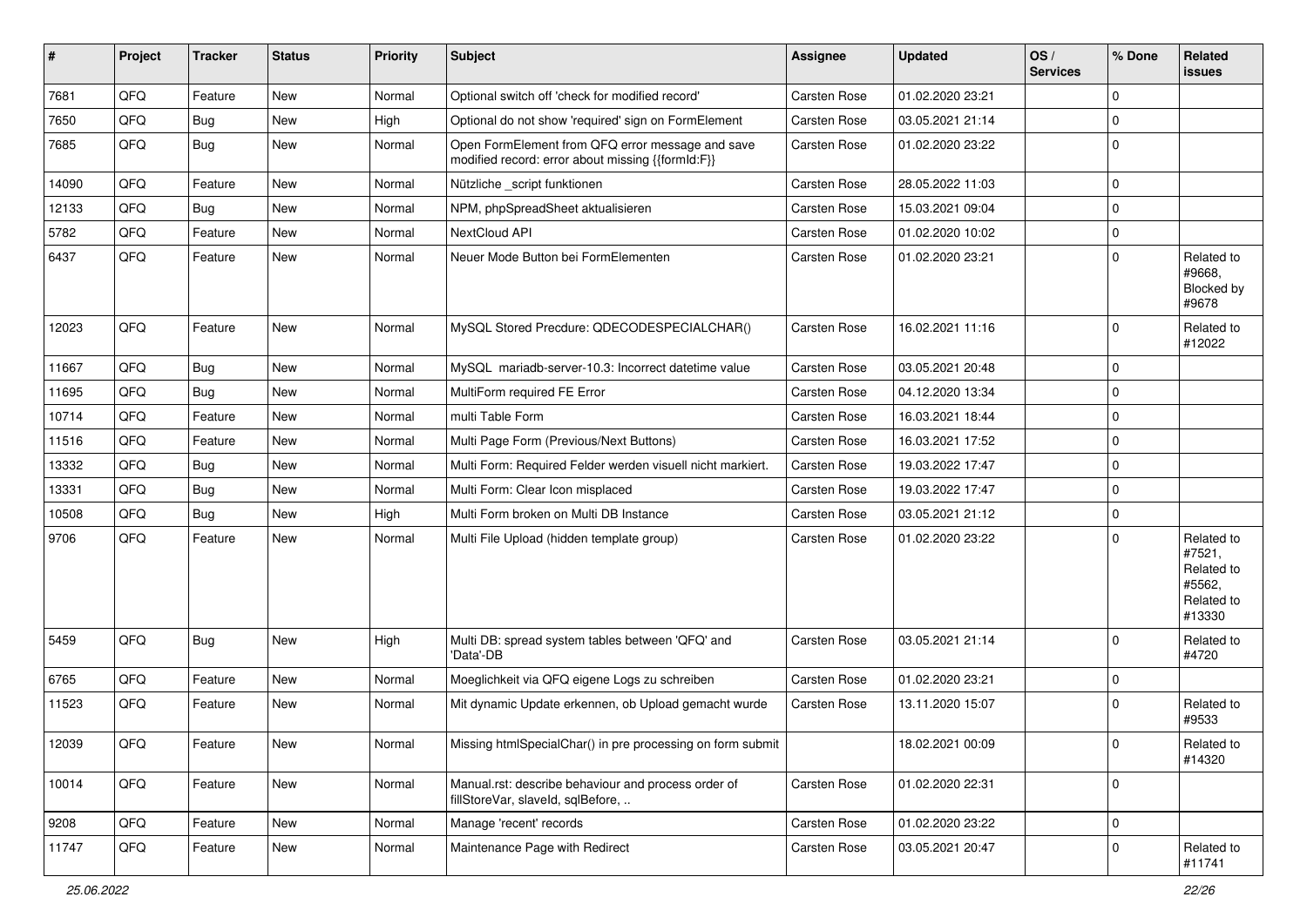| #     | Project | <b>Tracker</b> | <b>Status</b> | <b>Priority</b> | <b>Subject</b>                                                       | Assignee            | <b>Updated</b>   | OS/<br><b>Services</b> | % Done      | Related<br><b>issues</b>                                              |
|-------|---------|----------------|---------------|-----------------|----------------------------------------------------------------------|---------------------|------------------|------------------------|-------------|-----------------------------------------------------------------------|
| 3504  | QFQ     | Feature        | New           | Normal          | Logging: welche Action FEs werden wann wie ausgefuehrt               | Carsten Rose        | 01.02.2020 23:21 |                        | $\Omega$    | Related to<br>#5458,<br>Related to<br>#4092                           |
| 2361  | QFQ     | Feature        | <b>New</b>    | Normal          | Logging wer/wann/wo welches Formular aufgerufen hat                  | <b>Carsten Rose</b> | 11.12.2019 16:15 |                        | $\Omega$    | Related to<br>#4432.<br>Related to<br>#7480                           |
| 9777  | QFQ     | Feature        | <b>New</b>    | Normal          | Logging QFQ Variables                                                | <b>Carsten Rose</b> | 16.12.2019 17:17 |                        | $\mathbf 0$ |                                                                       |
| 12490 | QFQ     | Feature        | <b>New</b>    | Normal          | Loading Plugins in QFQ - see what tinymce does. (lazy<br>loading)    | Benjamin Baer       | 08.06.2022 10:37 |                        | $\Omega$    | Related to<br>#12611,<br>Related to<br>#10013,<br>Related to<br>#7732 |
| 8702  | QFQ     | Feature        | <b>New</b>    | Normal          | Load Record which is locked: missing user info                       | Carsten Rose        | 11.12.2019 16:16 |                        | $\Omega$    | Related to<br>#9789                                                   |
| 10593 | QFQ     | Feature        | <b>New</b>    | Normal          | label2: text behind input element                                    | Carsten Rose        | 16.05.2020 10:57 |                        | $\mathbf 0$ |                                                                       |
| 14305 | QFQ     | Bug            | <b>New</b>    | Normal          | Inline Report editing does not create history entries                | Carsten Rose        | 10.06.2022 11:55 |                        | $\mathbf 0$ |                                                                       |
| 14091 | QFQ     | <b>Bug</b>     | <b>New</b>    | Normal          | inconsistent template path for twig                                  | Carsten Rose        | 19.04.2022 18:36 |                        | $\mathbf 0$ |                                                                       |
| 12513 | QFQ     | <b>Bug</b>     | New           | High            | Implement server side check of maxlength                             | Carsten Rose        | 07.12.2021 17:19 |                        | $\mathbf 0$ |                                                                       |
| 7660  | QFQ     | Feature        | <b>New</b>    | Normal          | IMAP: import mails to DB, move / delete mails                        | Carsten Rose        | 01.02.2020 09:52 |                        | $\pmb{0}$   |                                                                       |
| 8217  | QFQ     | Feature        | <b>New</b>    | Normal          | if-elseif-else construct                                             | Carsten Rose        | 16.03.2021 18:41 |                        | $\Omega$    | Related to<br>#10716                                                  |
| 12480 | QFQ     | Feature        | <b>New</b>    | Normal          | If QFQ upgrade is running, block further request                     | <b>Carsten Rose</b> | 03.05.2021 20:45 |                        | $\pmb{0}$   |                                                                       |
| 11702 | QFQ     | Feature        | New           | Normal          | HTML Special Char makes no sense for 'allbut' if '&' is<br>forbidden | Carsten Rose        | 07.12.2021 16:35 |                        | $\Omega$    | Related to<br>#5112,<br>Related to<br>#14320                          |
| 8891  | QFQ     | <b>Bug</b>     | <b>New</b>    | High            | formSubmitLog: do not log passwords                                  | Enis Nuredini       | 25.03.2022 09:06 |                        | $\mathbf 0$ |                                                                       |
| 6609  | QFQ     | Feature        | <b>New</b>    | Normal          | Formlet: JSON API erweitern                                          | Carsten Rose        | 01.02.2020 23:21 |                        | 50          |                                                                       |
| 6602  | QFQ     | Feature        | New           | Normal          | Formlet: in Report auf Mausklick ein mini-form oeffnen               | Carsten Rose        | 11.12.2019 16:16 |                        | $\mathbf 0$ |                                                                       |
| 10322 | QFQ     | <b>Bug</b>     | New           | Normal          | FormElement / Radio: missing column 'enum' >> FE not<br>reported     | Carsten Rose        | 07.05.2020 09:37 |                        | $\Omega$    |                                                                       |
| 7890  | QFQ     | <b>Bug</b>     | New           | Normal          | FormElement 'required': extraButtonInfo not aligned                  | Carsten Rose        | 11.06.2021 21:17 |                        | $\mathbf 0$ | Related to<br>#11517                                                  |
| 14395 | QFQ     | Support        | <b>New</b>    | Normal          | FormEditor: Virtual table columns                                    | Enis Nuredini       | 21.06.2022 16:09 |                        | $\mathbf 0$ |                                                                       |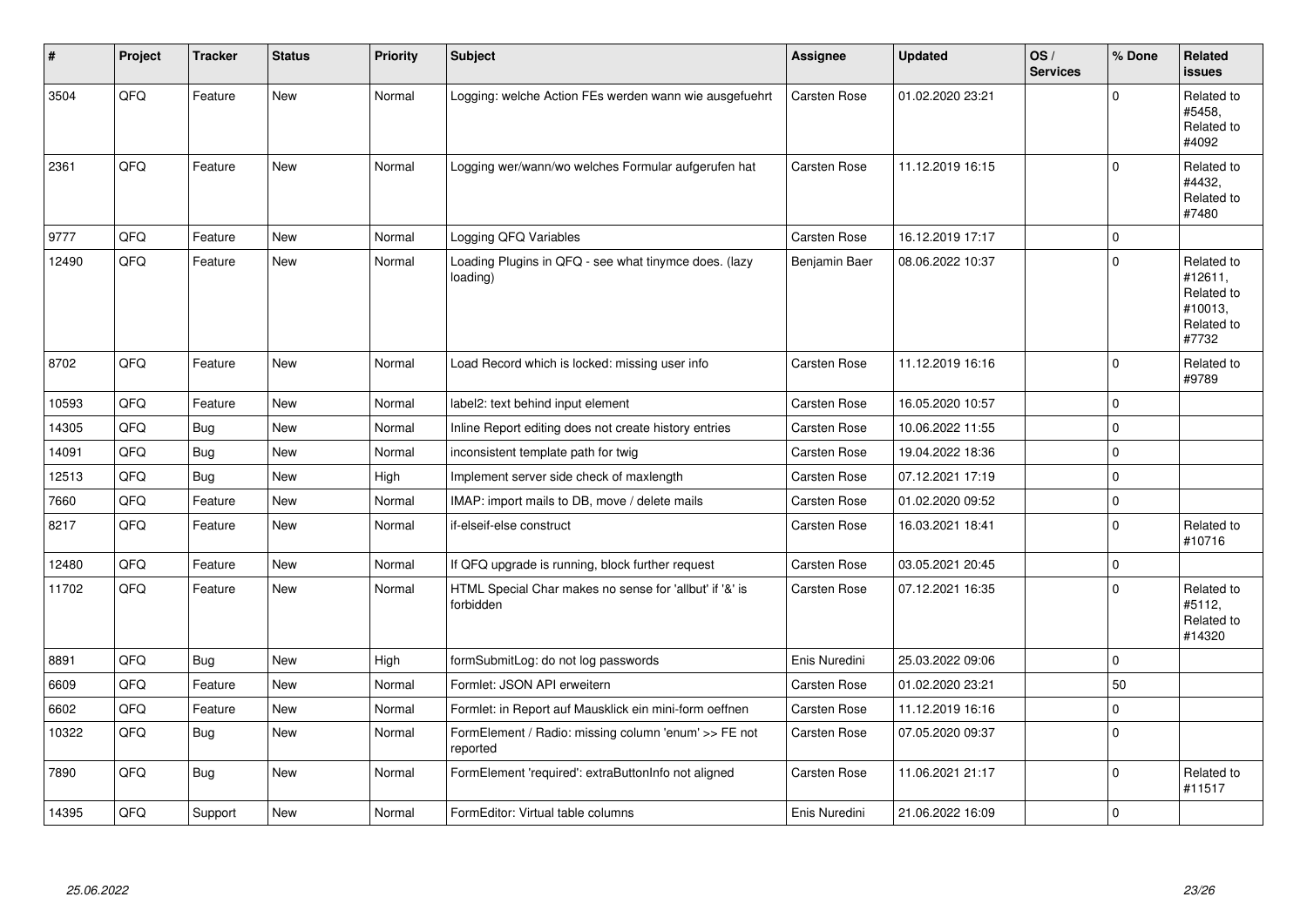| #     | Project | <b>Tracker</b> | <b>Status</b> | <b>Priority</b> | Subject                                                                                                                                             | <b>Assignee</b>     | <b>Updated</b>   | OS/<br><b>Services</b> | % Done      | Related<br>issues                            |
|-------|---------|----------------|---------------|-----------------|-----------------------------------------------------------------------------------------------------------------------------------------------------|---------------------|------------------|------------------------|-------------|----------------------------------------------|
| 8083  | QFQ     | Bug            | <b>New</b>    | High            | FormEditor: primary table list does not respect<br>'indexDb={{indexData:Y}}'                                                                        | <b>Carsten Rose</b> | 03.05.2021 21:14 |                        | $\Omega$    | Has<br>duplicate<br>#6678                    |
| 9537  | QFQ     | Feature        | <b>New</b>    | Normal          | FormEditor: Edit fieldset in FrontEnd                                                                                                               | <b>Carsten Rose</b> | 01.02.2020 23:22 |                        | $\mathbf 0$ |                                              |
| 12468 | QFQ     | Bug            | <b>New</b>    | Urgent          | Form: update Form.title after save                                                                                                                  | Carsten Rose        | 03.05.2021 21:12 |                        | $\mathbf 0$ |                                              |
| 12156 | QFQ     | Feature        | <b>New</b>    | Normal          | Form: Optional disable 'leave page'                                                                                                                 |                     | 03.05.2021 20:45 |                        | $\mathbf 0$ |                                              |
| 6289  | QFQ     | Feature        | <b>New</b>    | Normal          | Form: Log                                                                                                                                           | <b>Carsten Rose</b> | 01.02.2020 23:21 |                        | $\mathbf 0$ |                                              |
| 9773  | QFQ     | <b>Bug</b>     | <b>New</b>    | Normal          | form.parameter.formModeGlobal=requiredOff                                                                                                           | <b>Carsten Rose</b> | 01.02.2020 15:56 |                        | $\mathbf 0$ |                                              |
| 12581 | QFQ     | <b>Bug</b>     | New           | Normal          | Form.forward=close: Record 'new' in new browser tab ><br>save (& close) >> Form is not reloaded with new created<br>record id and stays in mode=new | Carsten Rose        | 19.03.2022 17:48 |                        | $\mathbf 0$ |                                              |
| 14245 | QFQ     | <b>Bug</b>     | <b>New</b>    | Normal          | Form Save Btn bleibt disabled wenn Datumsfeld über<br>Datepicker geändert                                                                           | Enis Nuredini       | 27.05.2022 13:45 |                        | $\mathbf 0$ | Related to<br>#13689                         |
| 14322 | QFQ     | Bug            | <b>New</b>    | Normal          | Form Load: by default no scroll (save & close should be<br>visible)                                                                                 | Enis Nuredini       | 15.06.2022 14:12 |                        | $\Omega$    | Related to<br>#14321,<br>Related to<br>#6232 |
| 4756  | QFQ     | Bug            | <b>New</b>    | Normal          | Form dirty even nothing changes                                                                                                                     | <b>Carsten Rose</b> | 11.12.2019 16:16 |                        | $\mathbf 0$ |                                              |
| 9602  | QFQ     | Feature        | <b>New</b>    | Normal          | Form definition as JSON                                                                                                                             | Carsten Rose        | 01.02.2020 23:21 |                        | $\Omega$    | Related to<br>#9600                          |
| 11716 | QFQ     | Feature        | <b>New</b>    | Normal          | Form an beliebiger Stelle im Report anzeigen                                                                                                        |                     | 09.12.2020 09:47 |                        | $\mathbf 0$ |                                              |
| 10763 | QFQ     | Feature        | <b>New</b>    | Normal          | form accessed and submitted despite logout?                                                                                                         |                     | 16.06.2020 11:43 |                        | $\Omega$    |                                              |
| 8336  | QFQ     | Feature        | New           | Normal          | Form > modified > Close New: a) Optional disable popup, b)<br>custom text, c) mode on save: close stay                                              | <b>Carsten Rose</b> | 01.02.2020 23:22 |                        | $\Omega$    | Related to<br>#8335                          |
| 13716 | QFQ     | Bug            | <b>New</b>    | High            | Firefox ask to store username/password                                                                                                              | Enis Nuredini       | 30.05.2022 09:31 |                        | $\Omega$    | Related to<br>#13827                         |
| 6462  | QFQ     | <b>Bug</b>     | <b>New</b>    | Normal          | File Upload: Nutzlose Fehlermeldung wenn Datei zu gross                                                                                             | Carsten Rose        | 01.02.2020 23:21 |                        | $\Omega$    | Related to<br>#6139                          |
| 4413  | QFQ     | Feature        | <b>New</b>    | Normal          | fieldset: show/hidden, modeSql, dynamicUpdate                                                                                                       | <b>Carsten Rose</b> | 09.02.2022 15:19 |                        | $\mathbf 0$ |                                              |
| 10937 | QFQ     | <b>Bug</b>     | <b>New</b>    | Normal          | Fehler mit abhängigen Select- Feldern beim Positionieren                                                                                            | Carsten Rose        | 12.11.2020 23:45 |                        | $\Omega$    |                                              |
| 7920  | QFQ     | Feature        | New           | Normal          | FE: Syntax Highlight, Zeinlenumbruch                                                                                                                | <b>Carsten Rose</b> | 01.02.2020 10:03 |                        | $\mathbf 0$ |                                              |
| 7512  | QFQ     | Bug            | New           | Normal          | FE: inputType=number >> 'pattern' is not respected                                                                                                  | Carsten Rose        | 01.02.2020 23:22 |                        | 0           |                                              |
| 9533  | QFQ     | <b>Bug</b>     | <b>New</b>    | Normal          | FE.type=upload: Check in 'beforeSave' if upload is given                                                                                            | Carsten Rose        | 01.02.2020 23:22 |                        | $\mathbf 0$ | Related to<br>#11523                         |
| 9347  | QFQ     | <b>Bug</b>     | New           | High            | FE.type=upload with dynamic show/hidden: required not<br>detected                                                                                   | Carsten Rose        | 12.06.2021 10:40 |                        | $\mathbf 0$ | Related to<br>#5305,<br>Related to<br>#12398 |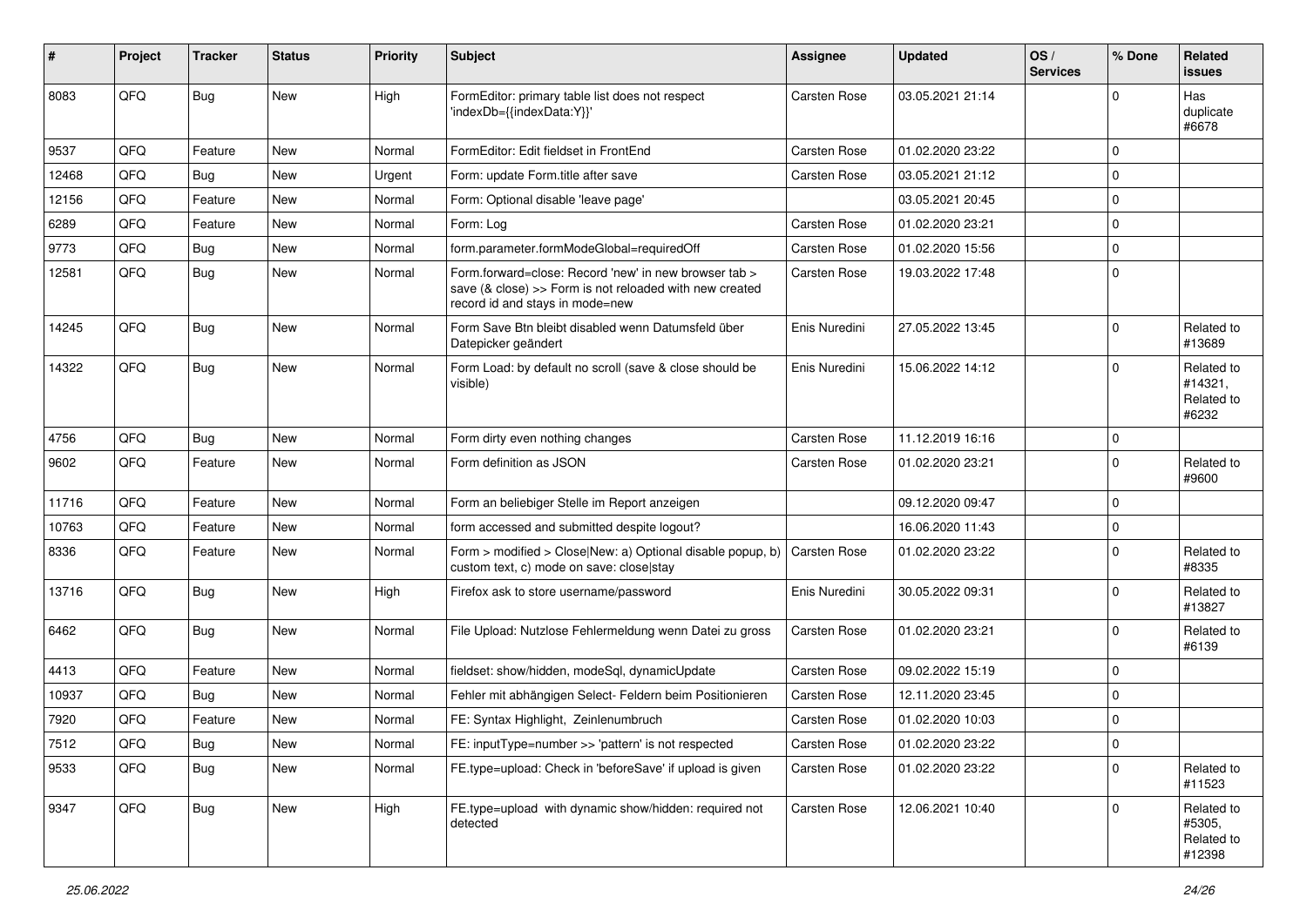| #     | Project | <b>Tracker</b> | <b>Status</b> | <b>Priority</b> | Subject                                                                                                          | <b>Assignee</b>     | <b>Updated</b>   | OS/<br><b>Services</b> | % Done      | Related<br><b>issues</b> |
|-------|---------|----------------|---------------|-----------------|------------------------------------------------------------------------------------------------------------------|---------------------|------------------|------------------------|-------------|--------------------------|
| 12162 | QFQ     | Feature        | <b>New</b>    | Normal          | FE.type=sendmail: personalized mailing (several mails) via<br>template                                           | <b>Carsten Rose</b> | 03.05.2021 20:45 |                        | $\Omega$    |                          |
| 10082 | QFQ     | Bug            | New           | Normal          | FE.type=SELECT - 'sanatize' Class                                                                                | Carsten Rose        | 07.05.2020 09:36 |                        | $\mathbf 0$ | Related to<br>#10081     |
| 7899  | QFQ     | <b>Bug</b>     | <b>New</b>    | High            | Fe.type=password / retype / required: always complain<br>about missing value                                     | Carsten Rose        | 03.05.2021 21:14 |                        | $\mathbf 0$ |                          |
| 9317  | QFQ     | Bug            | <b>New</b>    | Normal          | FE.type=note: with dynamic show/hidden an empty label<br>causes trouble                                          | Carsten Rose        | 01.02.2020 23:22 |                        | $\mathbf 0$ |                          |
| 8049  | QFQ     | Bug            | <b>New</b>    | Normal          | FE.type=note, column 'value': text moves some pixel to top<br>after save                                         | Carsten Rose        | 01.02.2020 23:22 |                        | $\mathbf 0$ |                          |
| 5559  | QFQ     | <b>Bug</b>     | <b>New</b>    | Normal          | FE.type = Upload: 'accept' might contain variables                                                               | Carsten Rose        | 11.05.2020 21:23 |                        | $\mathbf 0$ |                          |
| 3547  | QFQ     | Bug            | <b>New</b>    | Normal          | FE of type 'note' causes writing of empty fields.                                                                | Carsten Rose        | 01.02.2020 23:21 |                        | $\mathbf 0$ |                          |
| 12040 | QFQ     | Bug            | <b>New</b>    | Normal          | FE Mode 'hidden' für zwei FEs auf einer Zeile                                                                    | Carsten Rose        | 18.02.2021 10:13 |                        | $\mathbf 0$ |                          |
| 9531  | QFQ     | <b>Bug</b>     | New           | High            | FE File: Dynamic Update / modeSql / required detected<br>even it not set                                         | Carsten Rose        | 11.06.2021 20:32 |                        | $\mathbf 0$ | Related to<br>#12398     |
| 7812  | QFQ     | Feature        | <b>New</b>    | Normal          | FE 'Subrecord' - new option 'subrecordShowFilter',<br>'subrecordPaging'                                          | Carsten Rose        | 01.02.2020 23:22 |                        | $\mathbf 0$ |                          |
| 9352  | QFQ     | Feature        | <b>New</b>    | Normal          | FE 'Native' fire slaveld, sqlAfter, sqlIns                                                                       | Carsten Rose        | 01.02.2020 23:22 |                        | $\mathbf 0$ |                          |
| 8719  | QFQ     | Feature        | <b>New</b>    | Normal          | extraButtonLock: add support for 0/1                                                                             | Carsten Rose        | 01.02.2020 23:22 |                        | $\mathbf 0$ |                          |
| 14185 | QFQ     | Feature        | <b>New</b>    | Normal          | External/Autocron.php - better suitable directory                                                                | Support: System     | 28.05.2022 11:03 |                        | $\mathbf 0$ |                          |
| 6594  | QFQ     | Feature        | <b>New</b>    | Normal          | Excel: on download, check if there is a valid sip                                                                | Carsten Rose        | 01.02.2020 23:21 |                        | $\mathbf 0$ |                          |
| 12024 | QFQ     | Feature        | <b>New</b>    | Normal          | Excel Export: text columns by default decode<br>htmlspeciachar()                                                 | Carsten Rose        | 17.02.2021 23:55 |                        | $\mathbf 0$ | Related to<br>#12022     |
| 10976 | QFQ     | Feature        | <b>New</b>    | Normal          | Excel Export Verbesserungen                                                                                      | Carsten Rose        | 06.08.2020 10:56 |                        | $\mathbf 0$ |                          |
| 10324 | QFQ     | <b>Bug</b>     | New           | Normal          | Excel Export mit Template funktioniert nur, wenn Template<br>vor uid kommt                                       |                     | 30.03.2020 11:20 |                        | $\mathbf 0$ | Related to<br>#10257     |
| 10874 | QFQ     | Feature        | <b>New</b>    | Normal          | Erstellen eines Foreign Keys in der Tabelle "FormElement"                                                        |                     | 13.07.2020 10:11 |                        | $\mathbf 0$ |                          |
| 9128  | QFQ     | Feature        | <b>New</b>    | Normal          | Error Message: not replaced variables- a) replace back to<br>'{{', b) underline                                  | Carsten Rose        | 01.02.2020 23:22 |                        | $\mathbf 0$ | Related to<br>#9129      |
| 9127  | QFQ     | <b>Bug</b>     | New           | Normal          | Error Message: change 'roll over' color - text not readable                                                      | Carsten Rose        | 01.02.2020 23:22 |                        | $\mathbf 0$ |                          |
| 6912  | QFG     | Bug            | New           | Normal          | error Message Var 'deadline' already set in SIP - in Form<br>with FE.value={{deadline:R:::{{deadlinePeriod:Y}}}} | Carsten Rose        | 01.02.2020 23:21 |                        | $\Omega$    |                          |
| 7547  | QFQ     | Bug            | New           | Normal          | Error Message in afterSave: wrong parameter column<br>reported                                                   | Carsten Rose        | 01.02.2020 23:22 |                        | $\mathbf 0$ |                          |
| 6677  | QFQ     | Bug            | New           | Normal          | Error message FE Action Element: no/wrong FE reference<br>who cause the problem.                                 | Carsten Rose        | 01.02.2020 23:21 |                        | $\mathbf 0$ |                          |
| 9013  | QFQ     | <b>Bug</b>     | New           | Normal          | Error in Twig template not handled                                                                               | Carsten Rose        | 20.10.2021 13:43 |                        | 0           |                          |